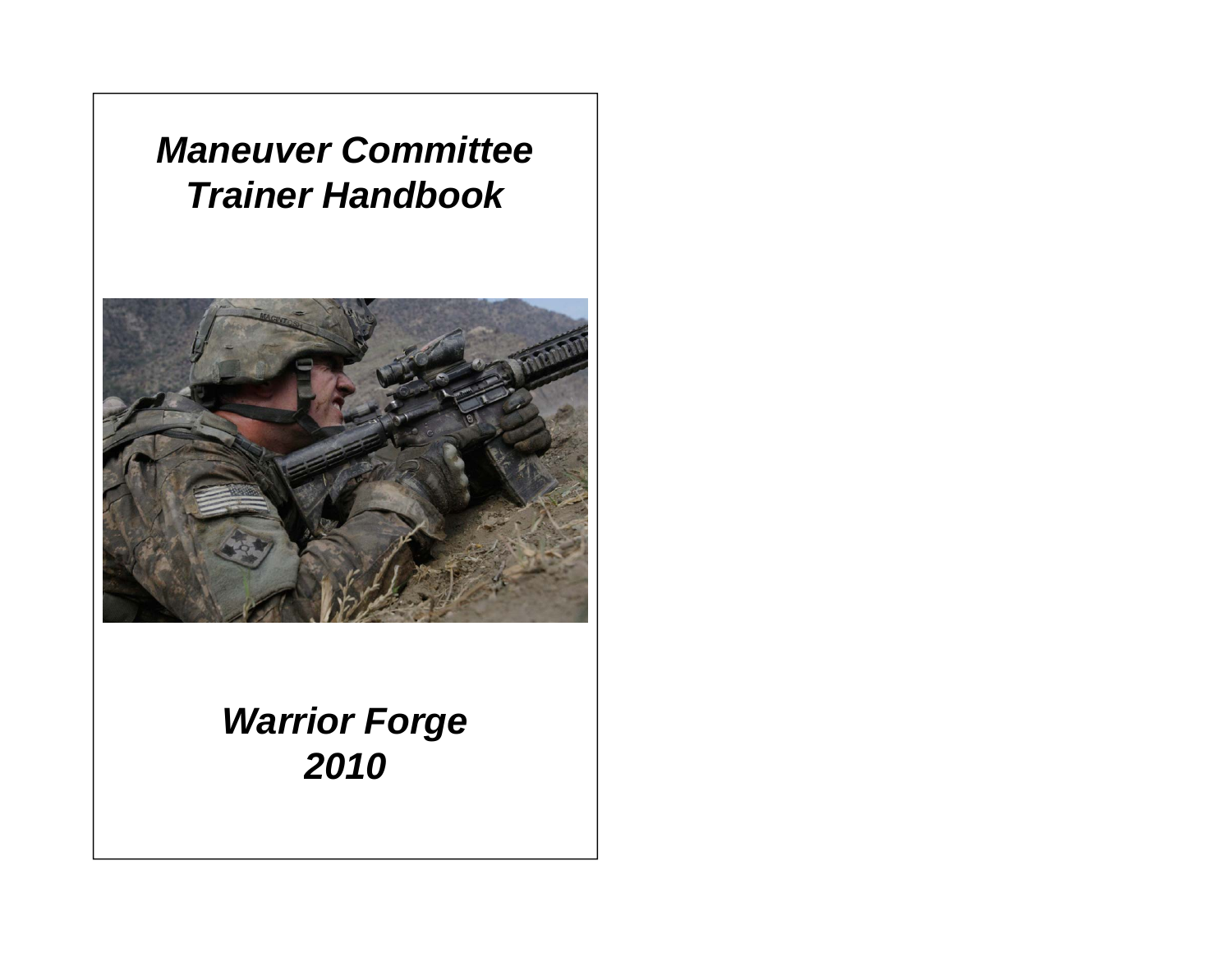## **SAFETY BRIEFING**

- $\bullet$ **TERRAIN**
- $\bullet$ **WILDLIFE**
- $\bullet$ **WATER**
- $\bullet$ **MEDICAL AID**
- $\bullet$ **INSECTS**
- **CONCERTINA WIRE CONCERTINA**
- **PICKETS**

#### *"SAFETY BEGINS WITH YOU "*

**-1-**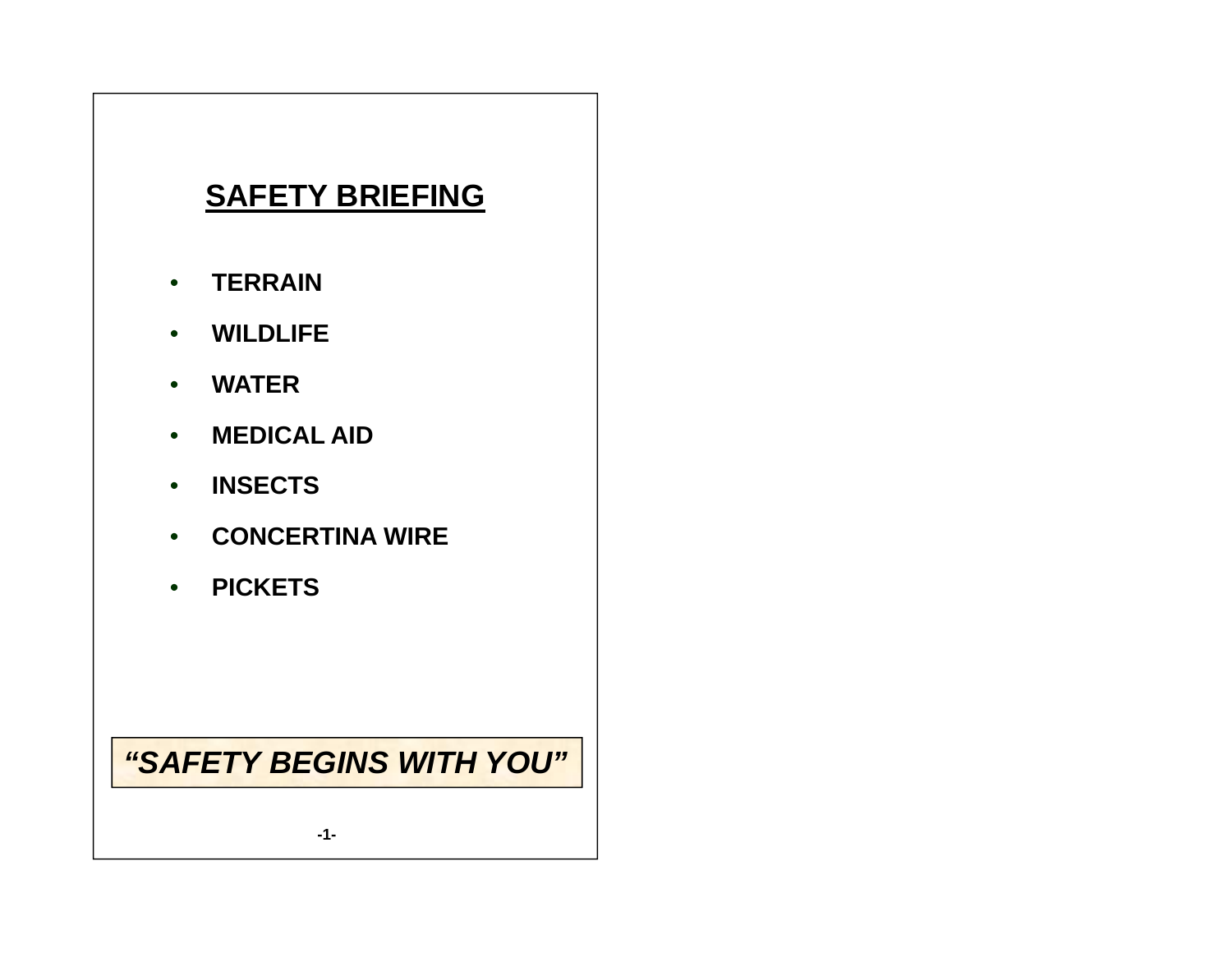**-2-**

#### **S d O ti O d Squa Operations O r der**

#### **1.Situation**

- **a. Enemy Forces**
- **b. Friendly Forces**
- **c. Attachments & Detachments**
- **2. Mission (who, what, when, where, why)**
- **3. Execution**
	- **<sup>a</sup> Concept of the Operation a.** 
		- **(1) Scheme of Maneuver**
		- **(2) Fire Support**
		- **b. Tasks to Maneuver Units**
		- **c. Coordinating Instructions**
		- **d. Safety**
- **4. Service Support**
	- **a. General**
	- **b. Material & Service**
		- **(1) Supply**
		- **(2) Transportation**
		- **(3) Services**
		- **(4) Maintenance**
		- **(5) Medical Evacuation**
- **5 Command & Signal 5.** 
	- **a. Command**
	- **b. Signal**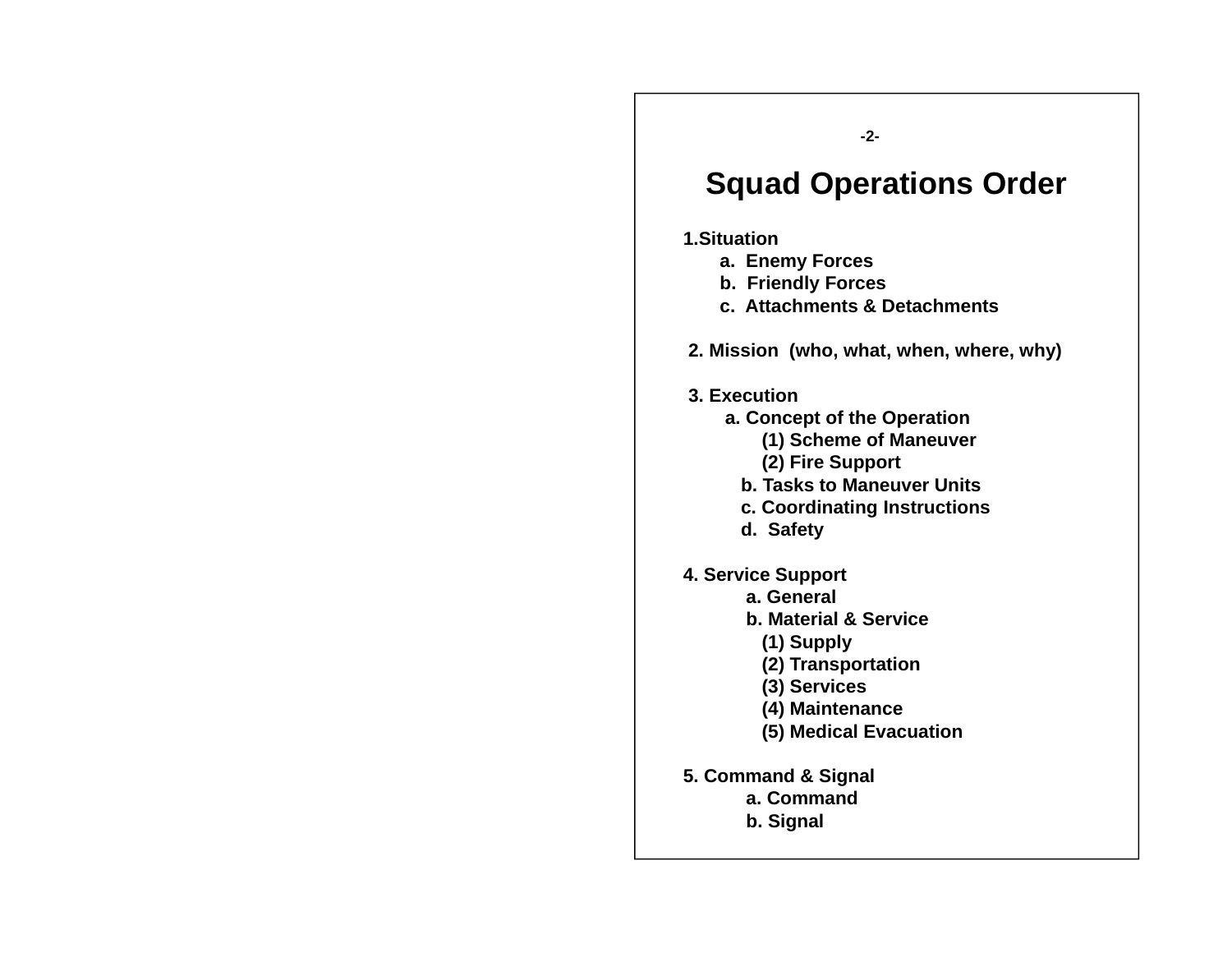# **Squad STX**

10 Dimensions Generally Assessed During Squad STX Lanes

- **Domain Knowledge (Technical, Tactical, Planning)**
- **Judgment (Decision Making)**
- **Confident ( Emotional)**
- **Military Bearing ( Physical)**
- **Leads By Example (Physical)**
- **Mental Agility (Mental)**
- **Innovative (Conceptual, Planning)**
- **Communication**
- **Getting Results (Executing)**
- **Leads Others (Motivates)**

**-3-**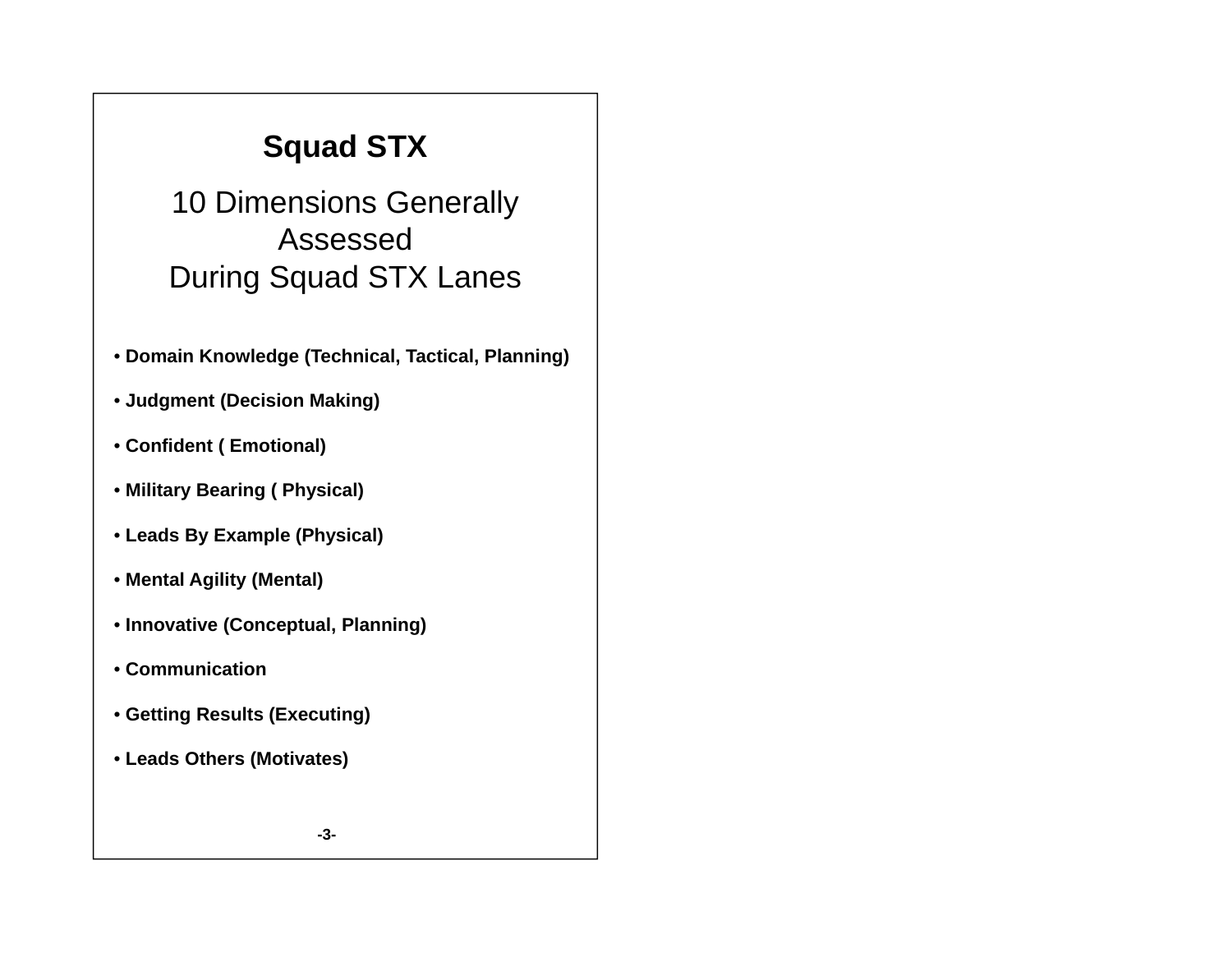## **S d STX Squad**

**-4-**

Duties Typically Performed and Assessed During Squad STX Lanes

#### **Squad Leader**

- **Develop the plan (TLP), prepare and issue OPORD**
- **Rehearsals, inspections (PCI, PCC)**
- **Accountability and uniformity**
- **Crosses LD**
- **Reacts to contact**
- **Acts and Reports**
- **Cover and concealment**
- **Move teams in/out of contact, control movement**
- **No fratricide (FCMs)**
- **Consolidation and reorganization**
- **Reports status to higher**
- **Continues mission**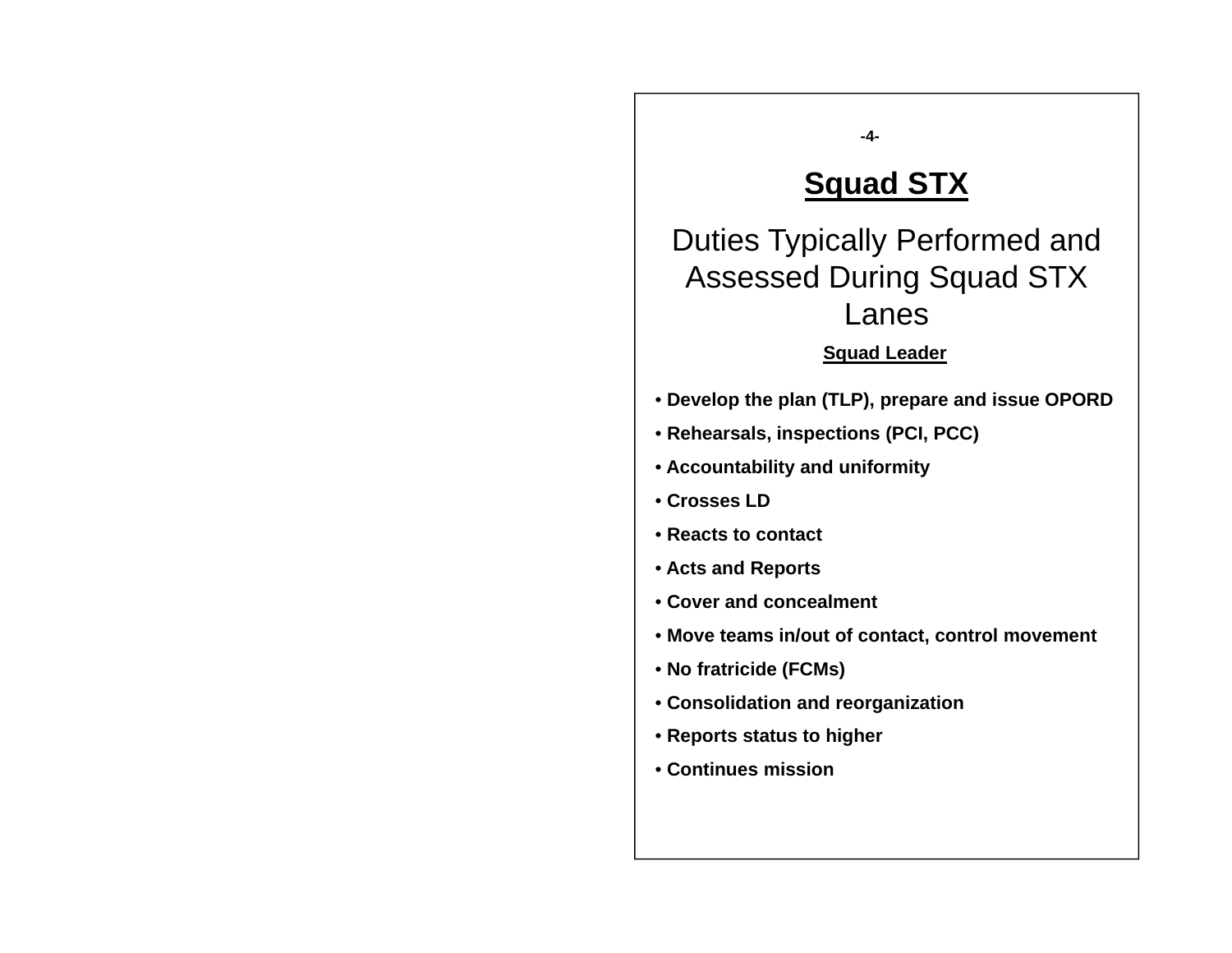# **Squad STX**

Duties Typically Performed and Assessed During Squad STX Lanes

#### **Team Leader**

- **Making it happen**
- **Individual PCC Inspect Team Members PCC,**
- **Accountability of personnel and equipment**
- **Team movement**
- **Reacts to contact**
- **Cover and concealment**
- **Move element in/out of contact**
- **Muzzle Awareness**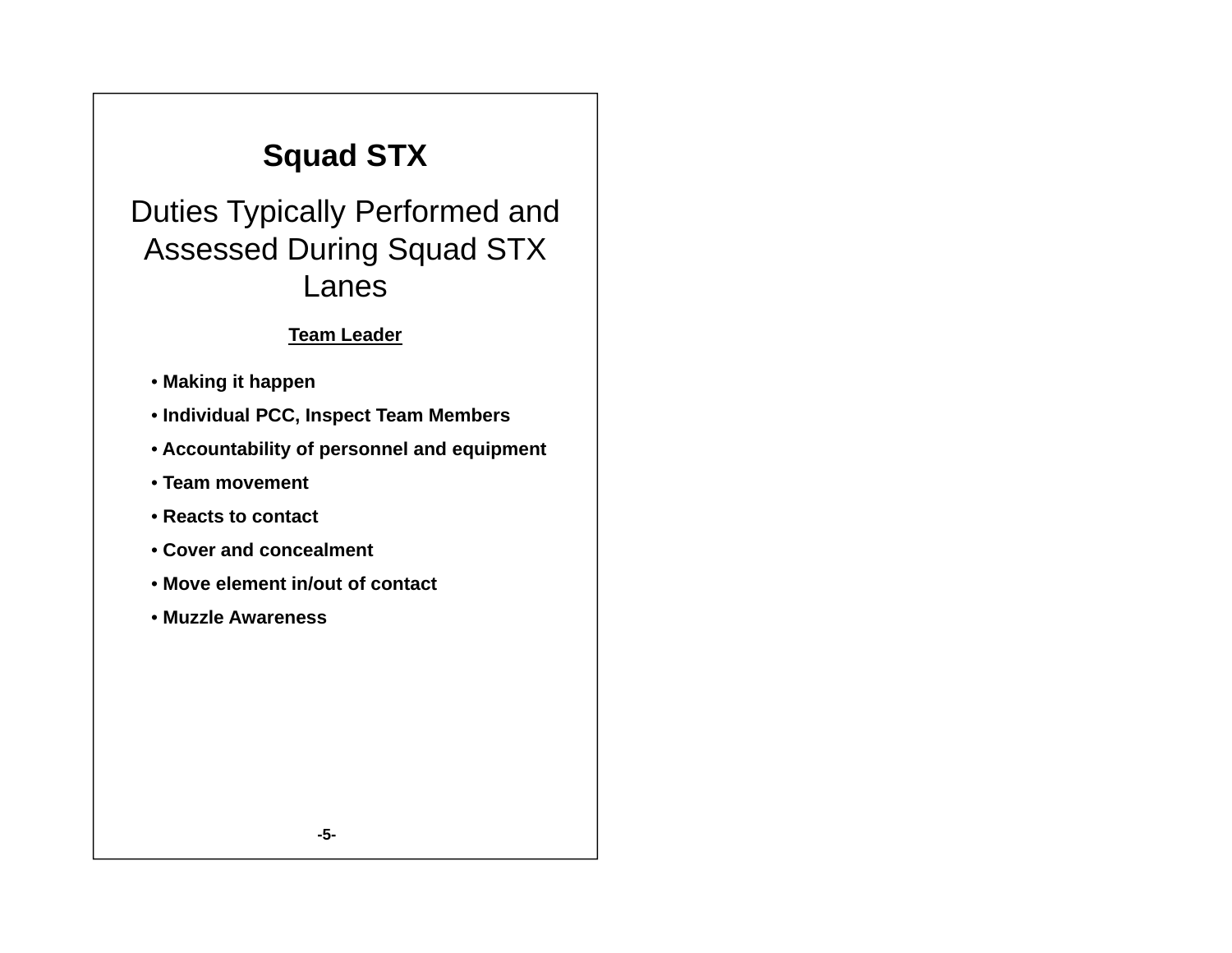#### **-6-**

#### **F ti & ormations Movement Techniques**

#### **Formations**

- **Fire Team Wedge**
- **Fire Team File**
- **Squad Column**
- **Squad Line**
- **Squad File**
- **Patrol Formation**

#### **M tT h i MovementTechniques**

- **Traveling**
- **Traveling Over watch**
- **Bounding Over watch**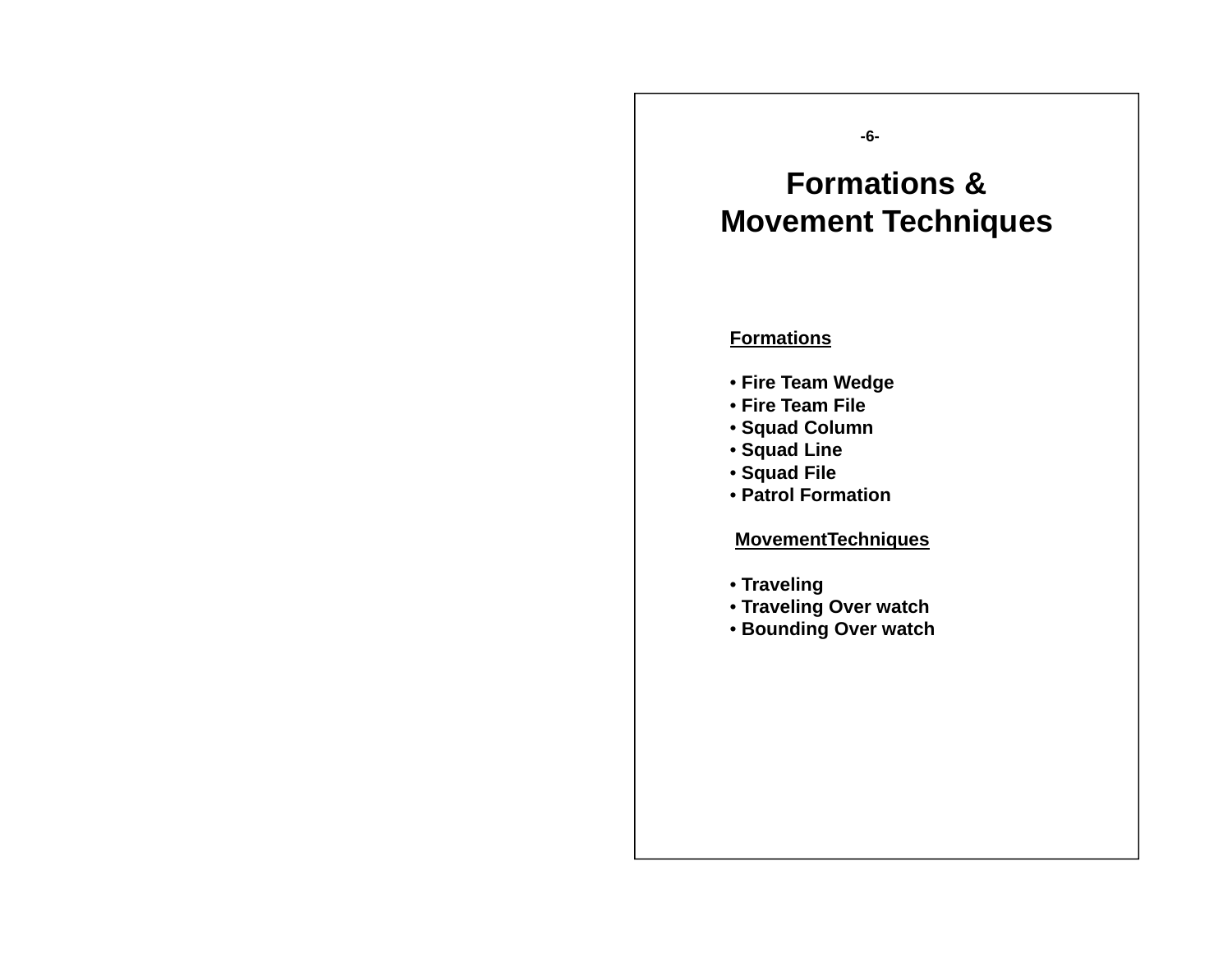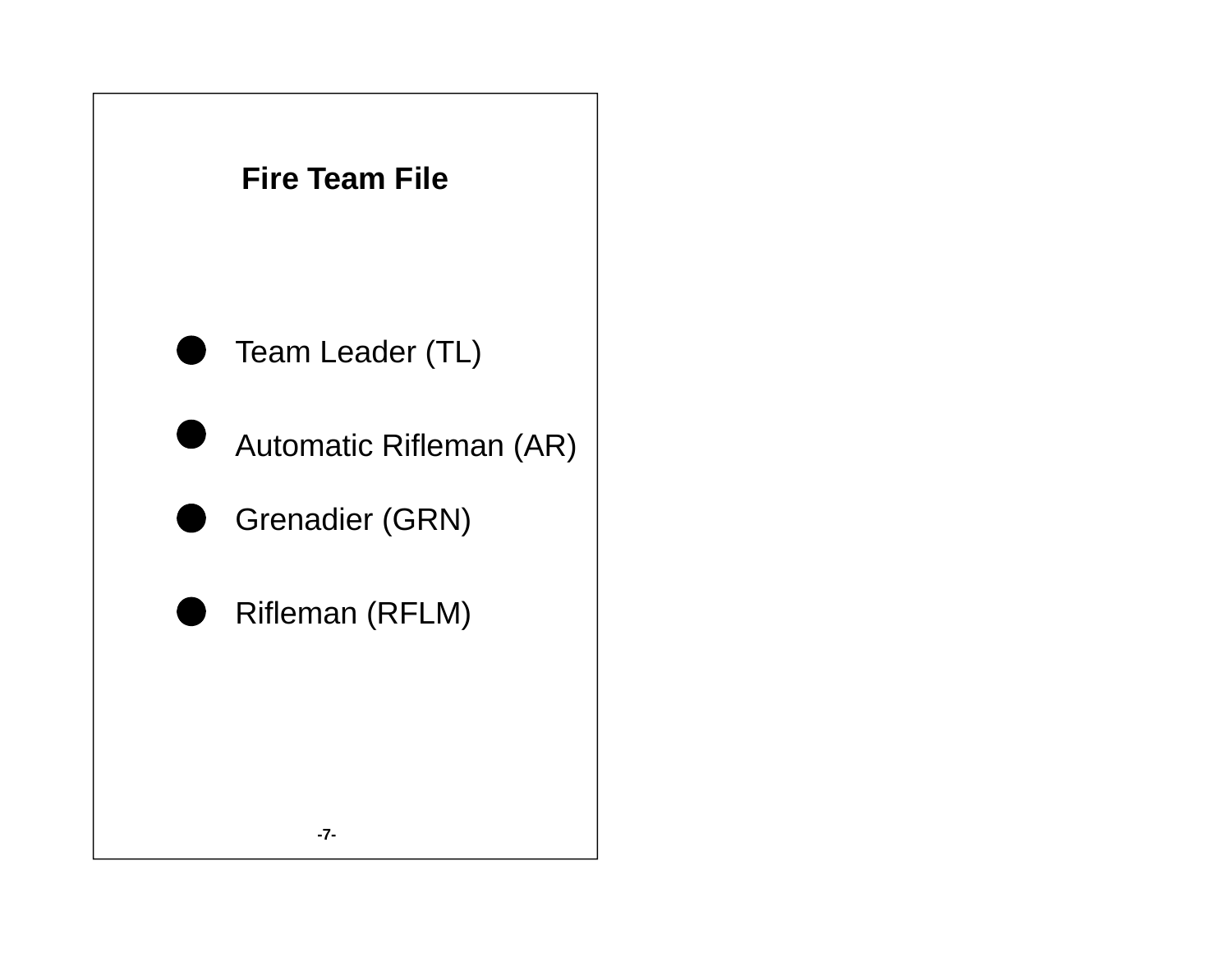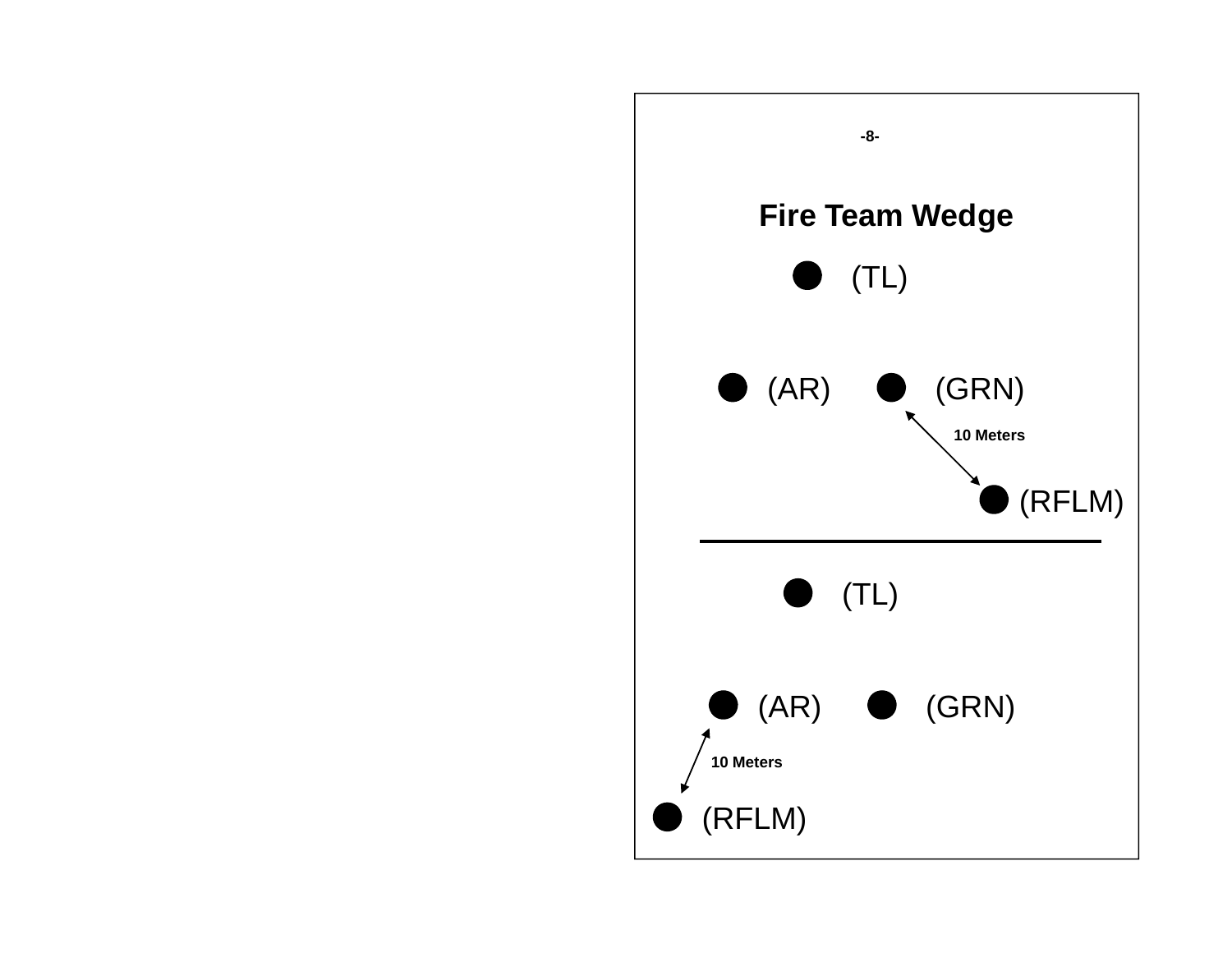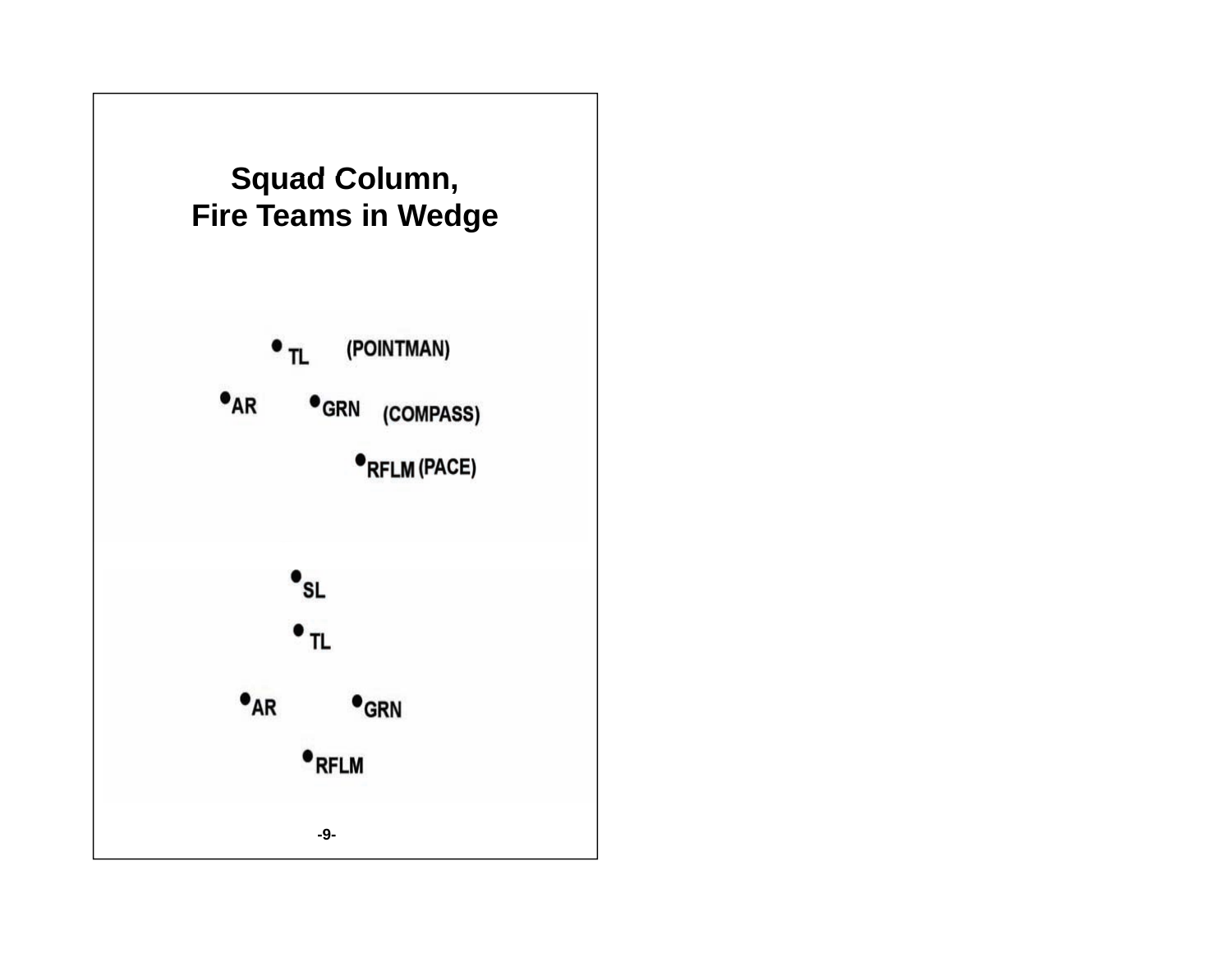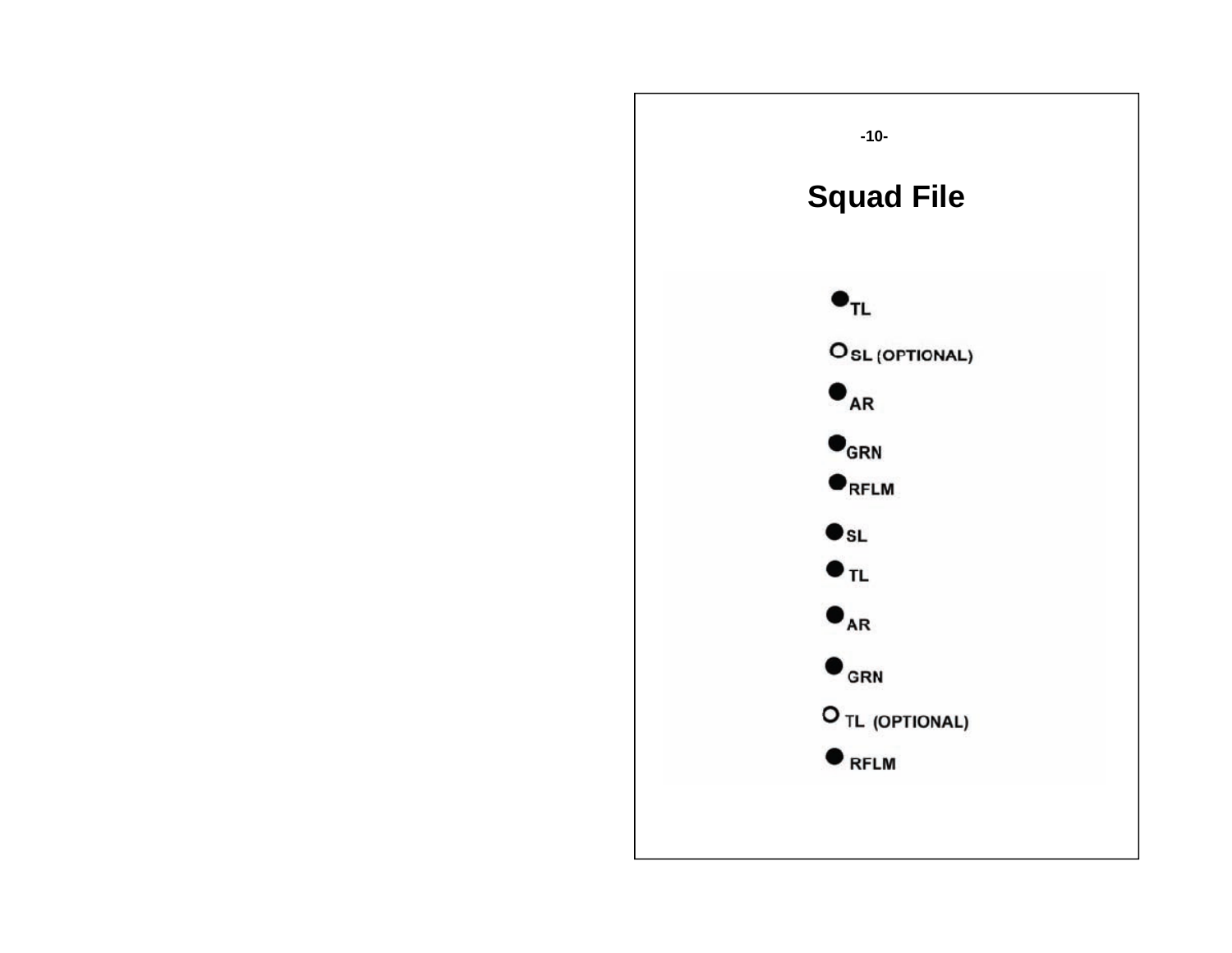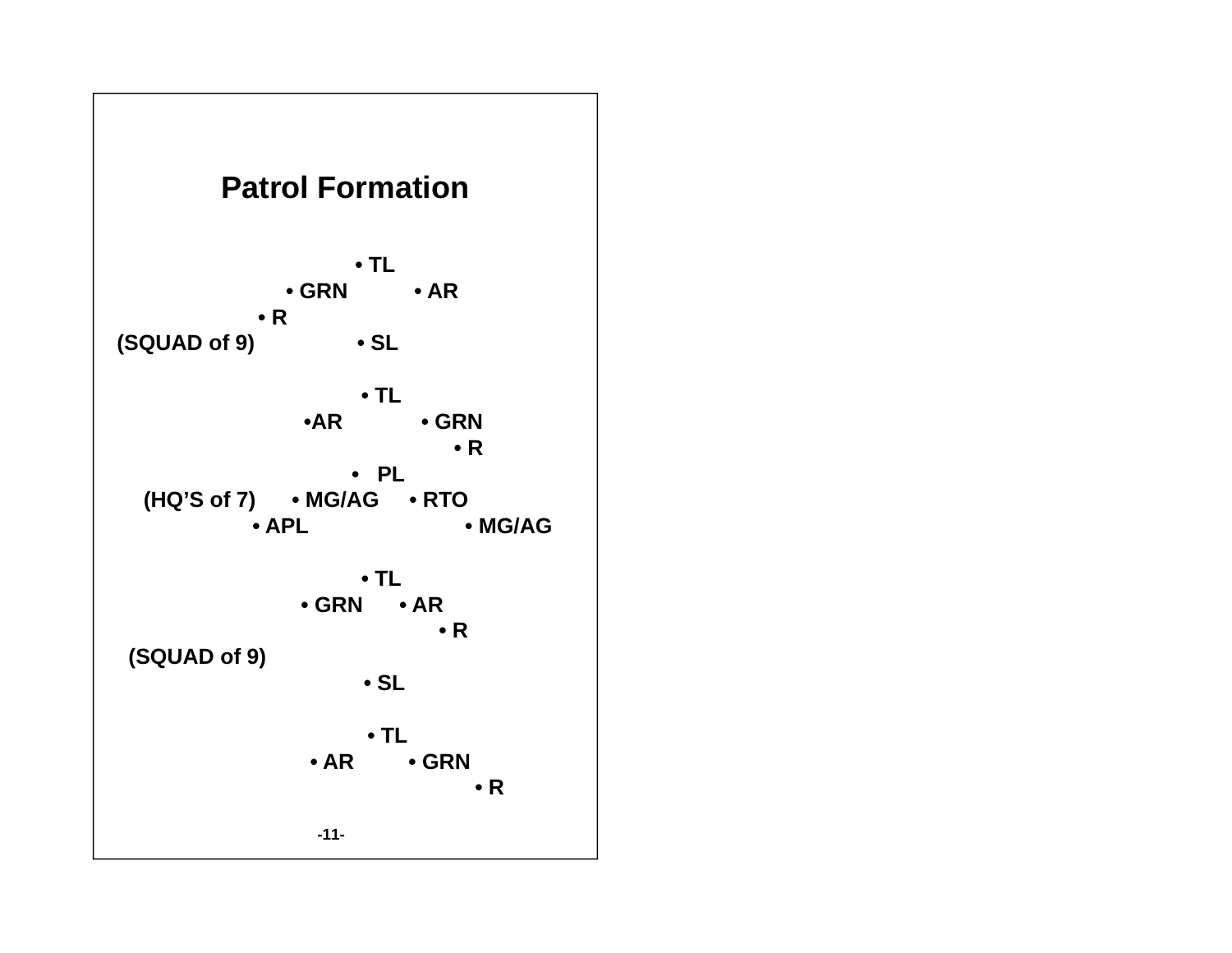### **Communication**

- • **Hand and Arm Signals**
	- **Refer to WF TACSOP**
- • **RTO Procedures**
	- –**How to send a message**
	- **Reports**
		- **ACE**
		- **SALUTE**
		- **MEDEVAC**
	- **Call For Fire**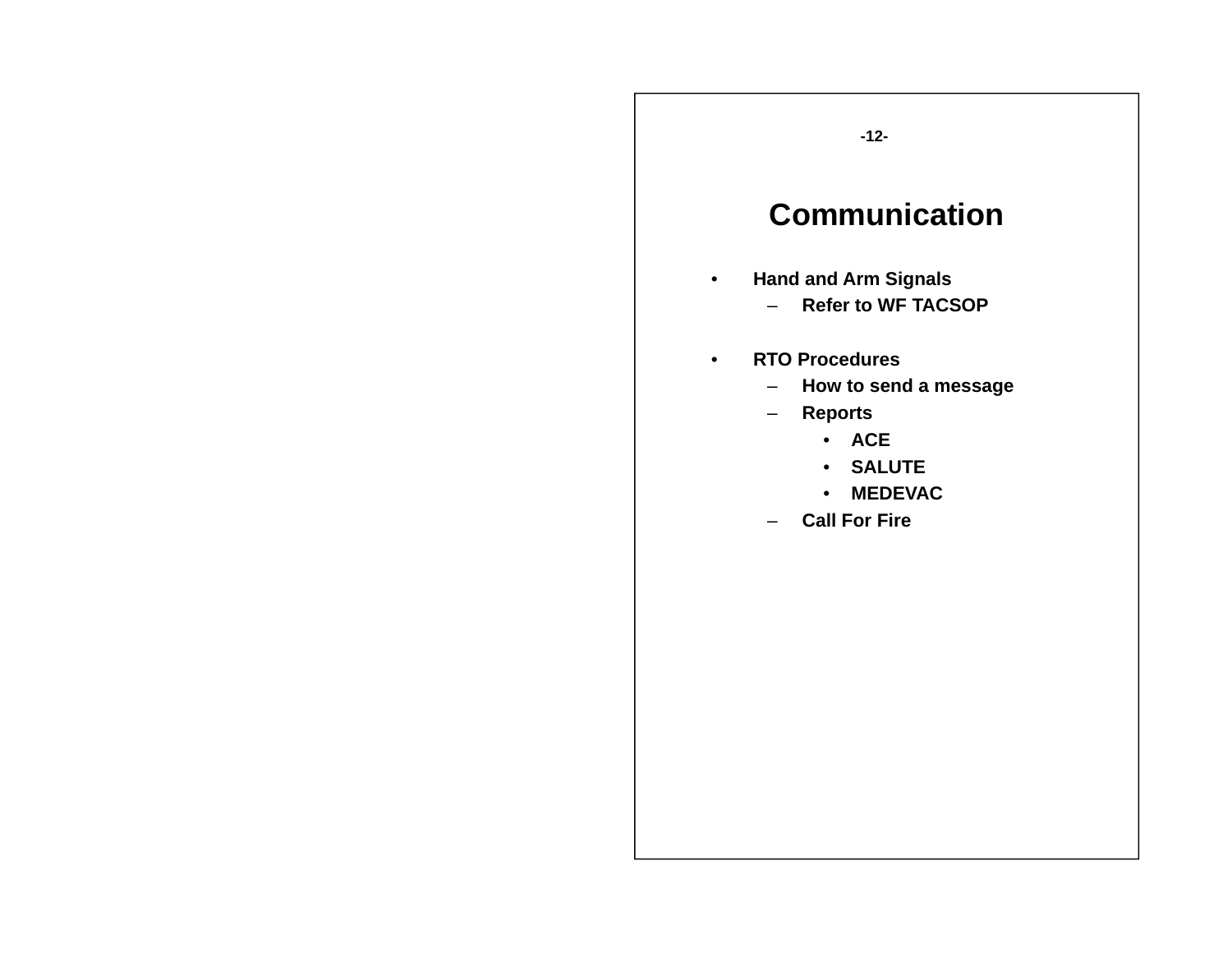|        |                                                                     | Initial Fire Request From Observer to FDC           |                      |
|--------|---------------------------------------------------------------------|-----------------------------------------------------|----------------------|
|        | Observer                                                            | ğ                                                   |                      |
|        | 257, THIS IS 271, ADJUST FIRE, OVER.                                | THIS IS 257, ADJUST FIRE, OUT.                      |                      |
|        | GRID NK180513, OVER.                                                | GRID NK180513, OUT.                                 |                      |
|        | NFANTRY PLATOON IN THE OPEN, IOM IN<br>EFFECT, OVER.                | NFANTRY PLATOON IN THE OPEN, ICM IN<br>EFFECT, OUT. | <b>Call For Fire</b> |
| $-13-$ |                                                                     | <b>Message to Observer</b>                          |                      |
|        | ទី                                                                  | Observer                                            |                      |
|        | Z, 2 ROUNDS, TARGET, AF1027, OVER.                                  | Z, 2 ROUNDS, TARGET IS AF1027, OUT.                 |                      |
|        |                                                                     | For Subsequent Rounds (From Observer to FDC)        |                      |
|        | Observer                                                            | Ë                                                   |                      |
|        | DIRECTION 1680, OVER.                                               | DIRECTION 1680, CAT.                                |                      |
|        | Note: Send direction before a with the first subsequent correction. |                                                     |                      |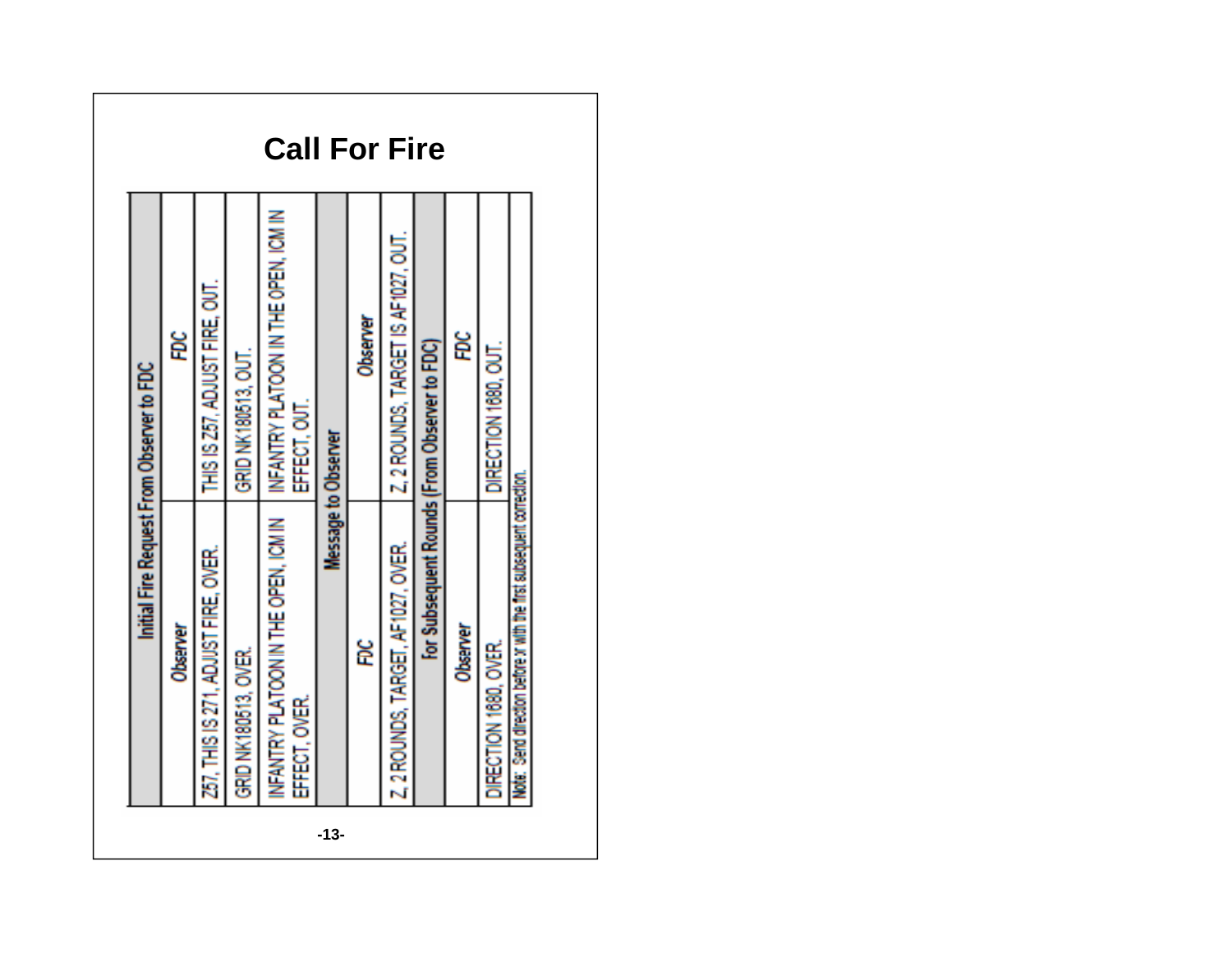#### **-14-**

#### **9-Line MEDEVAC Line**

Table 6-1. Procedures to Request Medical Evacuation (MEDEVAC).

| <b>Line/</b><br><b>Item</b>                                                         | <b>Explanation</b>                                                                                                                                                                                                                                                                                                                                            | <b>Where/How</b><br><b>Obtained</b>            | <b>Who Normally</b><br><b>Provides</b> | Reason                                                                                                                                                                                                                                               |
|-------------------------------------------------------------------------------------|---------------------------------------------------------------------------------------------------------------------------------------------------------------------------------------------------------------------------------------------------------------------------------------------------------------------------------------------------------------|------------------------------------------------|----------------------------------------|------------------------------------------------------------------------------------------------------------------------------------------------------------------------------------------------------------------------------------------------------|
| 1/Location of<br>pickup site by<br>grid<br>coordinates<br>with grid zone<br>letters | Encrypt the grid<br>coordinates of the pickup<br>site. When using the<br>DRYAD Numeral Cipher.<br>the same "SET" line will be<br>used to encrypt the grid<br>zone letters and the<br>coordinates. To prevent<br>misunderstanding, it is<br>stated that grid zone letters<br>are included in the<br>message (unless SOP<br>specifies its use at all<br>times). | From map                                       | Unit leader(s)                         | Required so evacuation<br>vehicle knows where to pick<br>up patient, and, unit<br>coordinating the evacuation<br>mission can plan the route<br>for the evacuation vehicle<br>(if evacuation vehicle must<br>pick up from more than one<br>location). |
| 2/Requesting<br>unit radio<br>frequency.<br>call signal.<br>and suffix              | Encrypt the frequency of<br>the radio at the pickup site.<br>not a relav frequency. The<br>call sign (and suffix if used)<br>of the person to be<br>contacted at the pickup site<br>may be transmitted in the<br>dear.                                                                                                                                        | From SOI                                       | <b>RATELO</b>                          | Required so evacuation<br>vehicle can contact<br>requesting unit while en<br>route (or obtain additional<br>information and change in<br>situation or directions).                                                                                   |
| 3/Number of<br>patients by<br>precedence.<br>Note the<br>brevity codes<br>used.     | Report only applicable<br>information and encrypt the<br>brevity codes.<br>A-Urgent<br><b>B-Urgent-Surgical</b><br>C-Priority<br><b>D-Routine</b><br>E-Convenience<br>If two or more categories<br>must be reported in the<br>same request, insert the<br>word BREAK between<br>each category.                                                                | From<br>evaluation of<br>patient(s)            | Medic or senior<br>person present      | Required by unit controlling<br>the evacuation vehicles to<br>assist in prioritizing<br>missions                                                                                                                                                     |
| <b>4/Special</b><br>equipment<br>required                                           | Encrypt the applicable<br>brevity codes.<br>A-None<br><b>B-Hoist</b><br><b>C-Extraction equipment</b><br>D-Ventilator                                                                                                                                                                                                                                         | From<br>evaluation of<br>patient/<br>situation | Medic or senior<br>person present      | Required so equipment can<br>be placed on board the<br>evacuation vehicle prior to<br>the start of the mission.                                                                                                                                      |
| 5/Number of<br>patients                                                             | Report only applicable<br>information and encrypt the<br>brevity code. If requesting<br>MEDEVAC for both types.<br>insert the word BREAK<br>between the litter entry and<br>ambulatory entry. For<br>example:<br>L + # of PNT-litter<br>A + # of PNT-ambulatory                                                                                               | From<br>evaluation of<br>patient               | Medic or senior<br>person present      | Required so appropriate<br>number of evacuation<br>vehicles may be dispatched<br>to the pickup site. They<br>should be configured to<br>carry the patients requiring<br>evacuation                                                                   |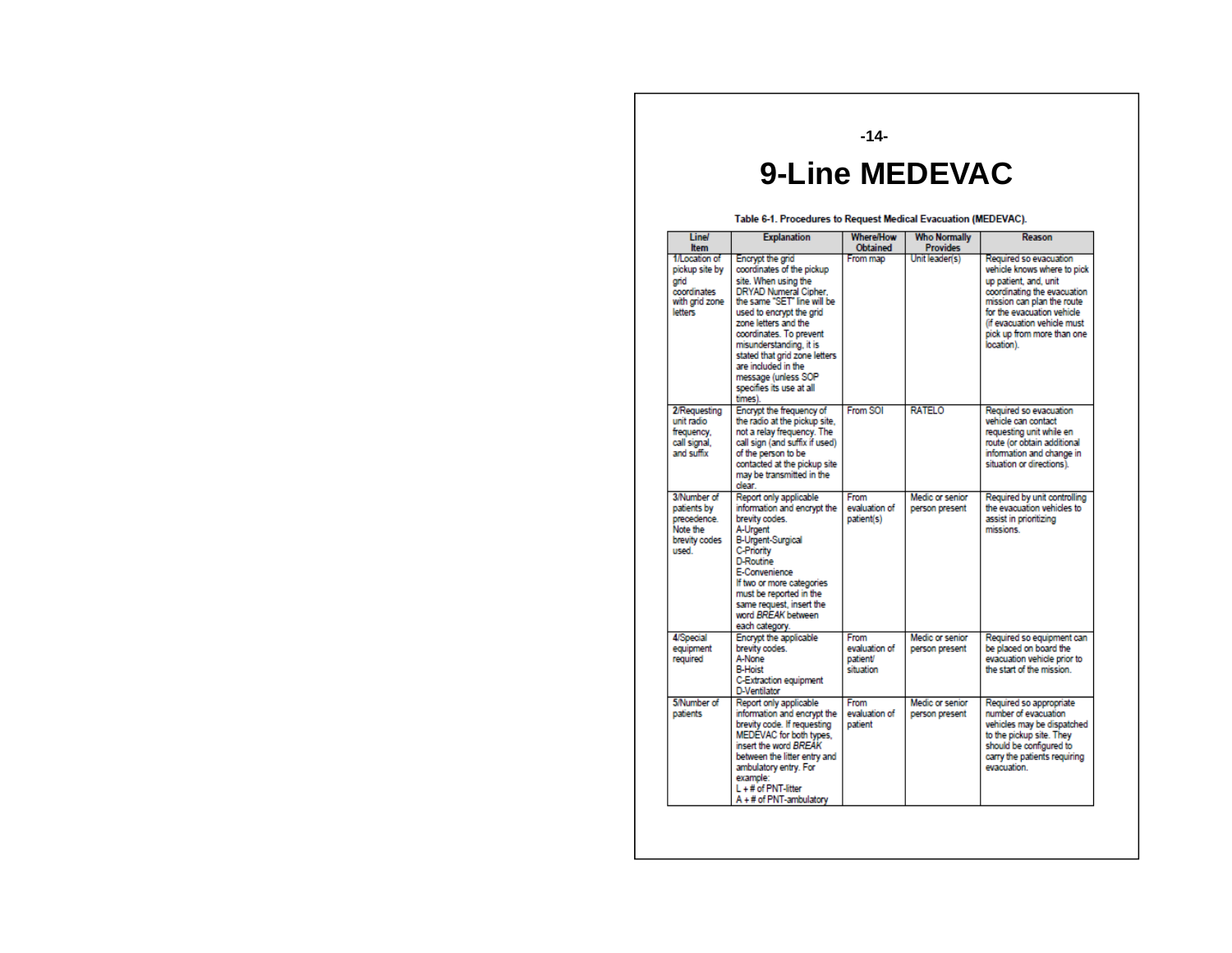### **9-Line MEDEVAC (cont.)**

Table 6-1. Procedures to Request Medical Evacuation (MEDEVAC) (continued).

| Line/<br>Item                                                                    | <b>Explanation</b>                                                                                                                                                                                                                 | <b>Where/How</b><br><b>Obtained</b>                       | <b>Who Normally</b><br><b>Provides</b>   | Reason                                                                                                                                                                                                                                                                                                                                                      |
|----------------------------------------------------------------------------------|------------------------------------------------------------------------------------------------------------------------------------------------------------------------------------------------------------------------------------|-----------------------------------------------------------|------------------------------------------|-------------------------------------------------------------------------------------------------------------------------------------------------------------------------------------------------------------------------------------------------------------------------------------------------------------------------------------------------------------|
| <b>6/Security</b><br>of pickup<br>site<br>(wartime)                              | N-No enemy troops in area<br>P-Possibly enemy troops in<br>area (approach with<br>caution)<br>E-Enemy troops in area<br>(approach with caution)<br>X-Enemy troops in area<br>(armed escort required)                               | From<br>evaluation of<br>situation                        | Unit leader                              | Required to assist the<br>evacuation crew in<br>assessing the situation and<br>determining if assistance is<br>required. More definitive<br>guidance (such as specific<br>location of enemy to assist<br>an aircraft in planning its<br>approach) can be furnished<br>by the evacuation aircraft<br>while it is en route.                                   |
| <b>7/Number</b><br>and type of<br>wound.<br>injury, or<br>illness<br>(peacetime) | Specific information<br>regarding patient wounds by<br>type (gunshot or shrapnel).<br>Report serious bleeding and<br>patient blood type (if known).                                                                                | From<br>evaluation of<br>patient                          | <b>Medic or senior</b><br>person present | Required to assist<br>evacuation personnel in<br>determining treatment and<br>special equipment needed.                                                                                                                                                                                                                                                     |
| 8/Method of<br>marking<br>pickup site                                            | Encrypt the brevity codes.<br>A-Panels<br>B-Pyrotechnic signal<br>C-Smoke signal<br>D-None<br>E-Other                                                                                                                              | Based on<br>situation and<br>availability of<br>materials | Medic or senior<br>person present        | Required to assist the<br>evacuation crew in<br>identifying the specific<br>location of the pick up. Note<br>that the color of the panels<br>or smoke should not be<br>transmitted until the<br>evacuation vehicle contacts<br>the unit just prior to its<br>arrival. For security, the<br>crew should identify the<br>color. The unit should verify<br>ìt. |
| 9/Patient<br>nationality<br>and status                                           | The number of patients in<br>each category does not<br>need to be transmitted.<br>Encrypt only the applicable<br>brevity codes.<br>A-US military<br><b>B-US civilian</b><br>C-Non-US military<br>D-Non-US civilian<br><b>E-EPW</b> | From<br>evaluation of<br>patient                          | Medic or senior<br>person present        | Required to assist in<br>planning for destination<br>facilities and need for<br>guards. Unit requesting<br>support should ensure that<br>there is an English-<br>speaking representative at<br>the pickup site.                                                                                                                                             |
| 10/CRRN<br>contamin-<br>ation<br>(wartime)                                       | Include this line only when<br>applicable. Encrypt the<br>applicable brevity codes.<br>N-Nuclear<br><b>B-Biological</b><br><b>C-Chemical</b>                                                                                       | <b>From situation</b>                                     | Medic or senior<br>person present        | Required to assist in<br>planning for the mission.<br>Determine which<br>evacuation vehicle will<br>accomplish the mission and<br>when it will be<br>accomplished.                                                                                                                                                                                          |
| 11/Terrain<br>description<br>(peacetime)                                         | Include details of terrain<br>features in and around<br>proposed landing site. If<br>possible, describe<br>relationship of site to<br>prominent terrain feature<br>(lake, mountain, and tower).                                    | From area<br>survey                                       | Personnel at site                        | Required to allow<br>evacuation personnel to<br>assist route/avenue of<br>approach into area. Of<br>particular importance if<br>hoist operation is required.                                                                                                                                                                                                |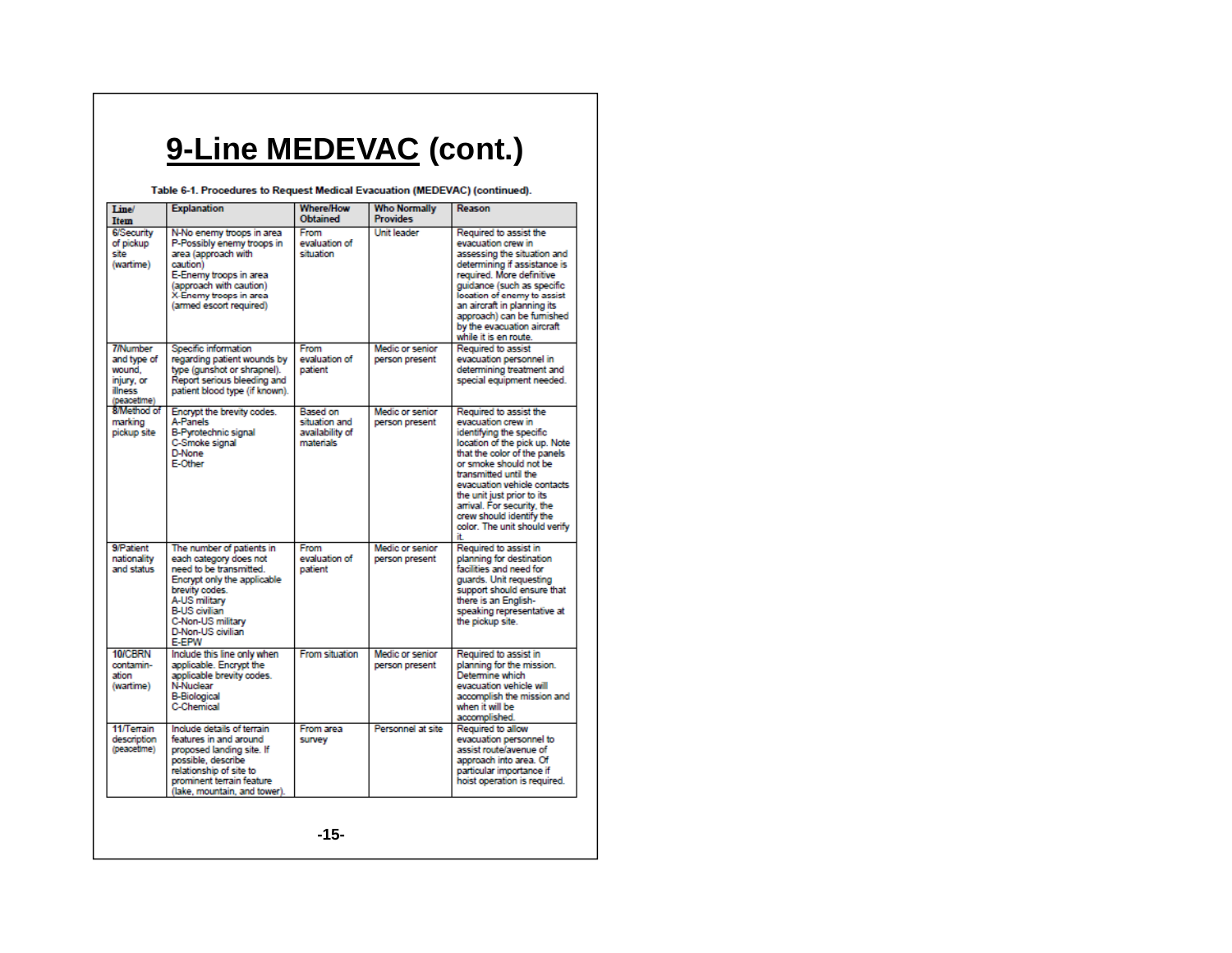#### **-16-**

### **Danger Areas**

- • **TYPES OF DANGER AREAS:**
	- **OPEN AREAS**
	- **ROADS & TRAILS**
	- **VILLAGES**
	- **ENEMY POSITIONS**
	- **MINEFIELDS**
	- **STREAMS**
	- **WIRE OBSTACLES**
- •**DESIGNATE NEAR & FAR SIDE RALLY POINTS**
- •**SECURE NEAR SIDE**
- •**RECON AND SECURE FAR SIDE**
- •**EXECUTE CROSSING OF THE DANGER AREA**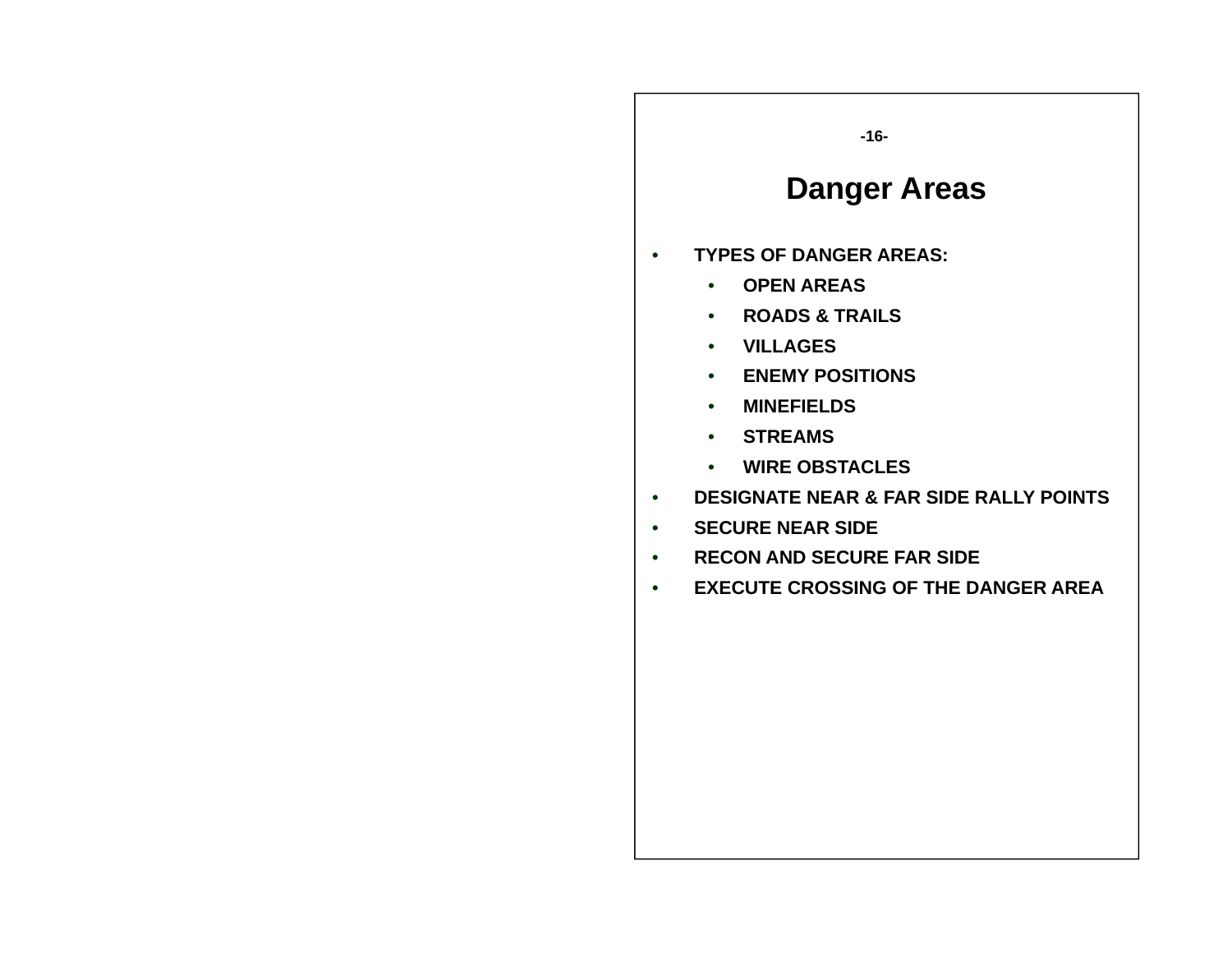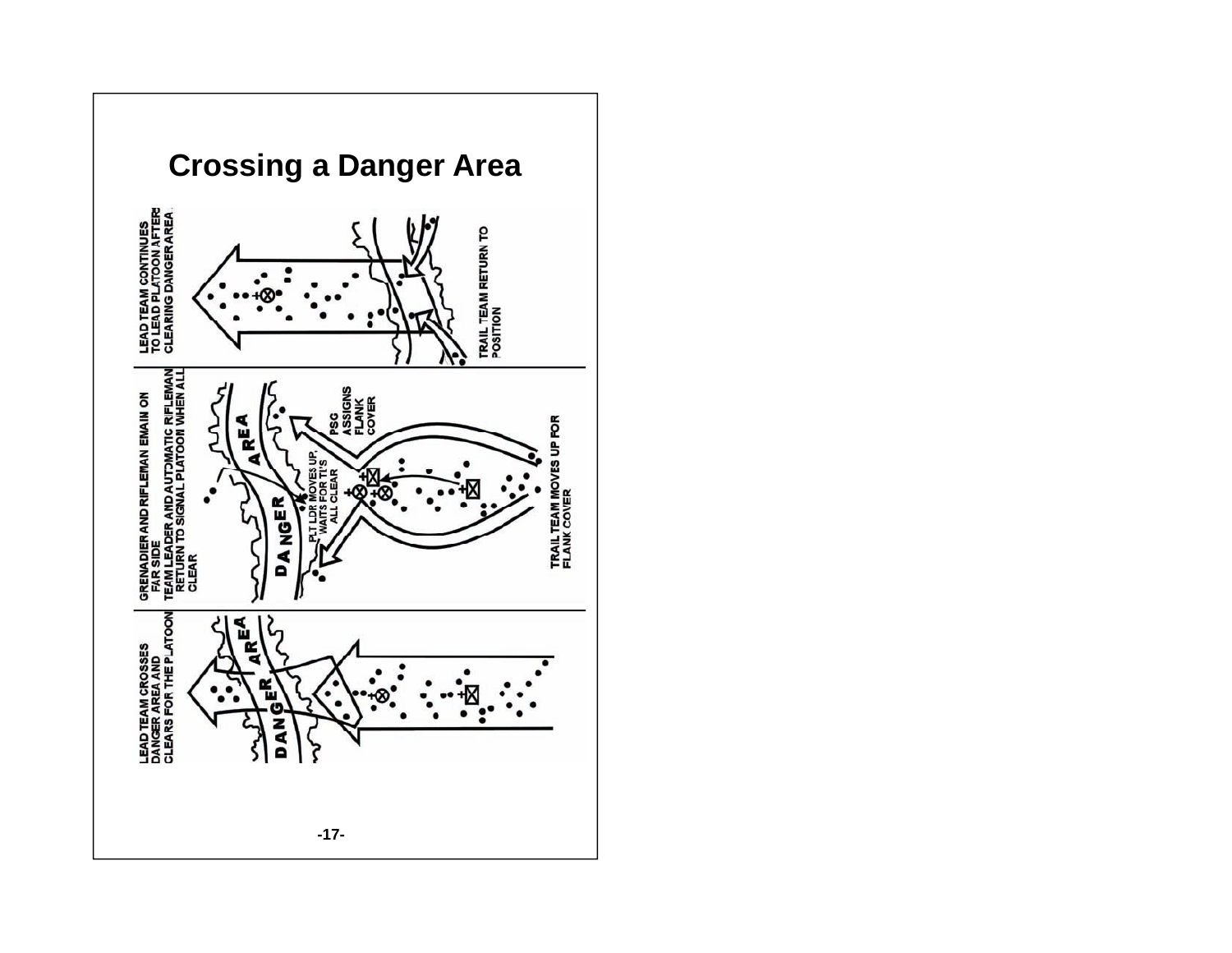**-18-**

#### **Cross an LDA**

**TASK: Cross a linear danger area CONDITIONS: The squad is out of contact and moving.**

**The lead TL identifies a danger area. The area is crossable without external assets.**

**STANDARDS: The SL establishes near and far security. SL accounts for all personnel and equipment. The entire squad crosses LDA w/o w/o being detected, and the squad continues tactical movement in formation on the same azimuth.**

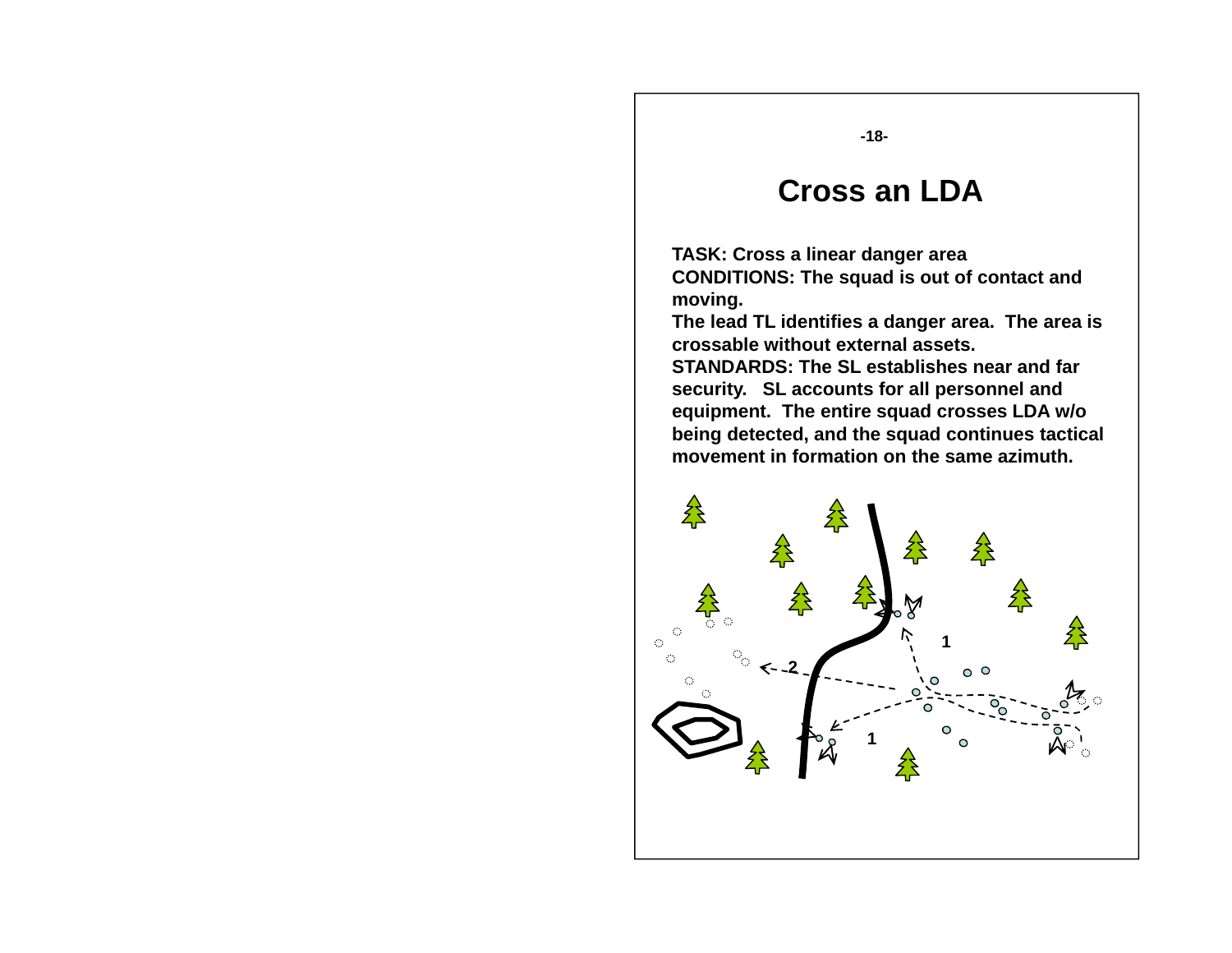### **Pe o a ce easu es rformance Measures**

• **Lead TL signals LDA and stops**

• **SL moves forward, confirms and IDs crossing location, movement technique, near & far rally pts.**

• **SL positions 4-man near security team from trail fire team to each flank of LDA**

• **Near side (trail team) TL observes to flanks and overwatches crossing area**

• **SL IDs best cover and concealment for team and directs TL to bound across the DA**

•**Trail TL counts as SQD members cross**

• **TL on far side crosses clears the area crosses, area, established an OP forward to the cleared area and signals to the SL the area is clear**

• **SL directs remaining SQD members to cross, SQD** quickly and quietly crosses

• **Near side TL crosses in the same location, signals the SL**

• **SL conducts a security halt while the trail team recovers security elements, then continues on same azimuth**

**-19-**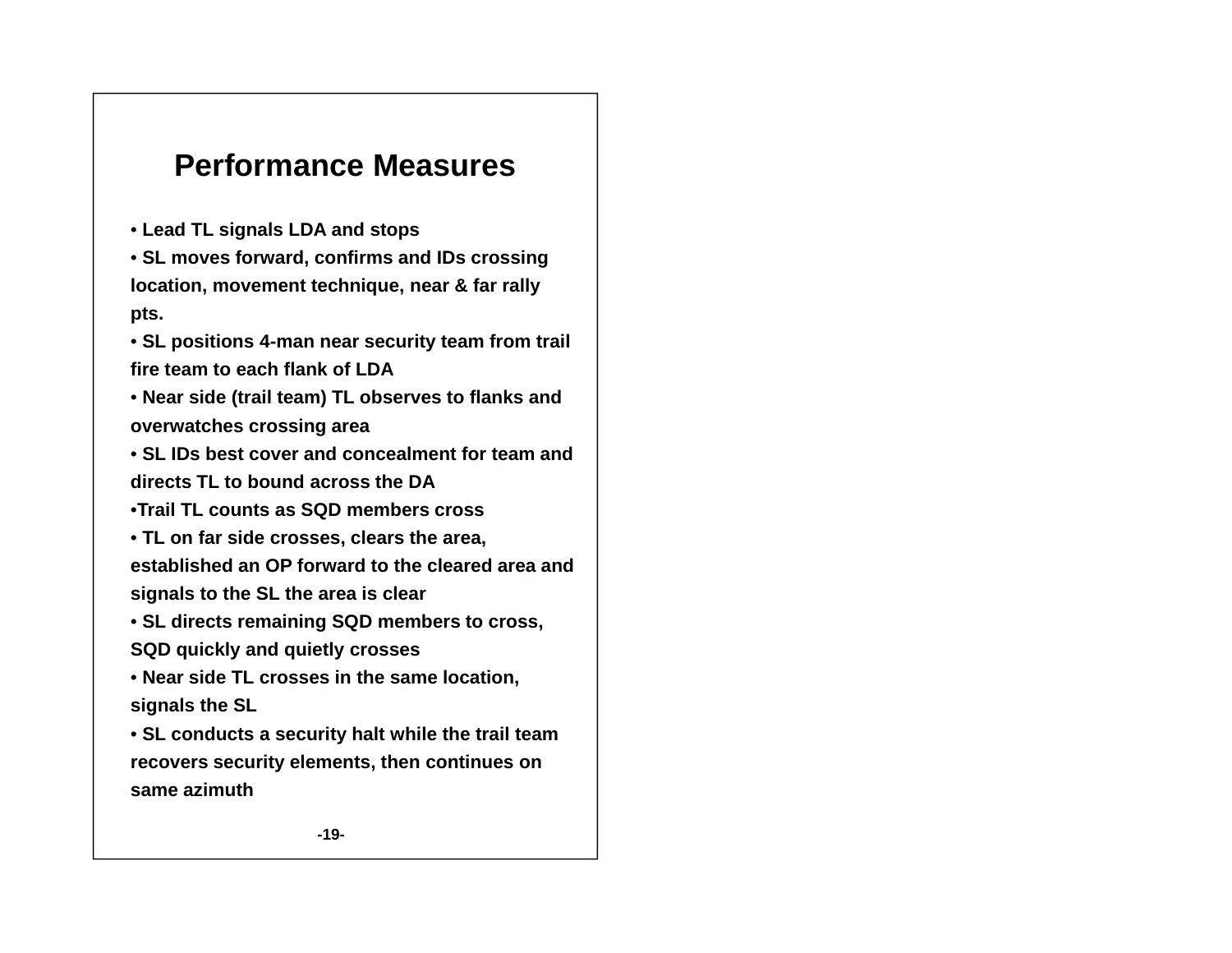### **Squad Attack – Battle Drill 1**

**TASK: Conduct an Attack (Infantry Squad)**

**CONDITION: The squad received an operation order (OPORD) or fragmentary order (FRAGO) to conduct an attack against an objective. The squad is located in an assembly area. The squad has communications with higher, adjacent, and subordinate elements.** 

**STANDARD: The squad conducts the attack moves conducts attack, tactically to assault, support, or breach positions using the appropriate formation and technique. The squad suppresses enemy forces on or near the objective and assaults the objective to destroy, capture, or forces the enemy to withdraw IAW the commander's intent. Squad is p p re pared to continue a mission.**

### **Performance Measures**

- **S d tt t t Squa d reacts to contact**
- **Lead fire team cannot fight through**
- **Fire team in contact suppresses the enemy**
- **Trail fire team assaults**
- **Base of fire shifts direct fire as the maneuver team assaults through the objective**
- **Squad consolidates and reorganizes**
- **SL reports to higher**
- **Squad continues the mission**

**-20-**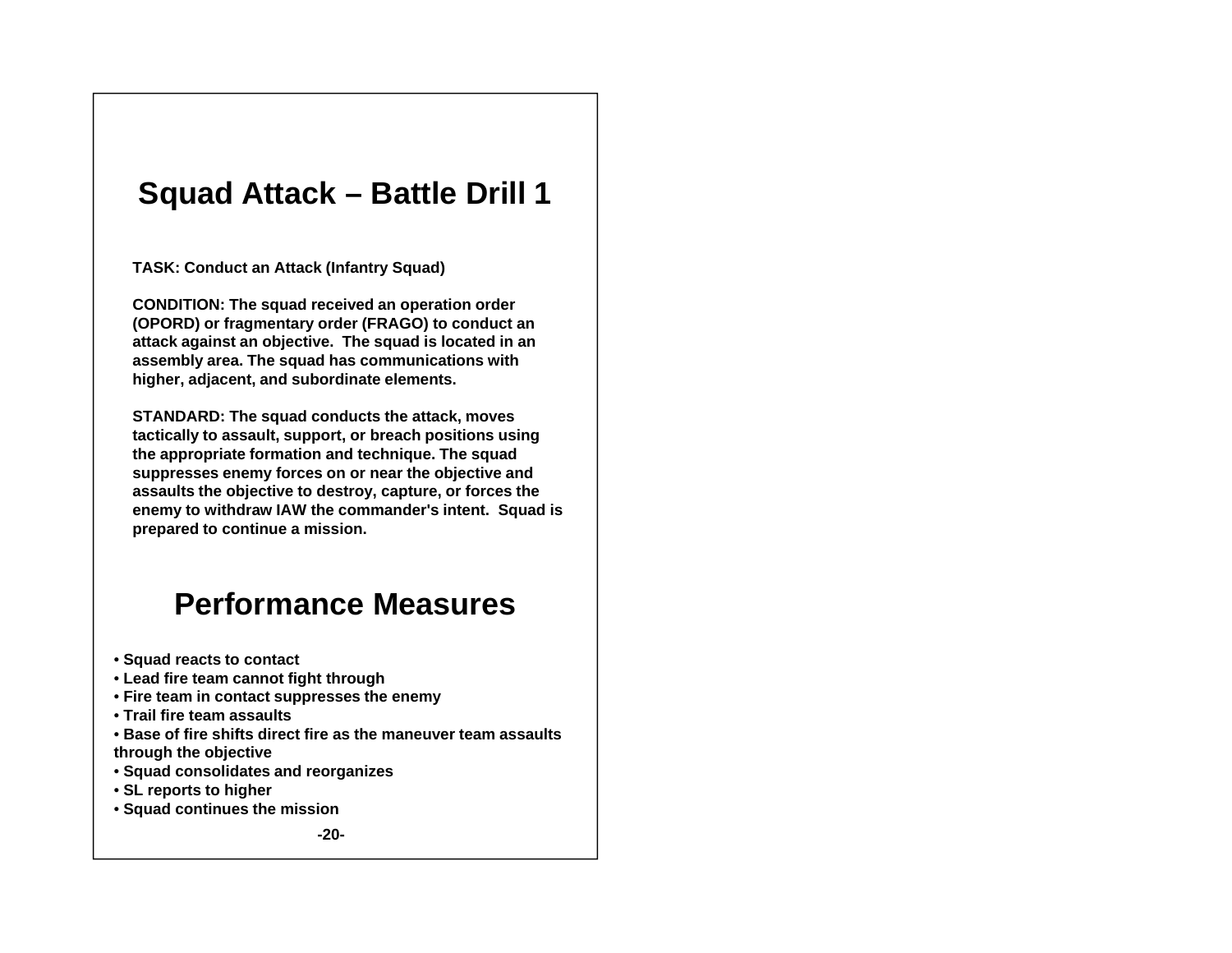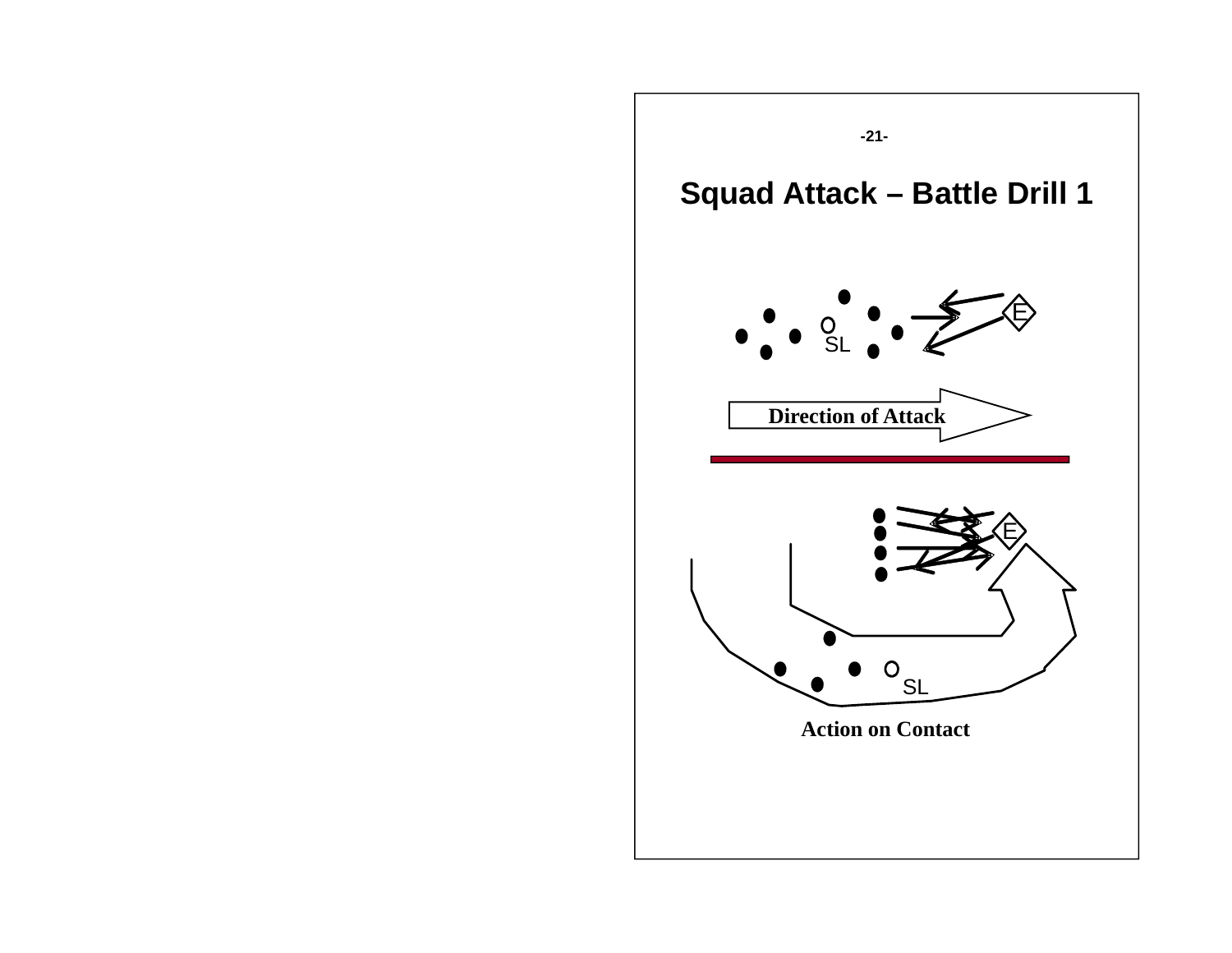**-22-**

#### **R tt C t t React to Contact – B ttl D ill 2 Battle Drill**

**TASK**: React to Contact (Visual, IED, Direct Fire)

**CONDITIONS:** The squad is stationary or moving, conducting operations. Visual contact is made with the enemy, **OR**, the unit identifies and confirms an IED or one is detonated, **OR** , the enemy initiates contact with a direct fire weapon.

#### **STANDARDS:**

• Visual (Dismounted) - The squad destroys the enemy with a hasty ambush or an immediate assault through the enemy position.

• IED (Dismounted) - The squad takes immediate action by using the confirm, clear, call, cordon, and control (5-Cs) procedure.

• Direct Fire (Dismounted) - The squad immediately seeks cover, locates and engages the enemy with a high volume of well-aimed fire. The unit leader reports the contact to higher headquarters.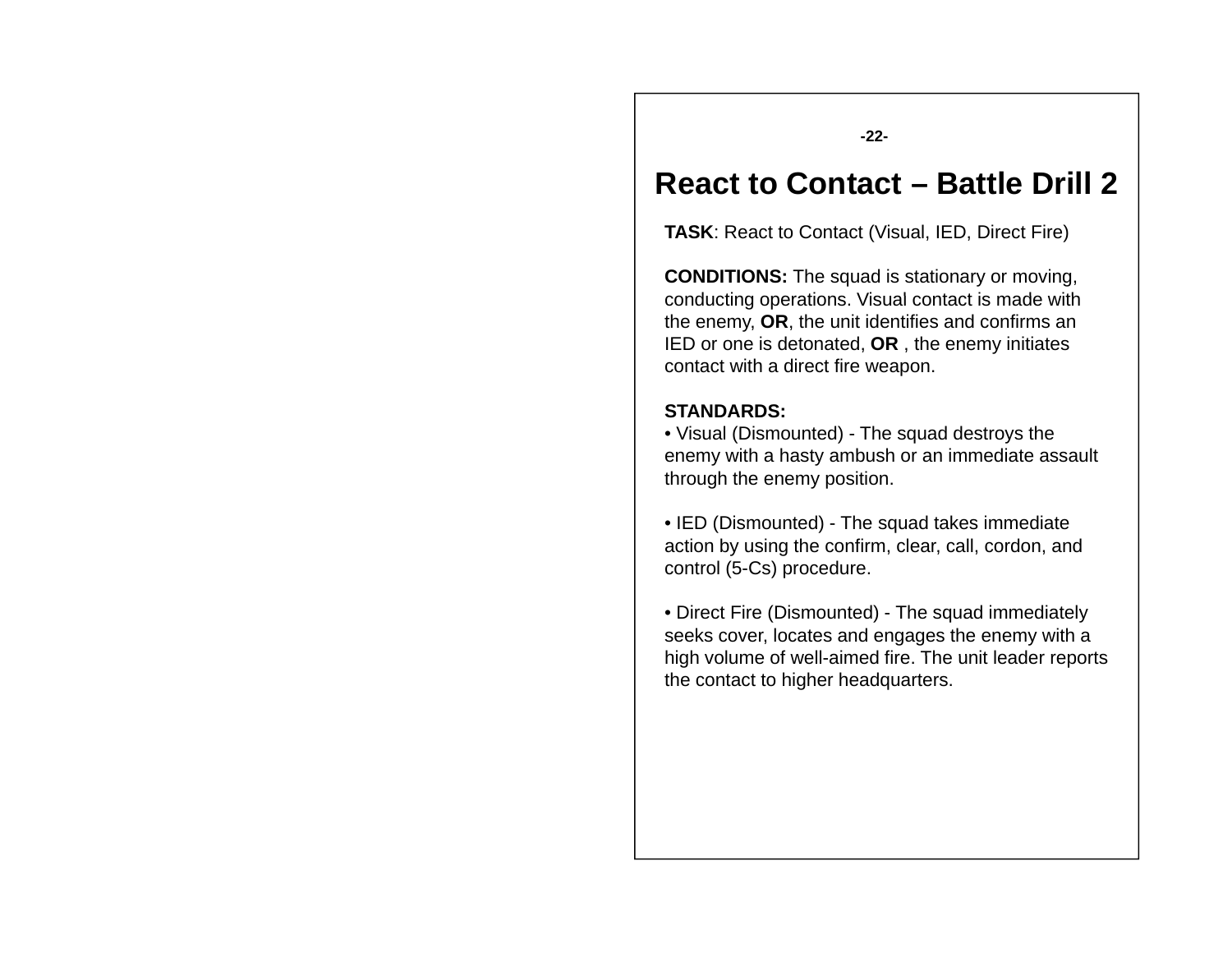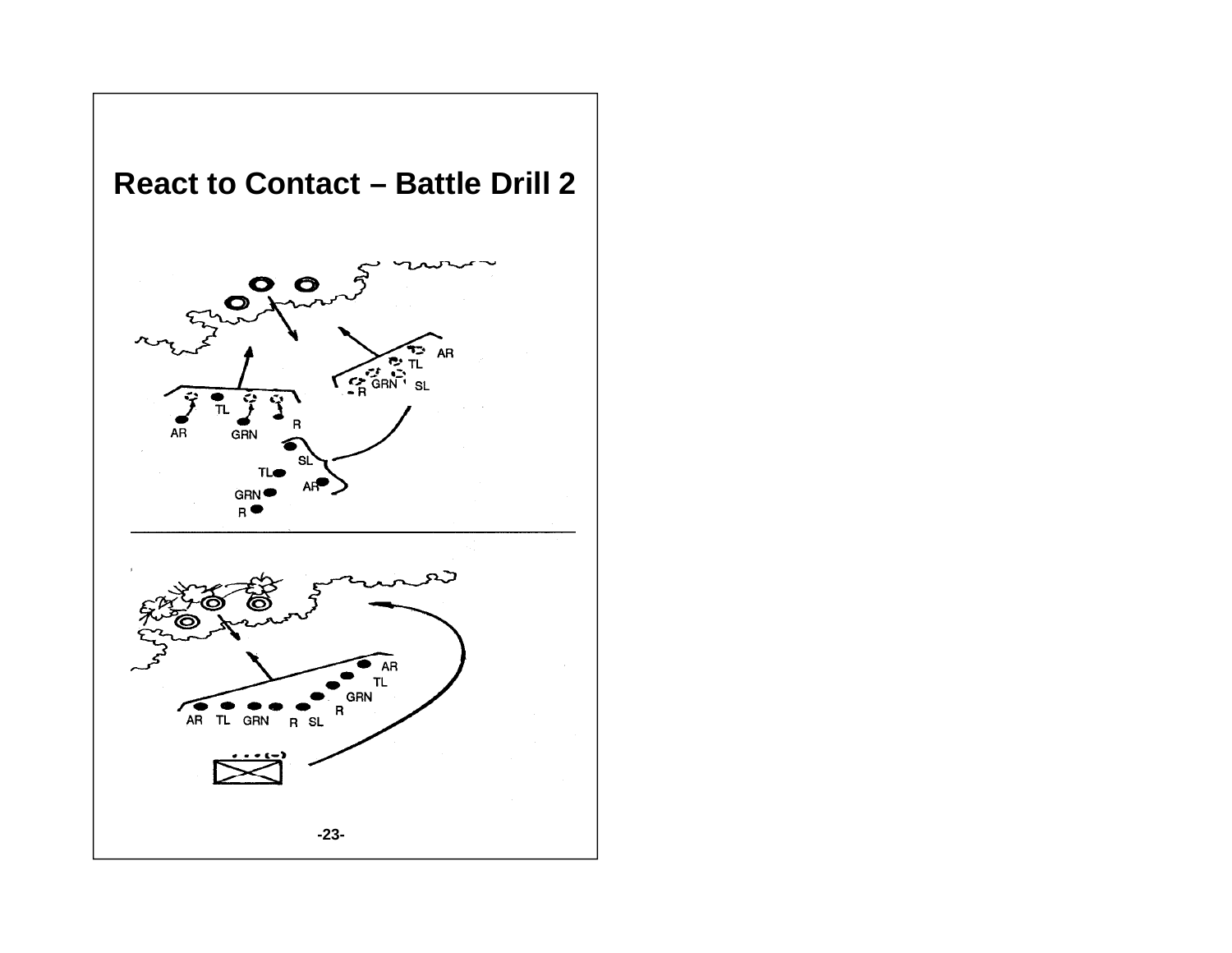**-24-**

### **R tt C t t React to Contact – B ttl D ill 2 Battle Drill**

- **Occupy covered position and return fire**
- **SL assesses the situation**
- **SL determines next COA (squad attack break attack, contact)**
- **SL reports situation to higher**
- **Begin selected COA**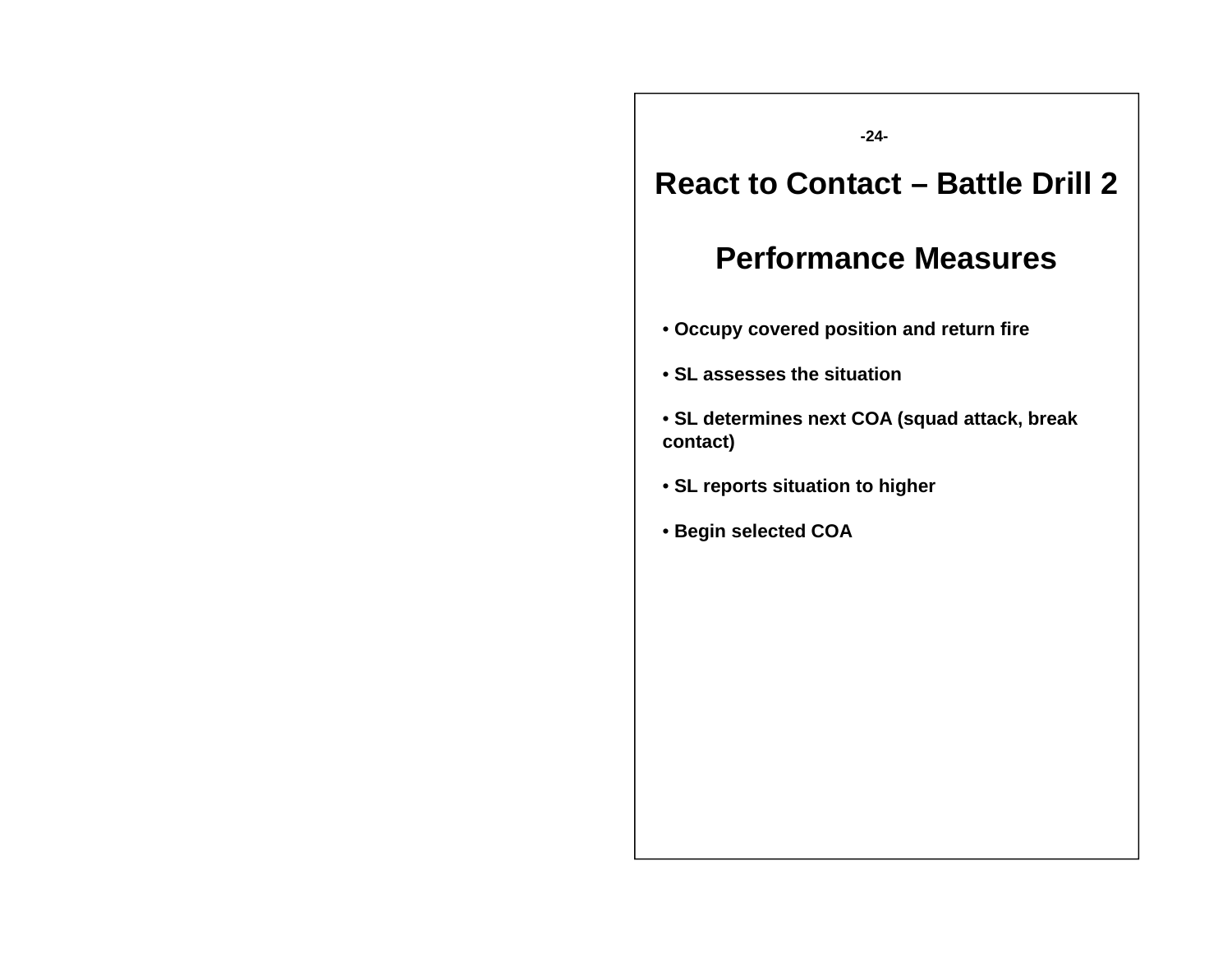## **Break Contact – Battle Drill 3**

**TASK: Break Contact** 

**CONDITIONS: ( ) Dismounted/Mounted)-The platoon/squad/section is stationary or moving, conducting operations. All or part of the unit is receiving enemy direct fire.**

**STANDARDS: (Dismounted/Mounted)-The platoon/squad/section returns fire. A leader identifies the enemy as a superior force, and makes the decision to break contact. The unit breaks contact using fire and movement. The unit continues to move until the enemy cannot observe or place effective fire on them The unit leader reports the contact to them. higher headquarters.**

- **SL directs fire team in contact to support disengagement**
- **SL gives destination of 1st fire team moving**
- **Base of fire continues to suppress the enemy**
- **Moving element masks their movement by all means**
- **Moving element establishes positions and engages enemy -25-**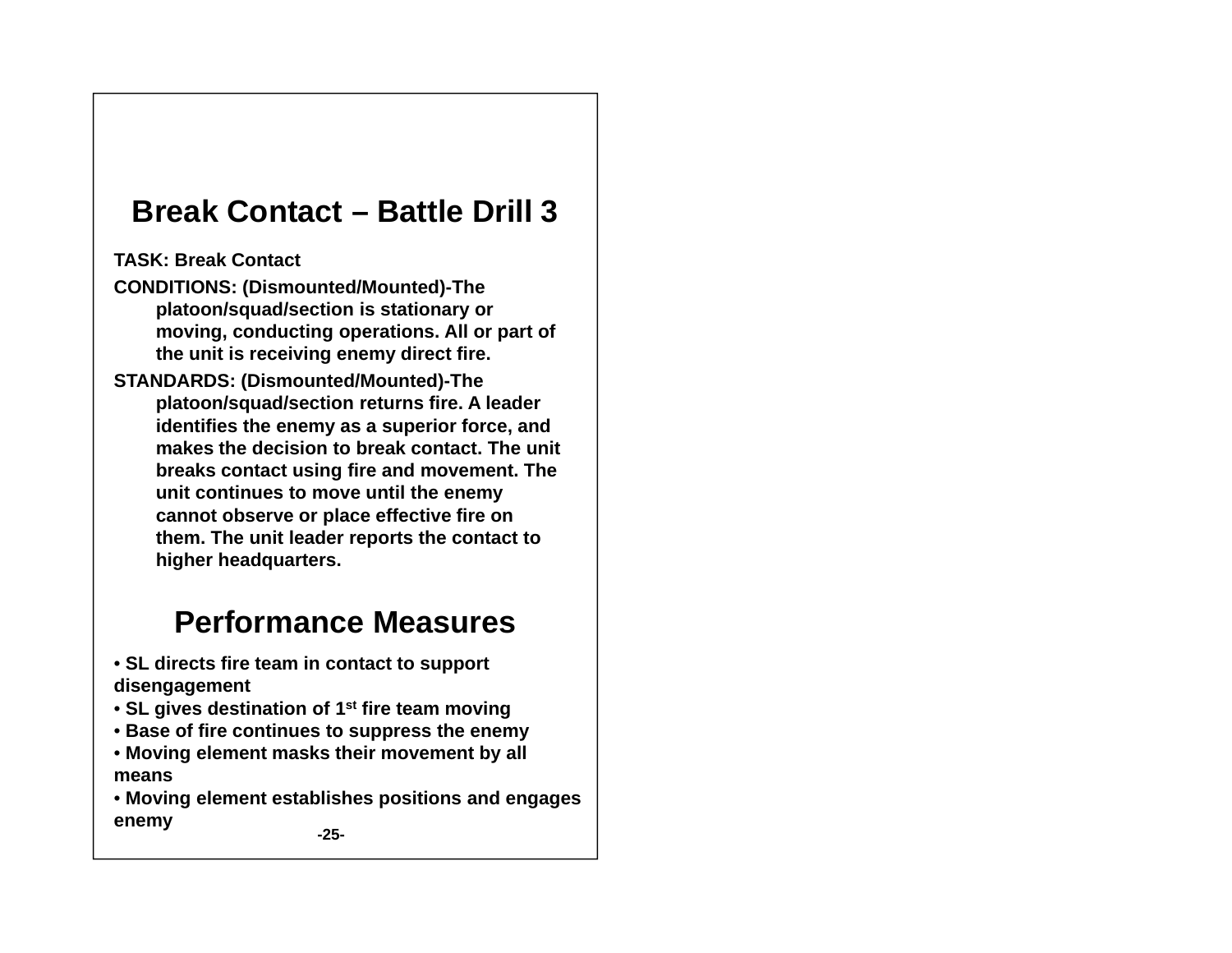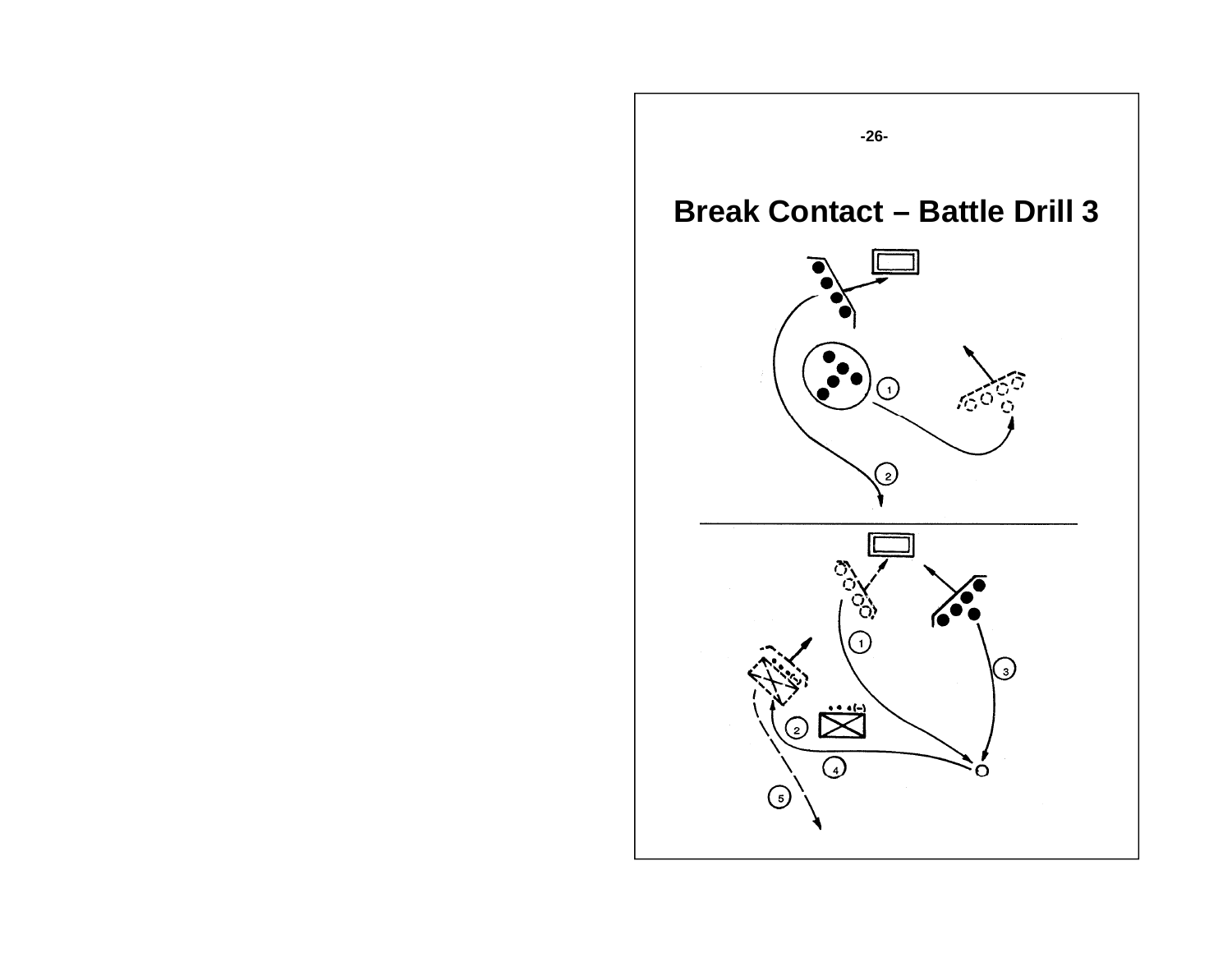## **R t t A b h (N ) Reac to m bus (Near Battle Drill 4**

**TASK:** React to Ambush (Near)

**CONDITIONS:** (Dismounted/Mounted) - The platoon/squad/ section is moving tactically, conducting operations. The enemy initiates contact. All or part of the unit is receiving accurate enemy direct fire.

**STANDARDS:** (Dismounted) - Soldiers in the kill zone immediately return fire on known or suspected enemy positions and assault through the kill zone. Soldiers not in the kill zone locate and place suppressive well-aimed fire on the enemy. The platoon/squad assaults through the kill zone and destroys the enemy. (Mounted) - vehicle gunners immediately return fire on known or suspected enemy positions as the platoon/section continues to move out of the kill zone.

- Immediately return fire, take covered position, throw grenades
- Soldiers in kill zone assault through ambush
- Soldiers not in kill zone suppress, then shift fires as assault moves through
- Consolidate, reorganize and report to higher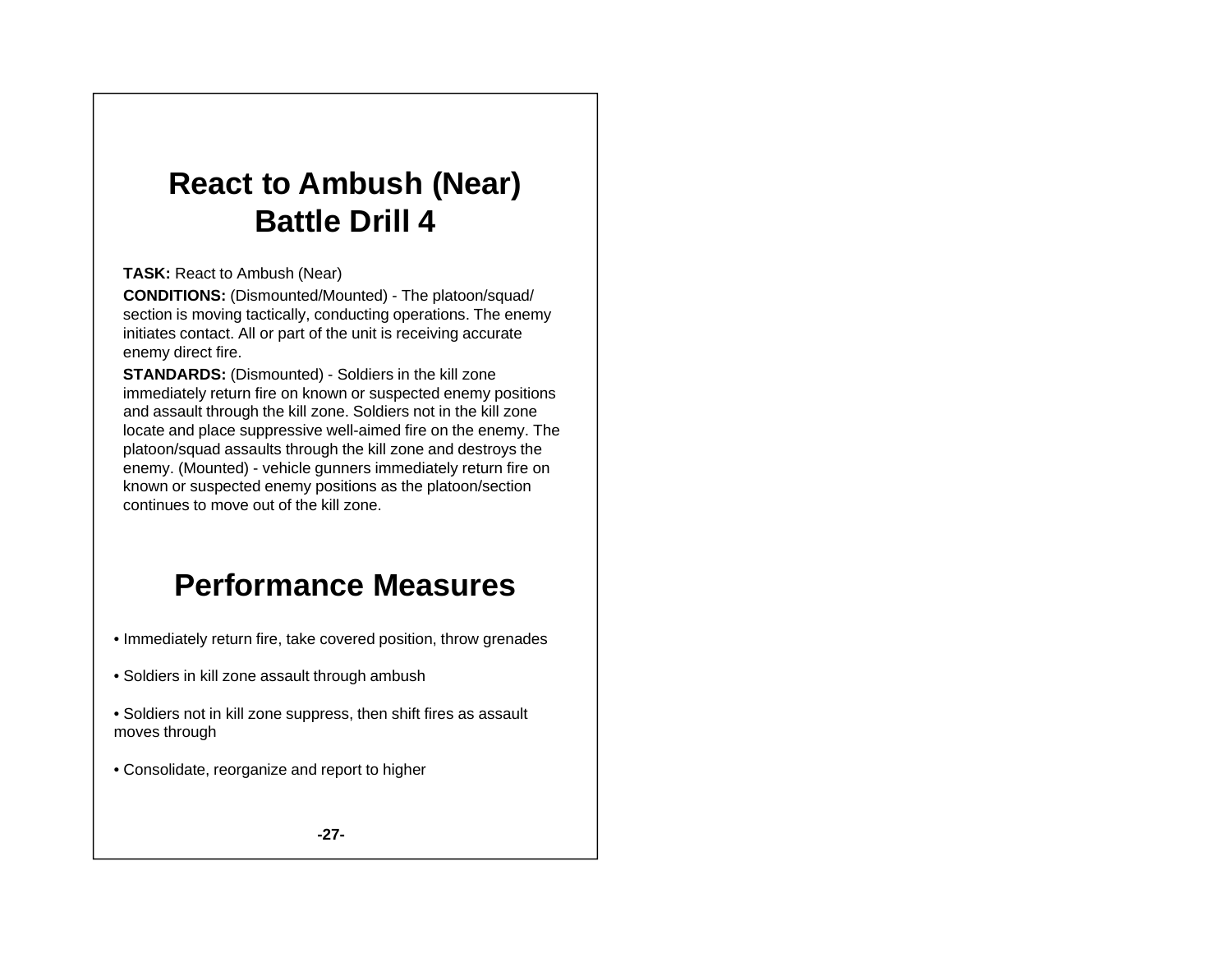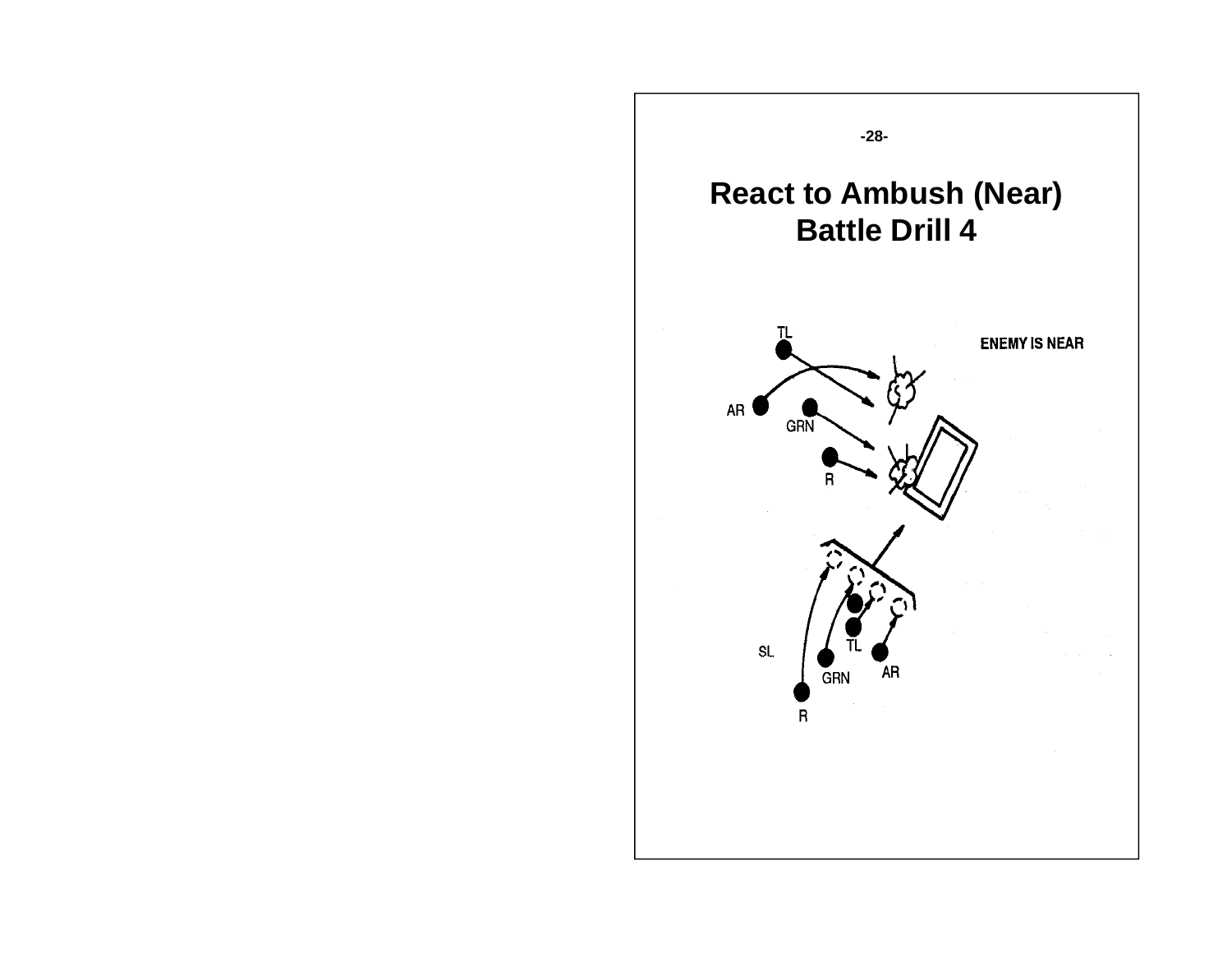## **R t t A b h (F ) Reac to m bus (Far Battle Drill 4**

#### **TASK:** React to Ambush (Far)

**CONDITIONS:** (Dismounted/Mounted) - The platoon/squad/ section is moving tactically, conducting operations. The enemy initiates contact. All or part of the unit is receiving accurate enemy direct fire.

**STANDARDS:** (Dismounted) - The platoon/squad immediately returns fire and occupies covered and or concealed positions. The platoon/squad moves out of the kill zone, locates the enemy position, and conducts fire and maneuver in order to destroy the enemy. (Mounted) - Vehicle gunners immediately return fire on known or suspected enemy positions as the platoon/section continues to move out of the kill zone. The unit leader reports the contact to higher headquarters.

## **Performance Measures**

- Destroy or suppress enemy crew-served weapons first
- Obscure the enemy position w/smoke (M203)
- Soldiers not receiving fires assault enemy vulnerable flank via a covered and concealed route
- Consolidate, reorganize and report to higher

**-29-**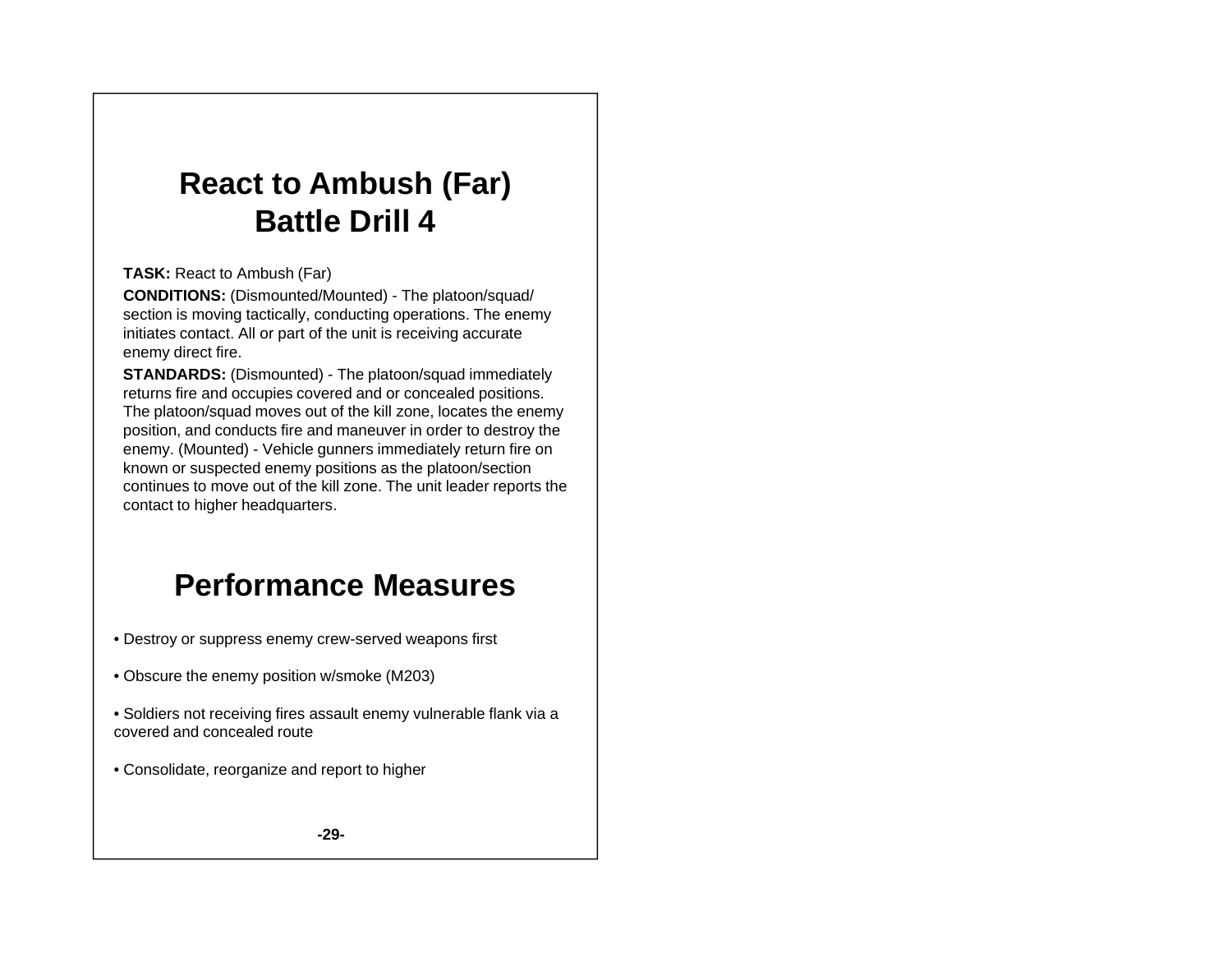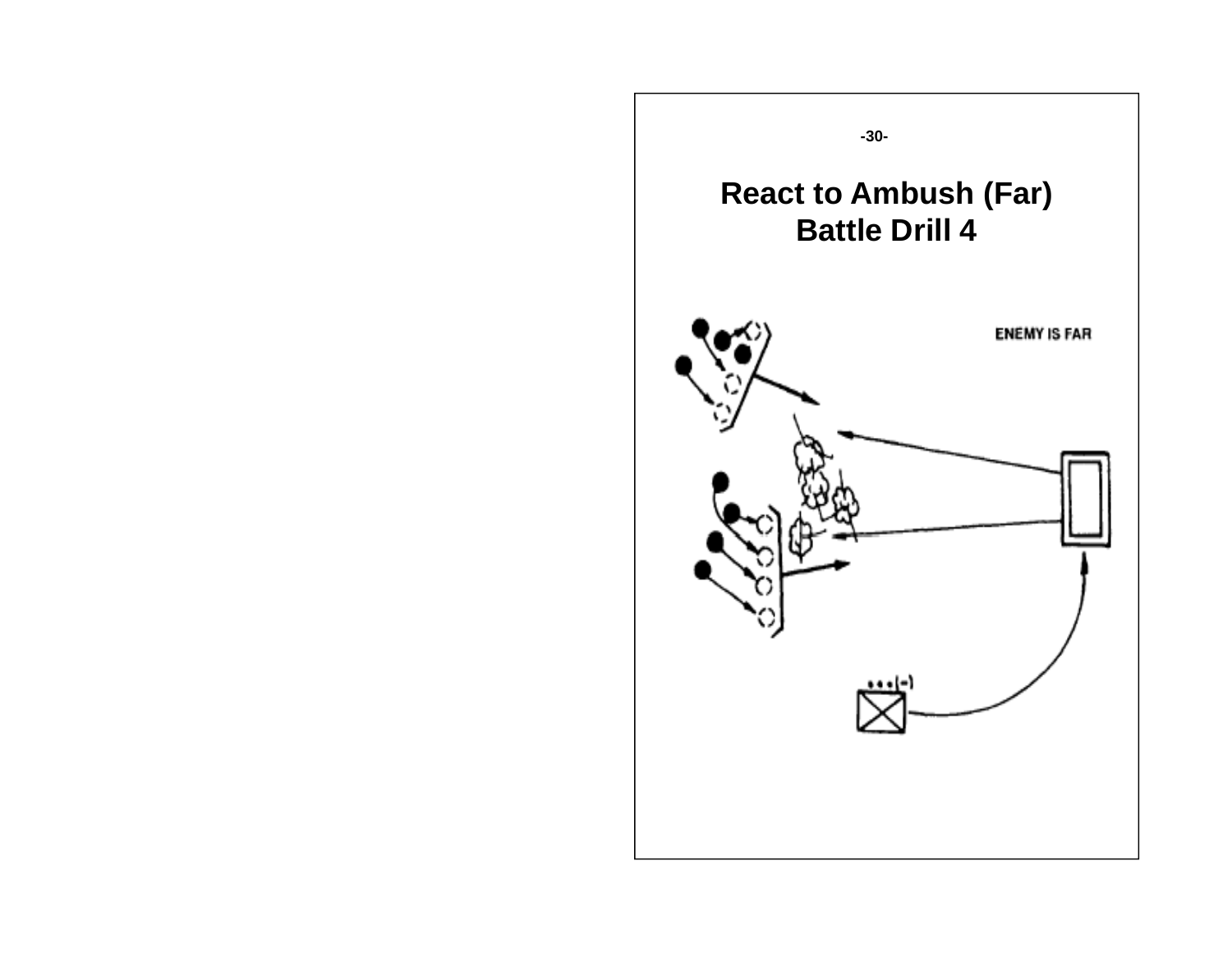## **K k tBk Knoc k out a Bunker Battle Drill 5**

**TASK:** Knock Out <sup>a</sup> Bunker (Squad)

**CONDITIONS:** The squad receives fire from an enemy bunker while moving as a part of a larger force.

**STANDARDS:** The squad destroys the designated bunker by killing, capturing, or forcing the withdrawal of enemy personnel in the bunker. The squad maintains a sufficient fighting force that can defeat the enemy's counterattack and continue operations.

- **POSITION ELEMENTS**
- **DIRECT SUPPRESSION DIRECT**
- **BREACH OBSTACLES**
- **ASSAULT / DESTROY BUNKER**
- **CHECK AND CLEAR BUNKER**
- **CONSOLIDATE / REORGANIZE**
- **REPORT**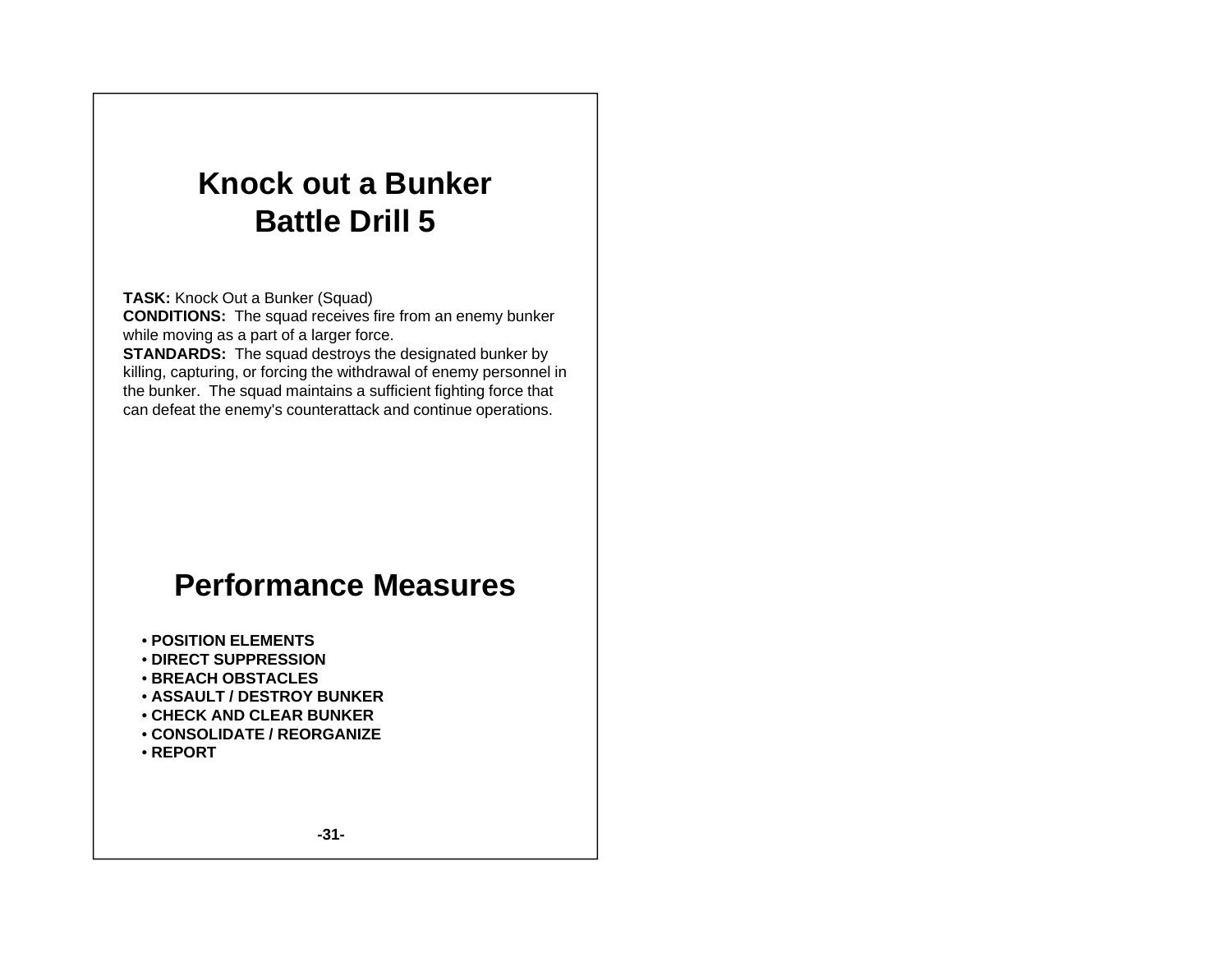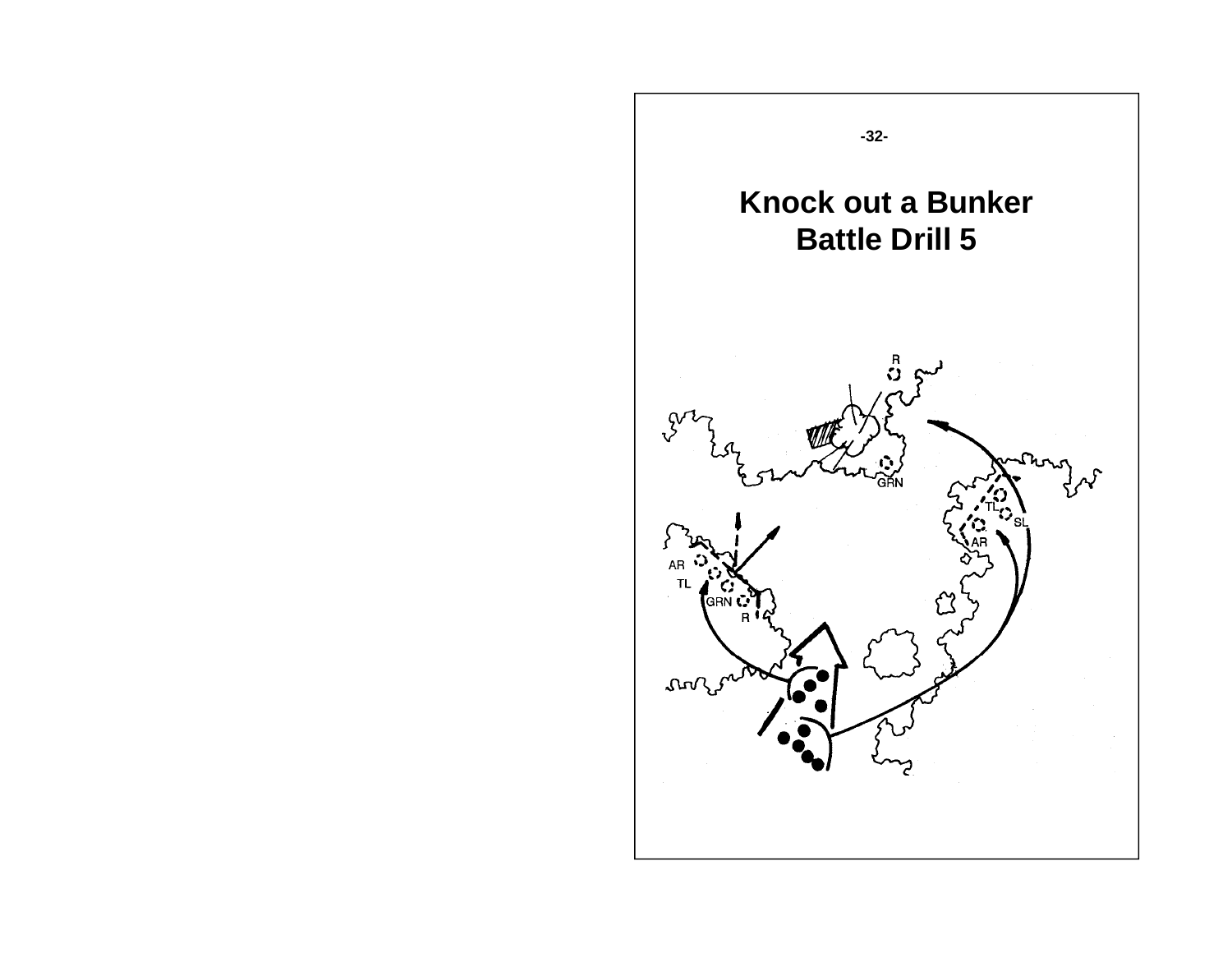### **React to d ect e to Indirect Fire**

- • **Any Soldier that hears incoming artillery will announce "Incoming"**
- •**All Soldiers assume a prone position**
- • **After the rounds impact the Squad the impact, Leader announces a distance and direction (i.e., "12 o'clock, 100 meters")**
- •**Squad sprints in the direction ordered**
- • **Upon reaching the designated location, the squad establishes security and the Squad Leader gets accountability of personnel and equipment**
- • **Squad Leader directs the squad to continue the mission**

### **React to Sniper Fire**

- **Scan**
- **Maintain Situational Awareness**
- **Avoid Predictability**
- **Engage in Tactical Movement**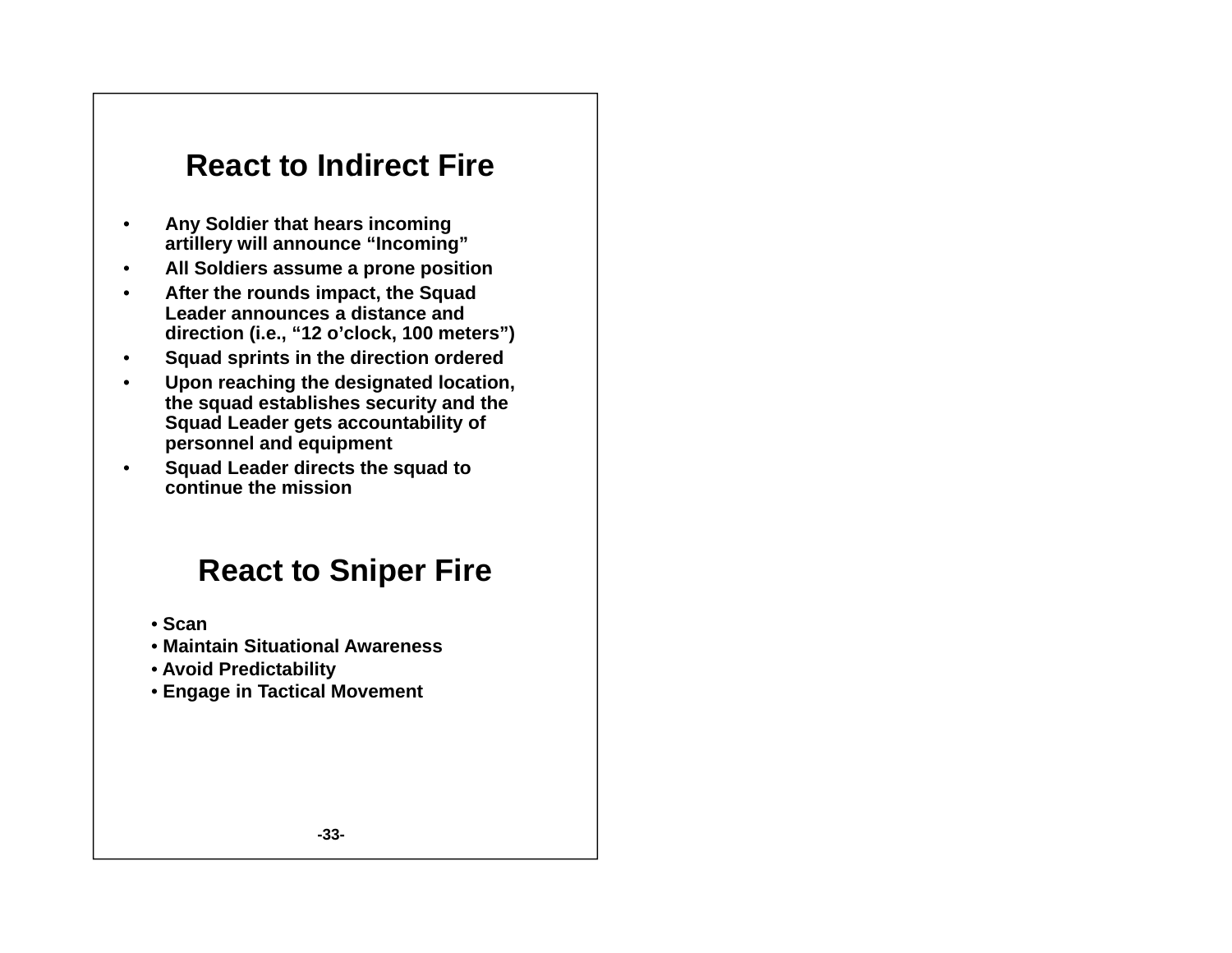**-34-**

## **Characteristics of an Objective Rally Point (ORP)**

- **Easily recognized**
- **Offers Cover & Concealment**
- **Defendable for a short period of time**
- **Away from natural lines of drift**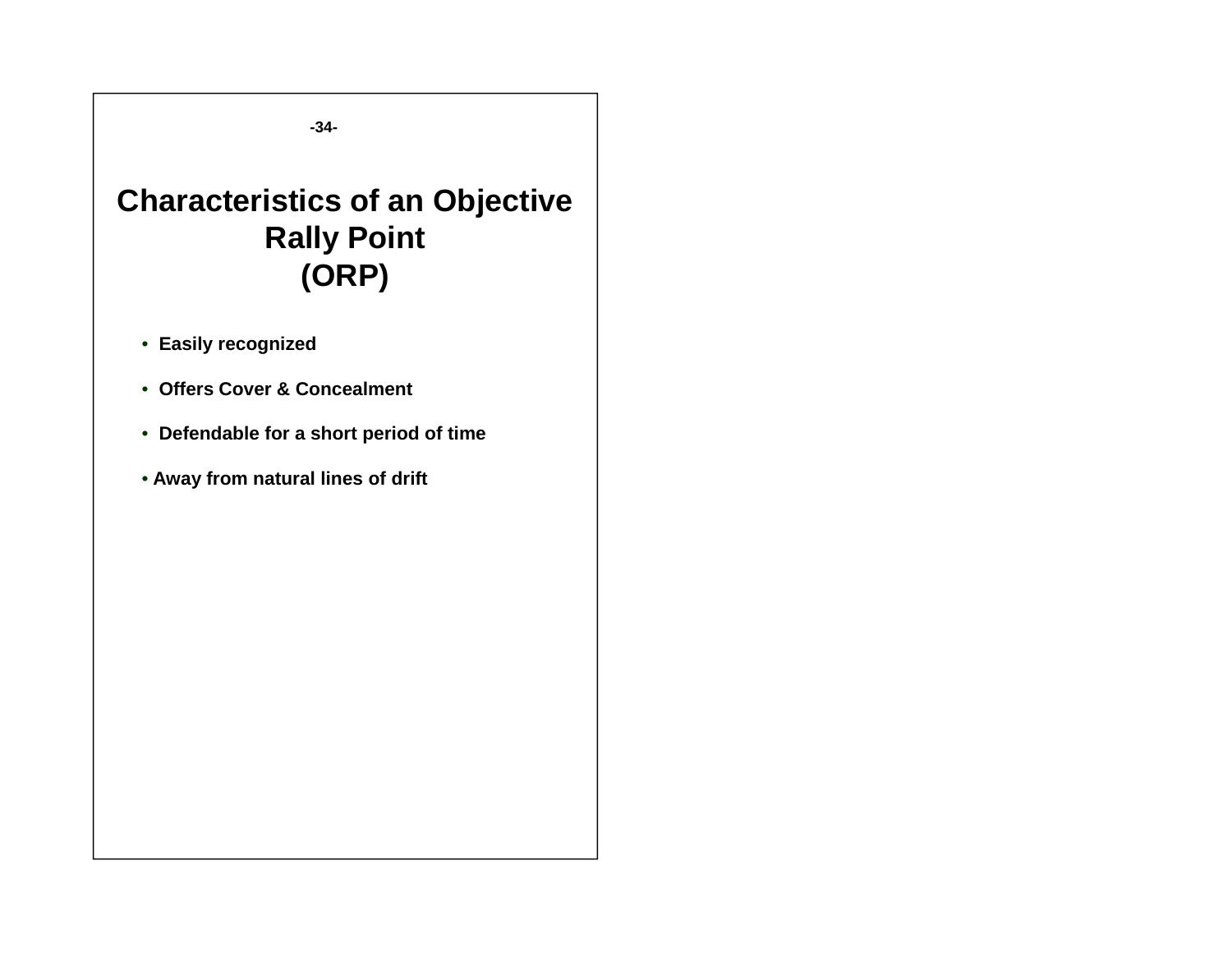### **Conduct Leader's Recon**

- **Depart ORP - Leave 5-Pt contingency plan (GOTWA)**
- **Pinpoint Objective**

• **ID RP; Maintain security, select support & assault positions, and establish surveillance points for recon**

- **Verify tentative execution plan**
- **Leave surveillance to observe objective**
- **Return to ORP**
- **Complete plan and issue FRAGO as necessary**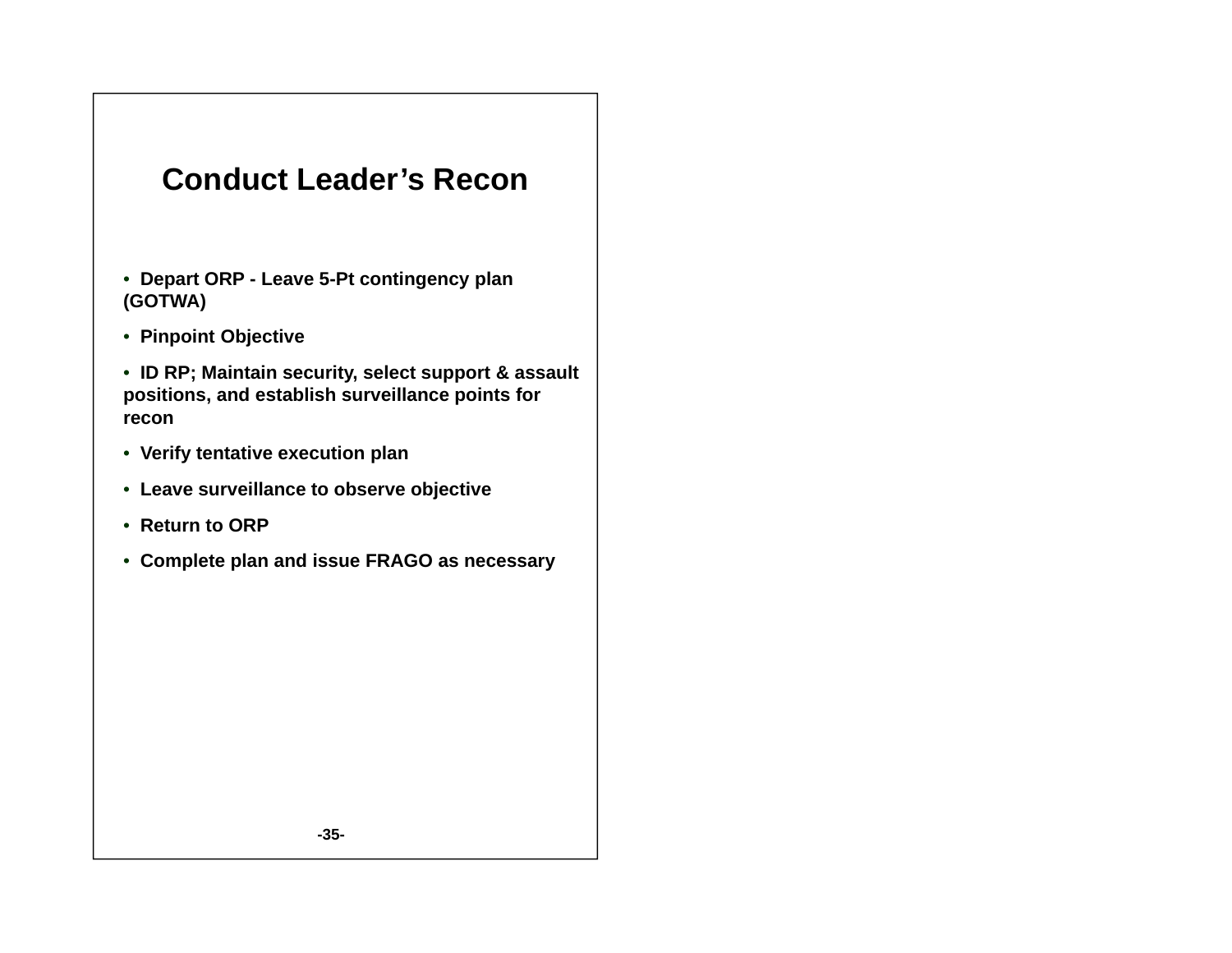**-36-**

## **5 – Point Contingency Plan**

- **G – Going where?**
- **O – Others going with you**
- **T – Time you expect to be goine**
- **W – What to do if you do not return**
- **A – Actions to take if you get hit Y actions to take if patrol gets hit**

*BRIEF BACK*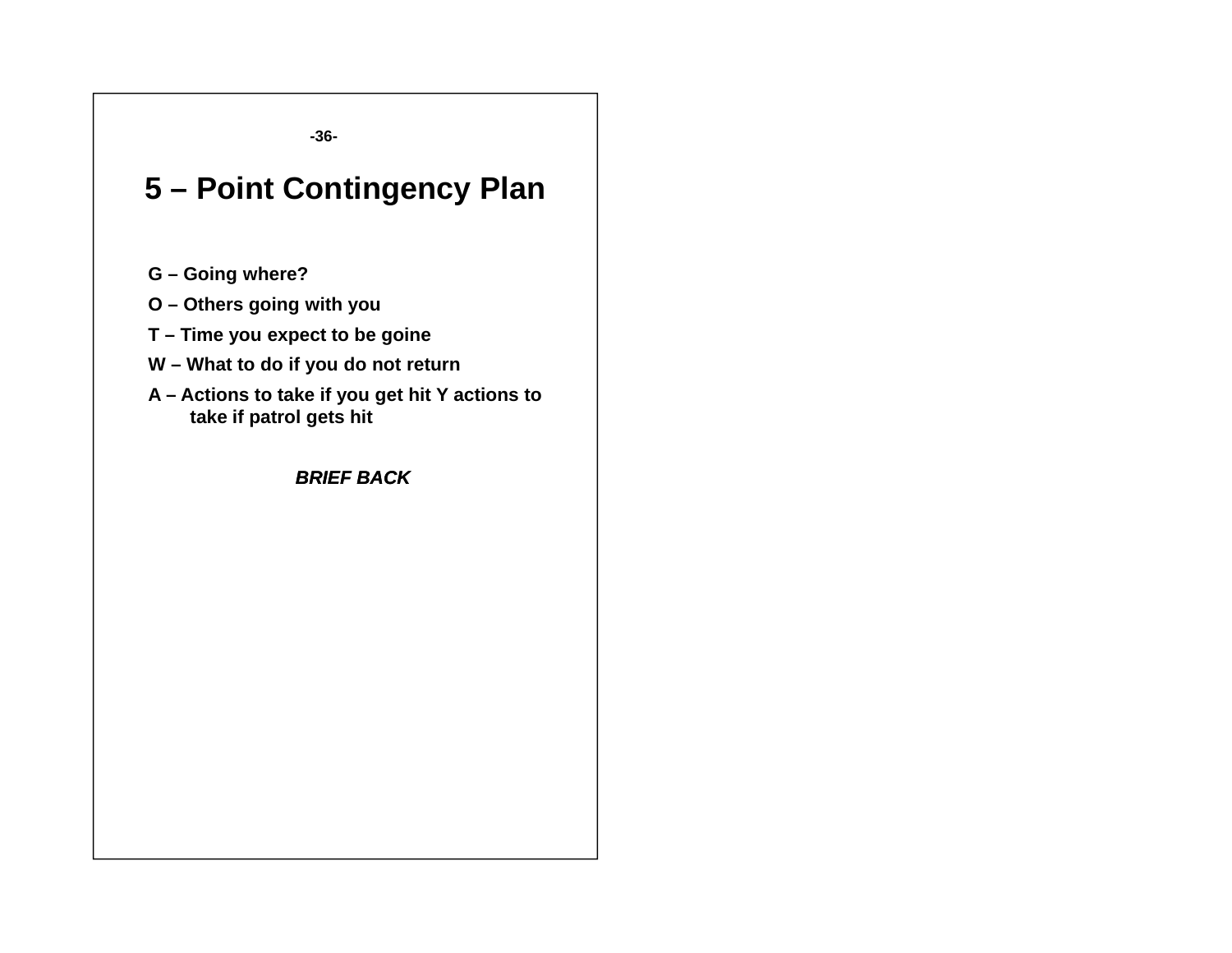## **Consolidate & Reorganize**

- •**Establish security**
- $\bullet$ **Man crew-served weapons**
- •**Position soldiers**
- •**Establish fields of fire**
- $\bullet$ **Reestablish chain of command**
- •**SITREP/ACE Report**
- $\bullet$ **Resupply/Ammo redistribution**
- $\bullet$  **Special Teams**
	- •**Treat casualties**
	- •**Handle EPWs**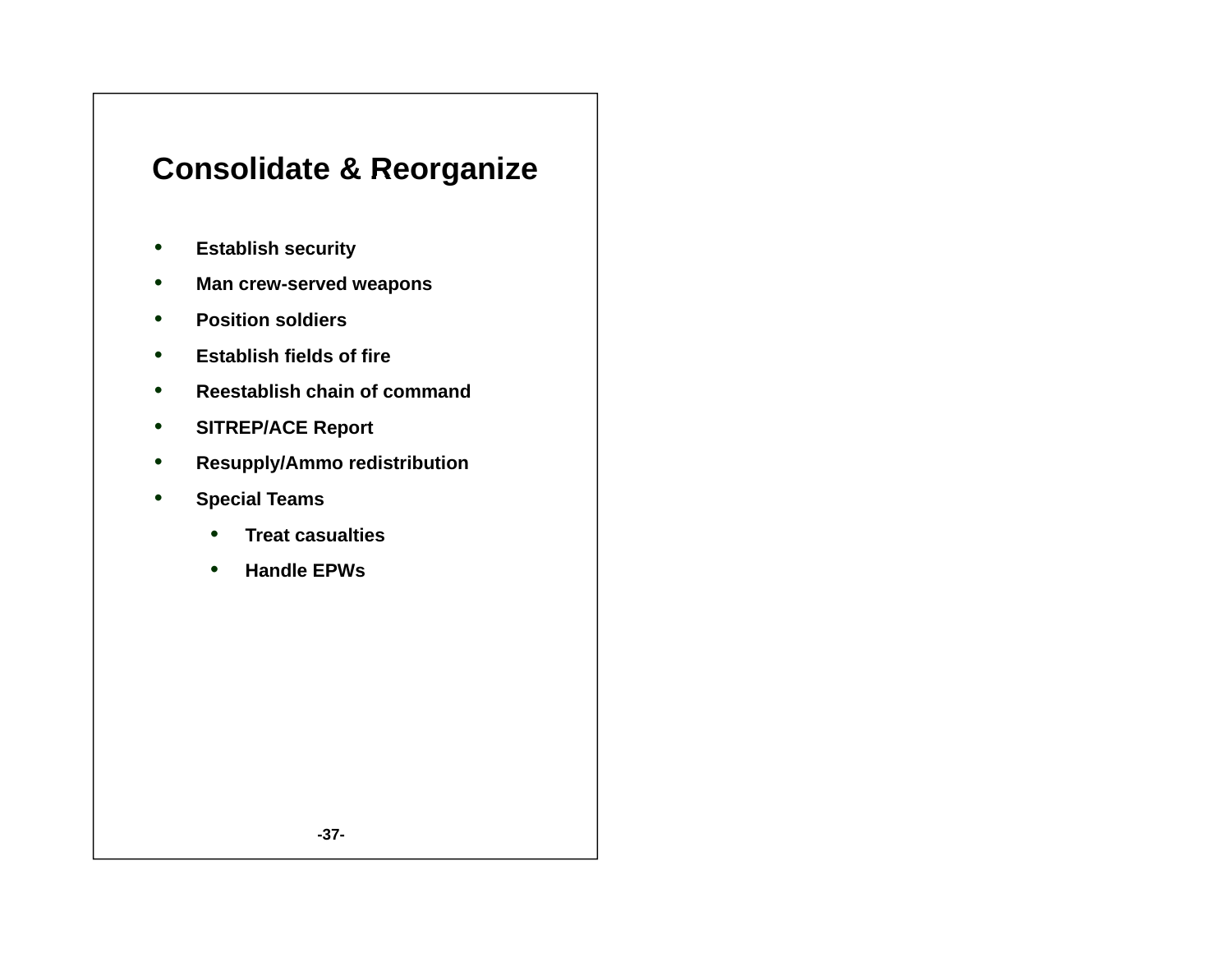**-38-**

### **Conduct a Deliberate Ambush**

• **Ambushes are conducted against a specific target at a pre-determined location**

• **Squad/Patrol leader requires detailed information in planning a deliberate ambush:**

- • **Size and composition of the targeted unit**
- • **W d i t il bl t Weapons and equipment available to the enemy**
- •**Enemy's route and direction of travel**
- • **Times that the target unit will reach or pass specified points along the route**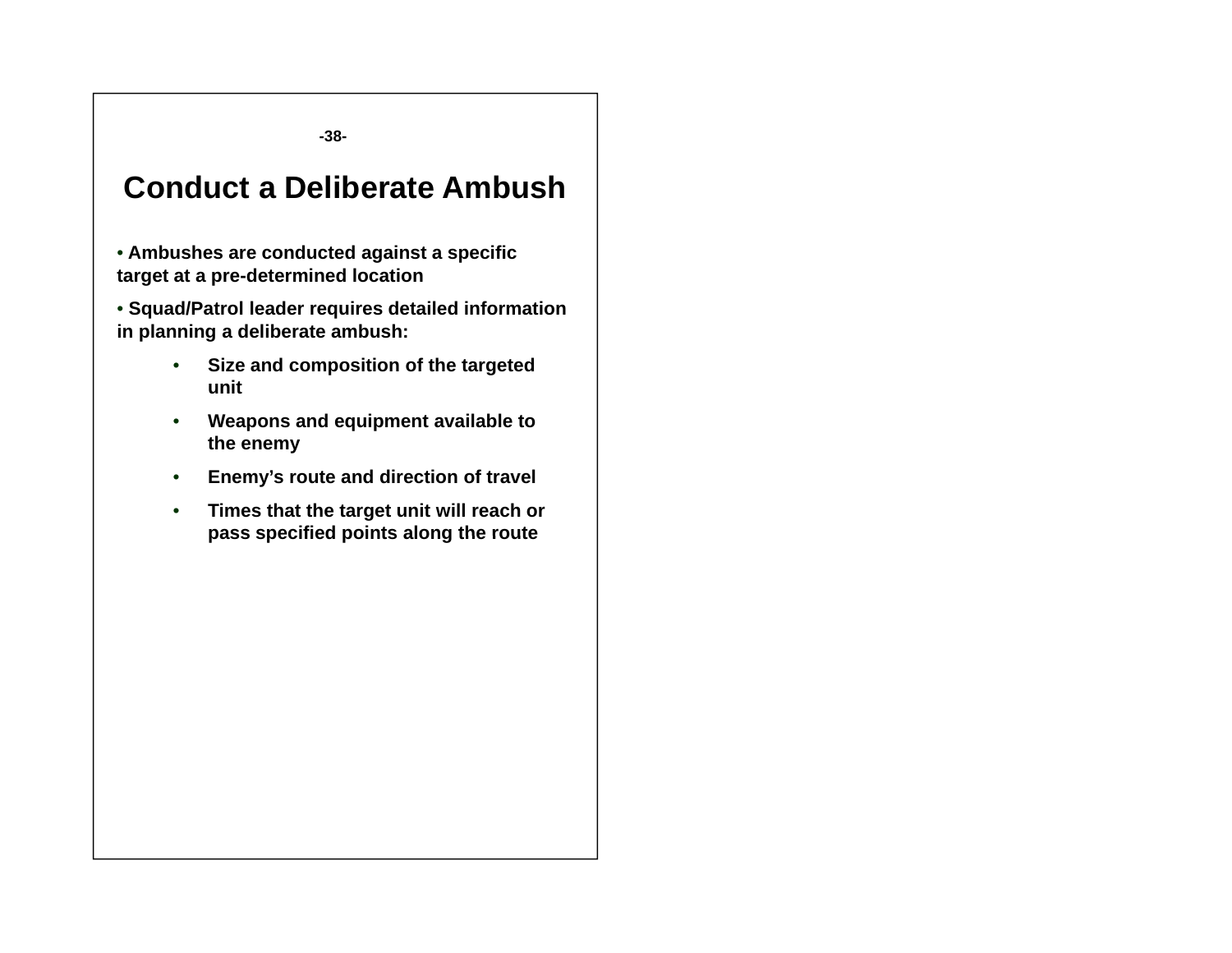## **Ambush Operations**

- • **Point Ambush**
	- $\rightarrow$ **Attack enemy in a single kill zone**
- $\bullet$  **Area Ambush**
	- $\equiv$ **Series of Point Ambushes**
- • **F ti orma ons**
	- **Linear**
	- **L-Shaped**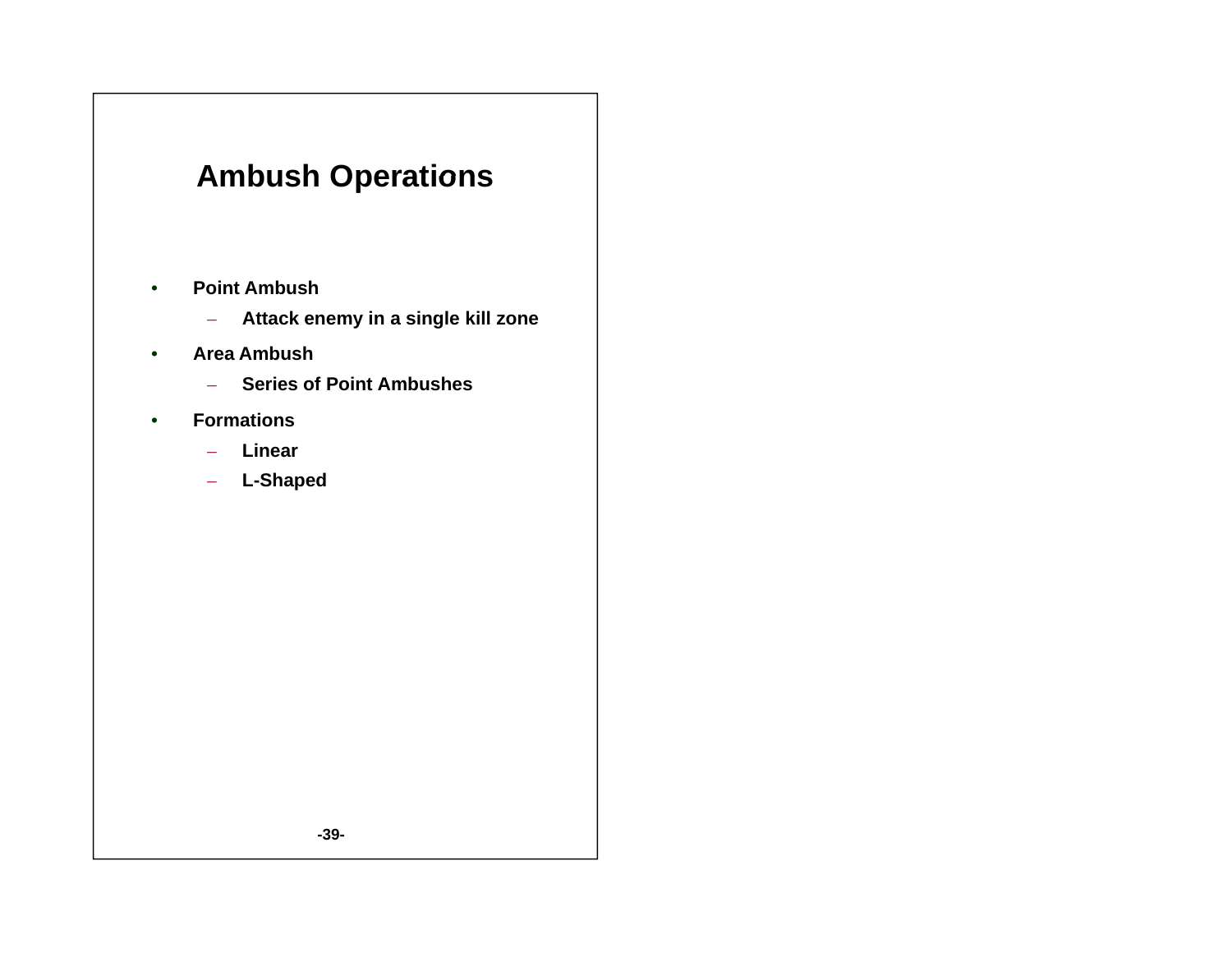**-40-**

## **Conduct a Deliberate Ambush**

- • **Organization**
	- •**Assault**
	- •**Support**
	- $\bullet$ **Security**
- • **Scheme of maneuver**
	- •**Troop leading procedures**
	- $\bullet$ **Occupy ORP**
	- $\bullet$ **Conduct leader's recon**
	- •**Position elements**
	- •**Conduct ambush**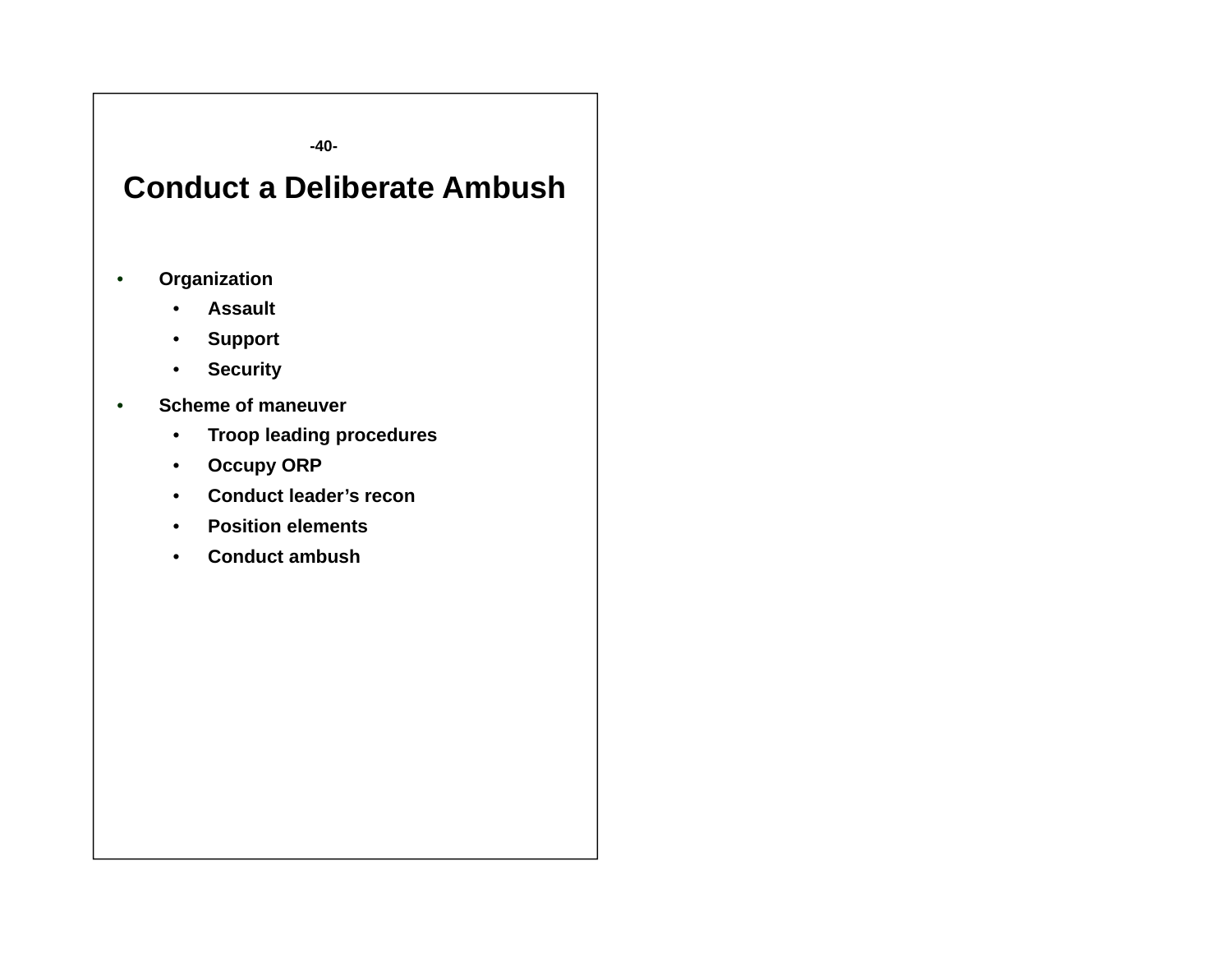### **Reconnaissance Patrol**

- **Or ganization**
	- **Security team**
	- **Multiple reconnaissance and security (R&S) teams**
- **Planning considerations**
	- **I f ti i t f i i (PIR) Information requirements for mission**
	- **Size and number of reconnaissance objectives**
	- **Requirement to secure ORP and other points**
	- **Time allotted for conducting mission**
- **Types of reconnaissance missions**
	- **Area reconnaissance**
	- **Route reconnaissance**
	- **Zone reconnaissance**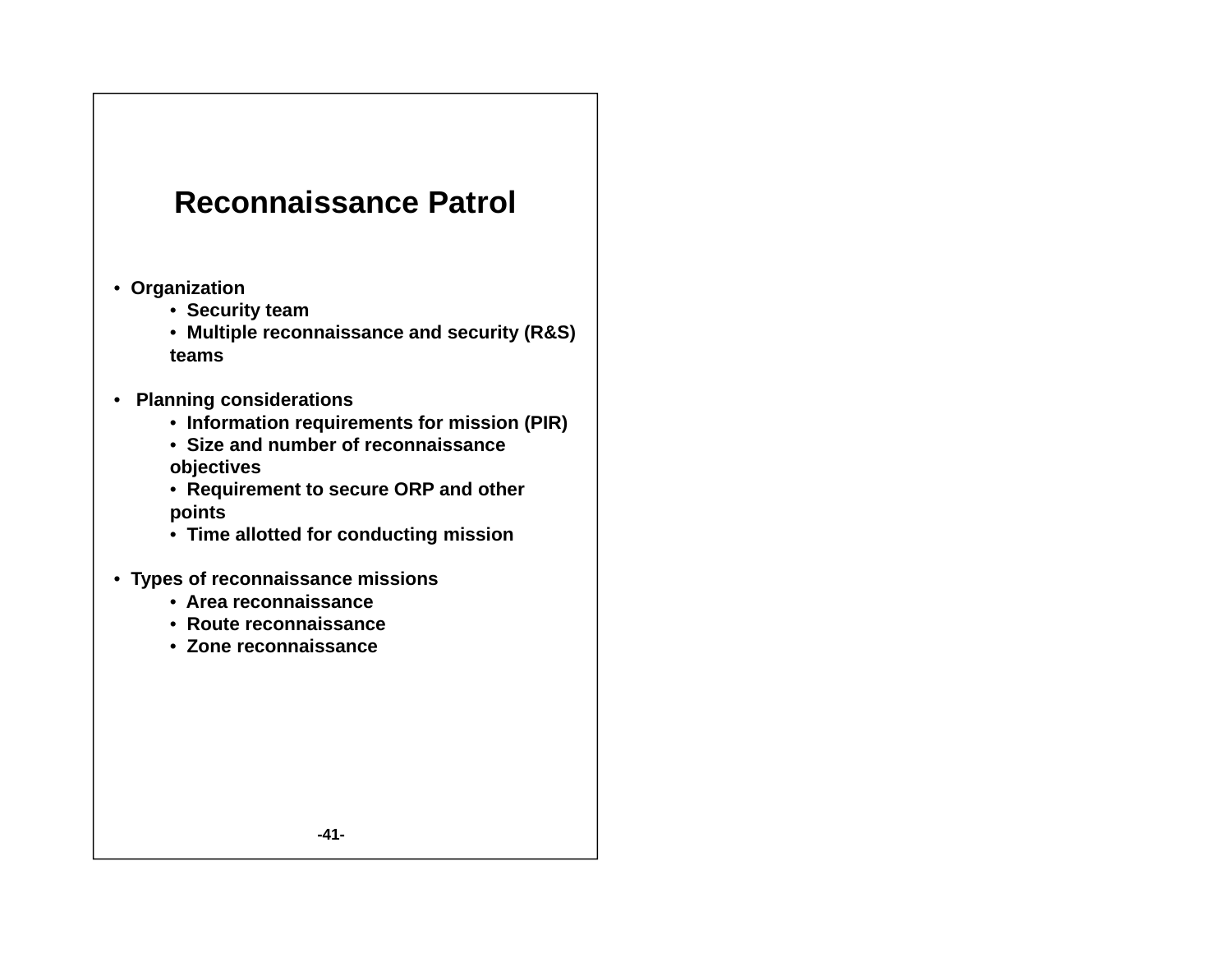**-42-**

### **R i O ti Reconnaissance Operations**

- • **Area recon**
	- •**Gain information on a certain location**
	- •**Teams move to vantage point**
	- $\bullet$ **Teams move from point to point**
- • **Zone recon**
	- • **Gain information on <sup>a</sup> specific zone or on sector**
	- $\bullet$ **Moving**
	- $\bullet$ **Stationary**
- • **Route recon**
	- • **Detailed information on route and adjacent terrain**
	- $\bullet$  **Trafficability, enemy activity, NBC contamination, dominating terrain**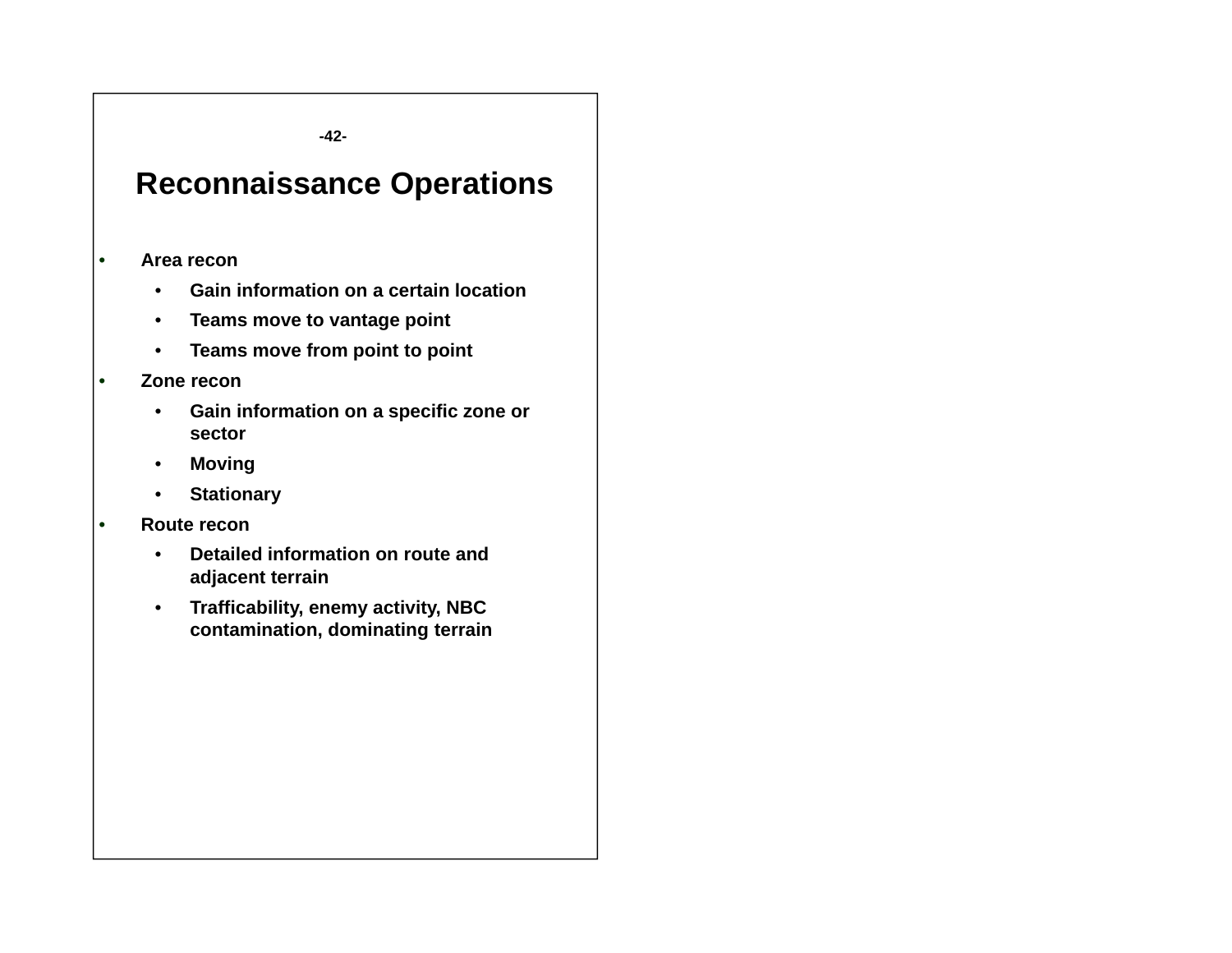### **A R Area Recon**

- **Conducted to obtain information about a specified location and the area around it**
- **Location may be given as a grid or an objective on an overlay**

• **Patrol uses surveillance or vantage points around the objective from which to observe the objective and the surrounding area**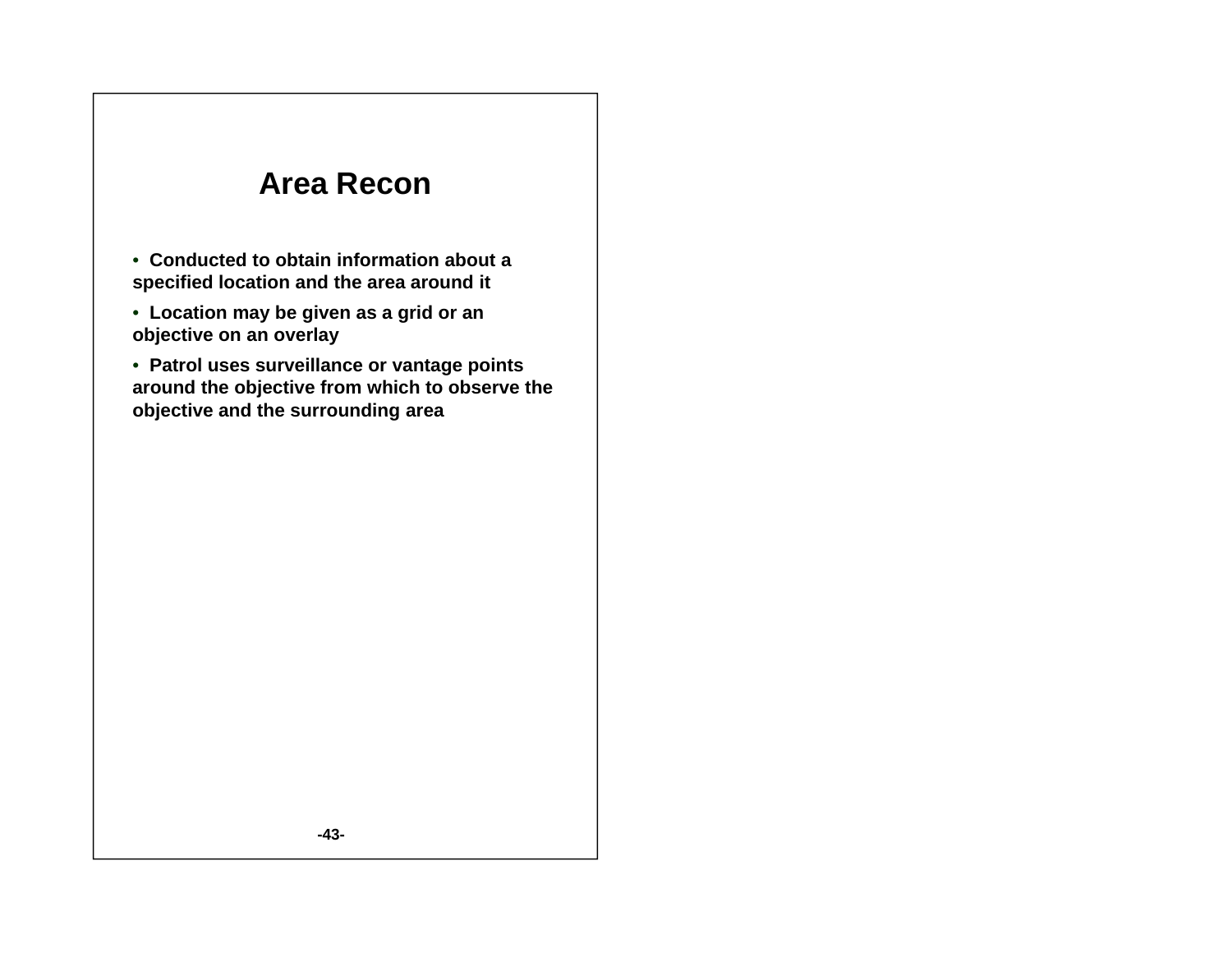**-44-**

### **Area Recon**

• **In planning for an area recon mission, the patrol leader considers these actions:**. . . . . . . . . . . . . . .

- • **PL may include a surveillance team in the recon of the objective from the ORP**
- **PL positions the team while on recon**
- **APL is responsible for security at ORP and positions other security teams as required on enemy avenues of approach in the objective area**

• **If required PL positions other surveillance teams about objective. PL may move them on one route, positioning them as they move, or may direct them to move along separate routes to assigned locations.**

• **After observing objective for <sup>a</sup> specified time all time, elements return to ORP and report their observations to PL and/or recorder. Once all information is collected, it is disseminated to everyone.**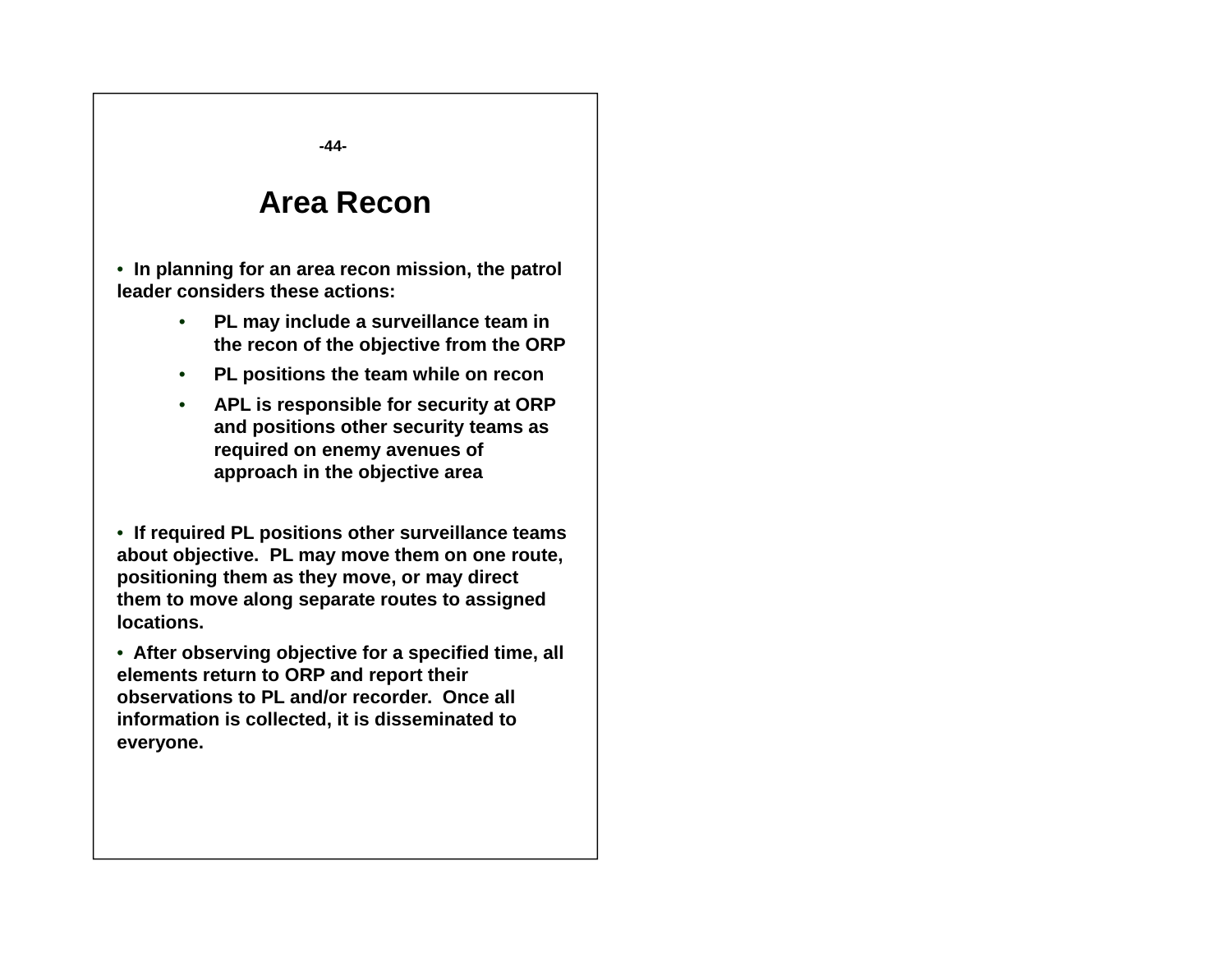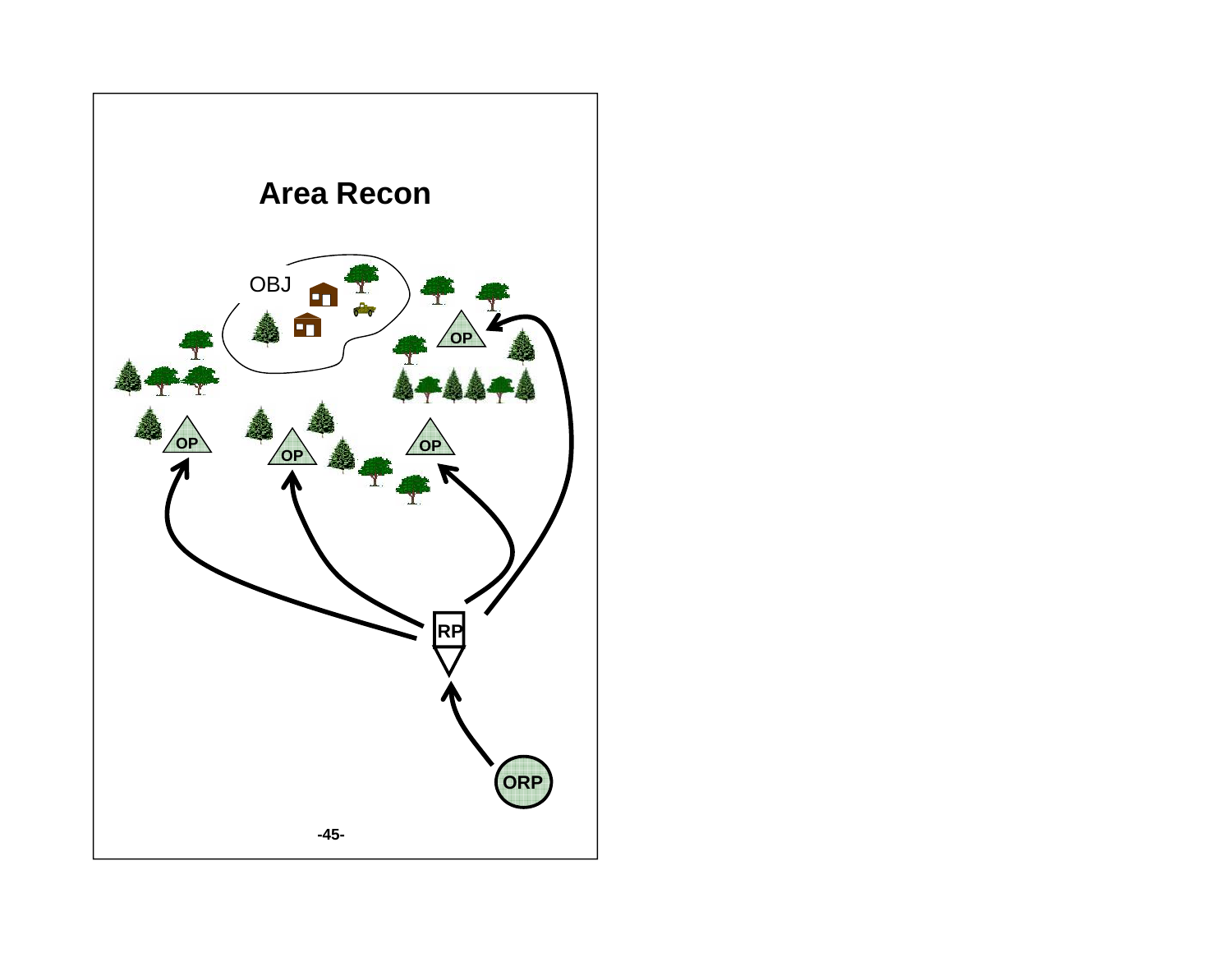**-46-**

## **Patrolling**

• **Patrols are missions to gather information or to conduct combat operations. Normally, patrols are conducted by infantry platoons and squads.** 

- **Three types of patrols**
	- •**Reconnaissance**
	- •**Combat**
	- $\bullet$ **Tracking**

## **5 Principles Of Patrolling**

- •**Planning**
- •**Reconnaissance**
- •**Security**
- •**Control**
- •**Common Sense**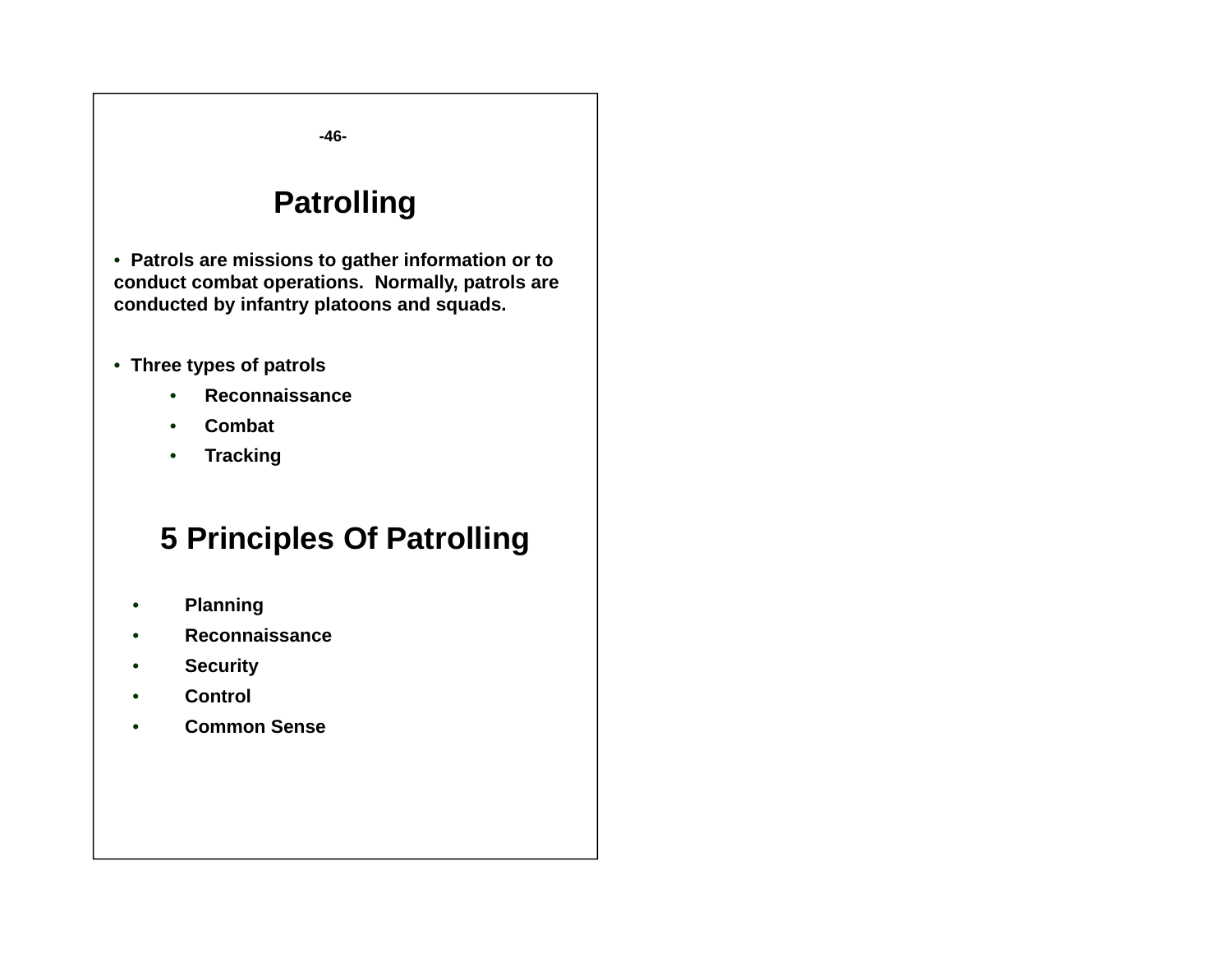## **Patrol Organization**

- **Where possible, maintain squad and fire team integrity**
- **Organization common to all patrols:**
	- **HQ Element**
	- **Patrol Leader (PL)**
	- **RTO**
	- **Assistant Patrol Leader**
	- **Machine Gunner**
	- **Assistant Gunner**
	- **Aid & Litter Team**
	- **EPW/Detainee Team**
	- **Surveillance/Recon Team**
	- **Enroute Recorder**
	- **Compass**
	- **Pace**
	- **Media Team**
	- **Assault Team**
	- **Support Team**
	- **Breach Team**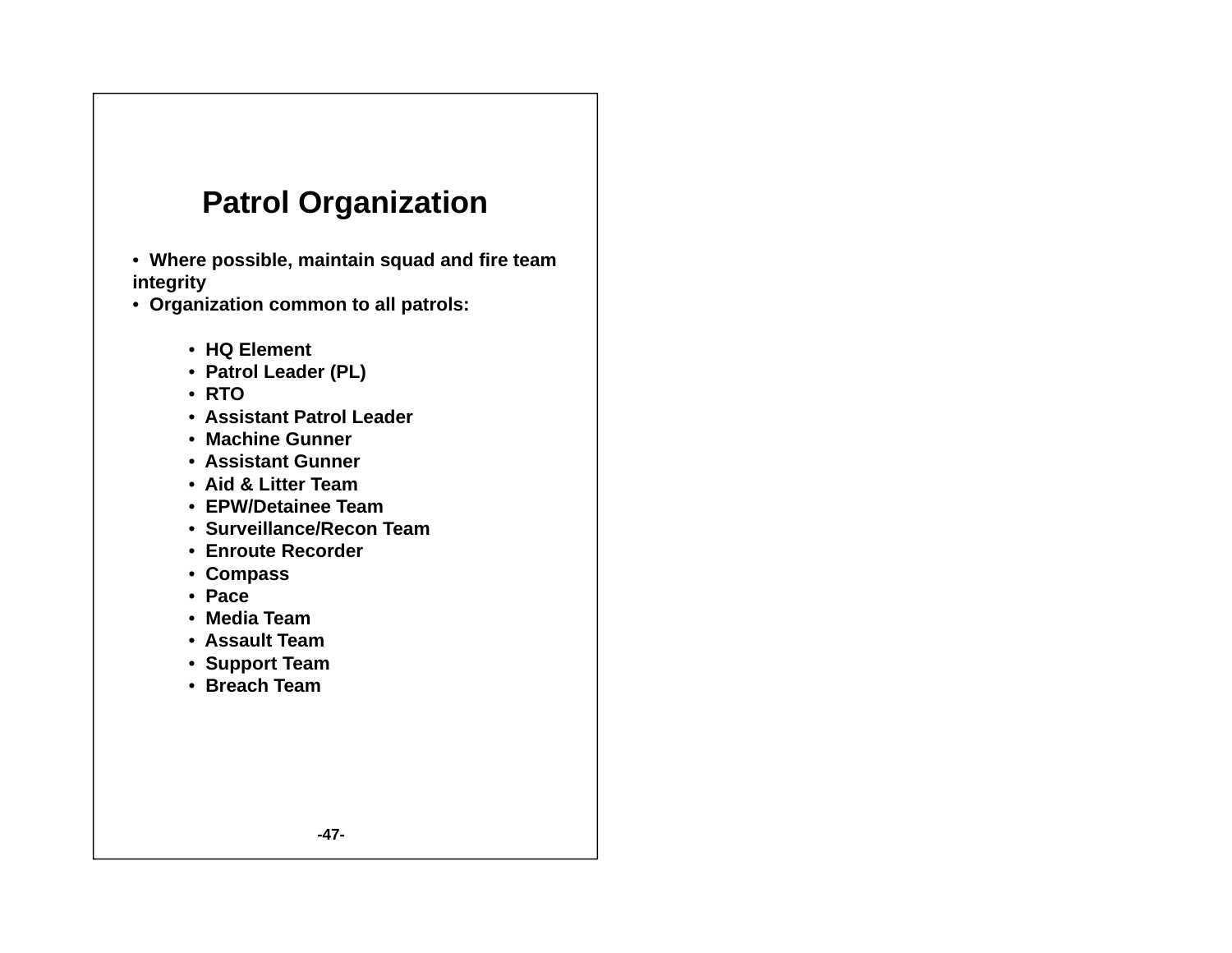**-48-**

## **PL Responsibilities**

- **Make the plan**
- **Unit rehearsals**
- **Final inspections**
- **Develop the timeline**
- **Assault element**
- **Moves after 1st squad**
- **OPORD PARA 2 and 3**
- **Mission accomplishment**
- **Salute report**
- **Actions on the objective**
- **Leader's Recon**
- **Designating % security**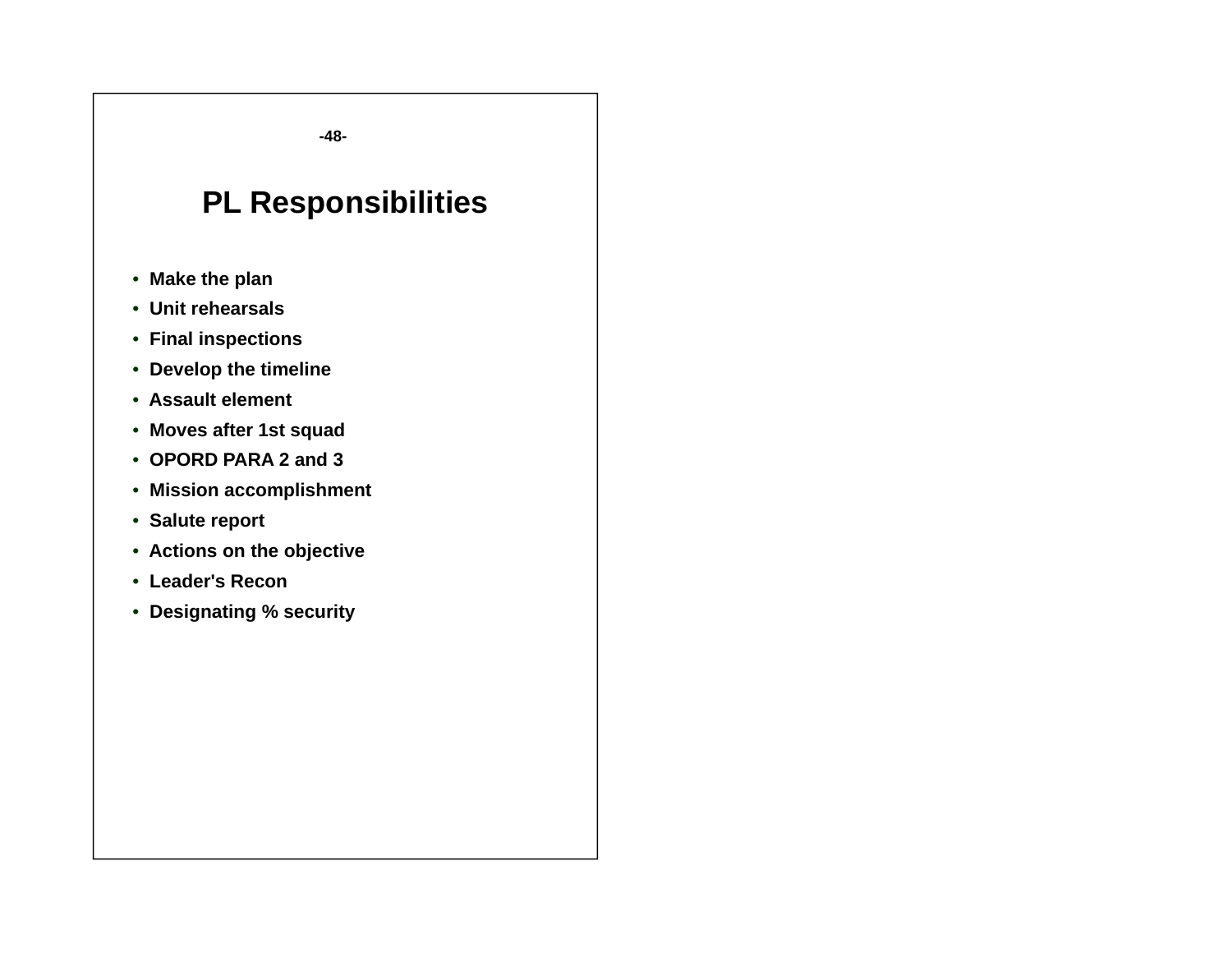## **APL Responsibilities**

- **Making it happen**
- **Special team rehearsals**
- **Initial inspection**
- **Enforcing timeline**
- **Support element**
- **OPORD PARA 4**
- **ACE report**
- **Consolidation and reorganization**
- **ORP activities**
- **Making security roster**
- **Accountability**
- **Maintenance**
- **Patrol base activities**
- **Stand-to**
- **Soldier care issues**
- **Packing list**
- **Correcting breaks in contact**
- **Noise and light discipline**
- **Coordination for movement**

**-49-**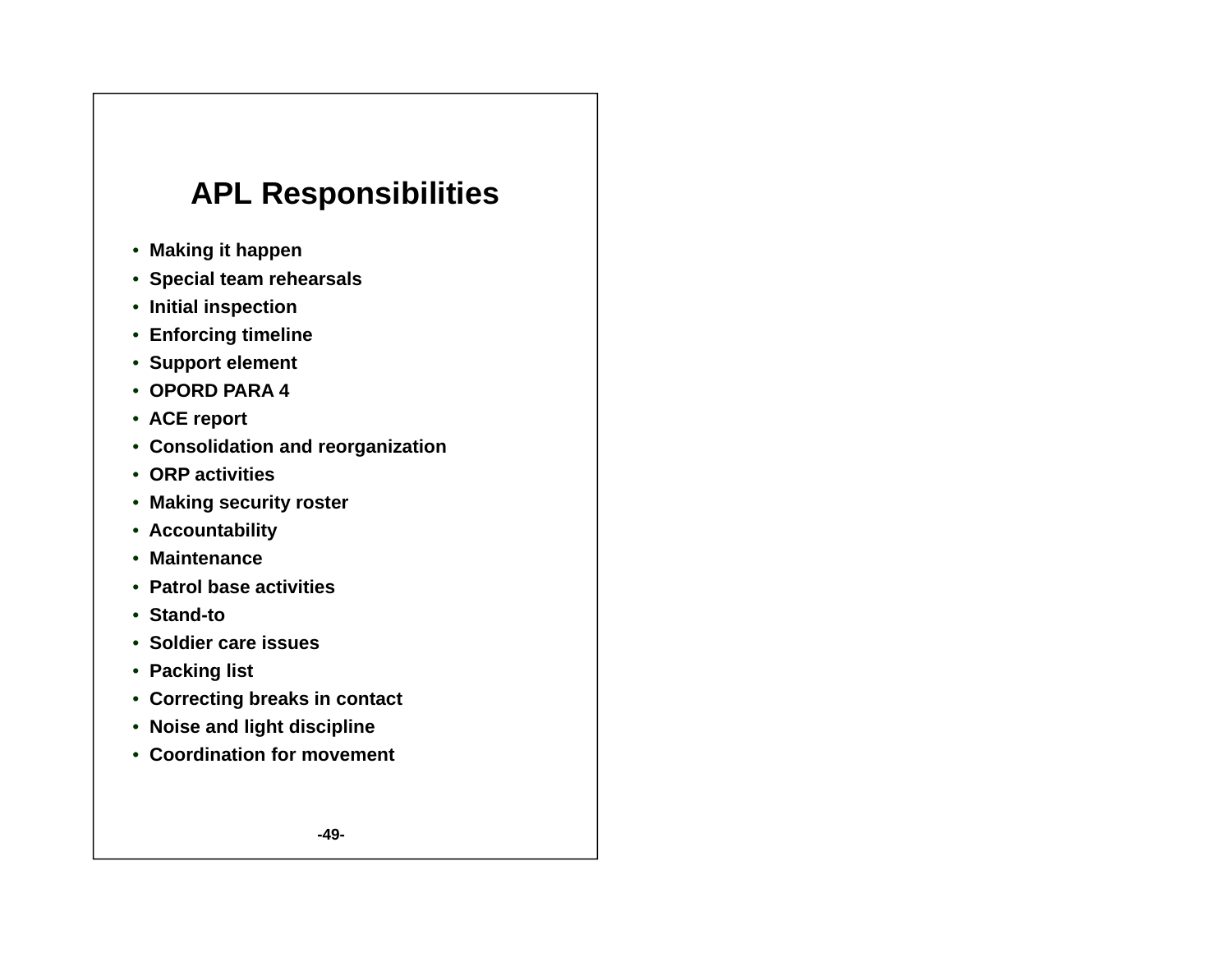**-50-**

## **Patrol Planning**

• **Leaders plan and prepare for patrols using TLPs and the Estimate of the Situation**

• **Leaders identify required actions on the objective, then they plan backwards to the departure.** 

• **Because p p y, atrols act independently, and move beyond the direct fire support of the parent unit, coordination is thorough and detailed.**

• **Items coordinated between the leader and higher HQ:**

• **Changp y y es or update in the friendly or enemy situation**

• **Best use of terrain for routes, rally points, and patrol bases**

• **The attachment of soldiers with special skills or equipment; i.E. Sniper Team, Scout Dog Team, FOs, or Interpreters**

• **Use and location of LZs**

• **Fire support on the objective and along planned routes, including alternate routes**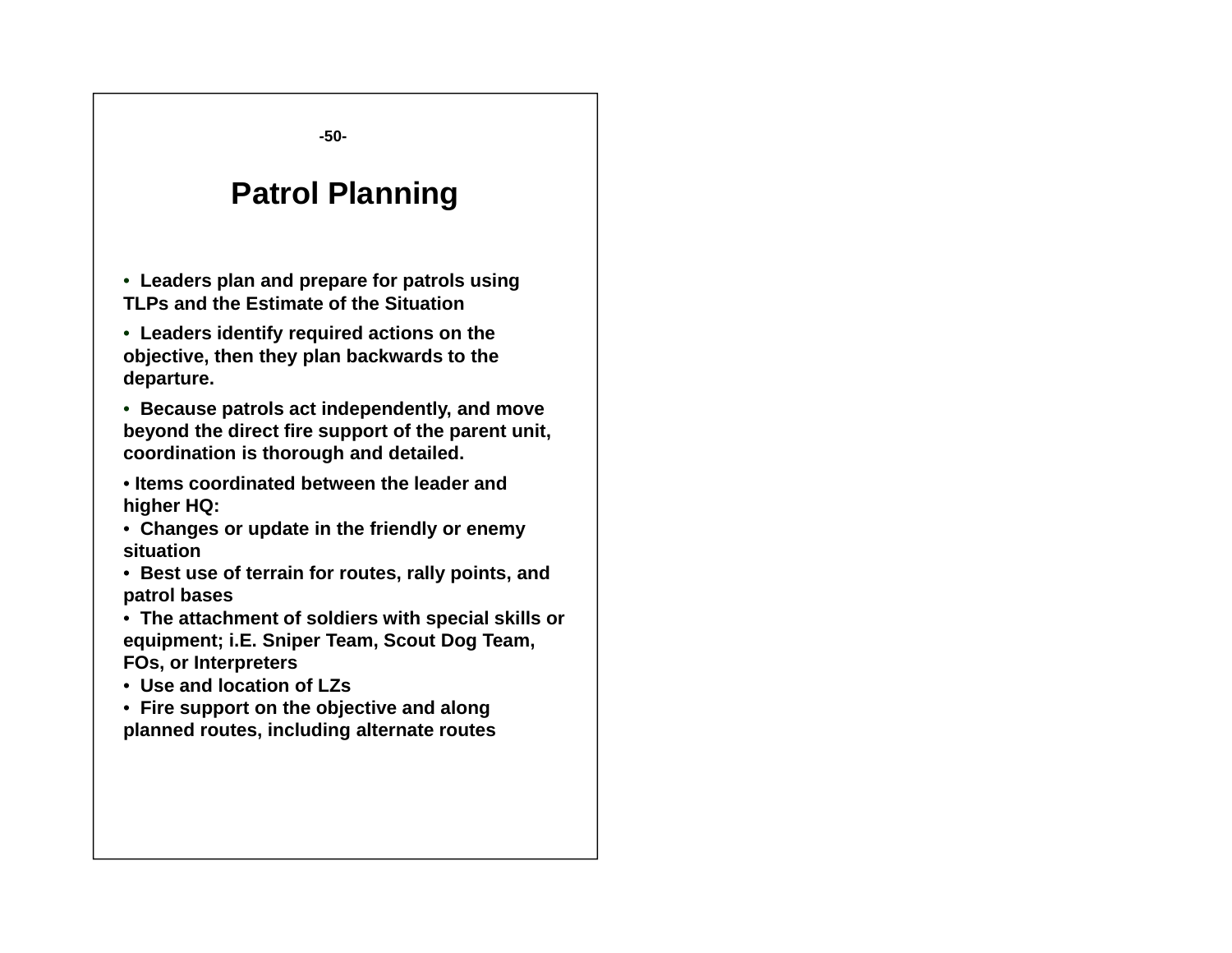# **PATROL PLANNING(cont)**

- **Rehearsal areas and times:** 
	- **the terrain for the rehearsal should be similar to the objective, to include buildings and fortifications if possible.**
	- **Coordination for rehearsals includes security of the area, use of blanks, pyrotechnics, and live ammunition.**
- **Special equipment requirements**
- **Transportation support, including to and from rehearsal location**
- **Signal plan: call signs, frequencies, code words, pyrotechnics, and challenge & passwor d**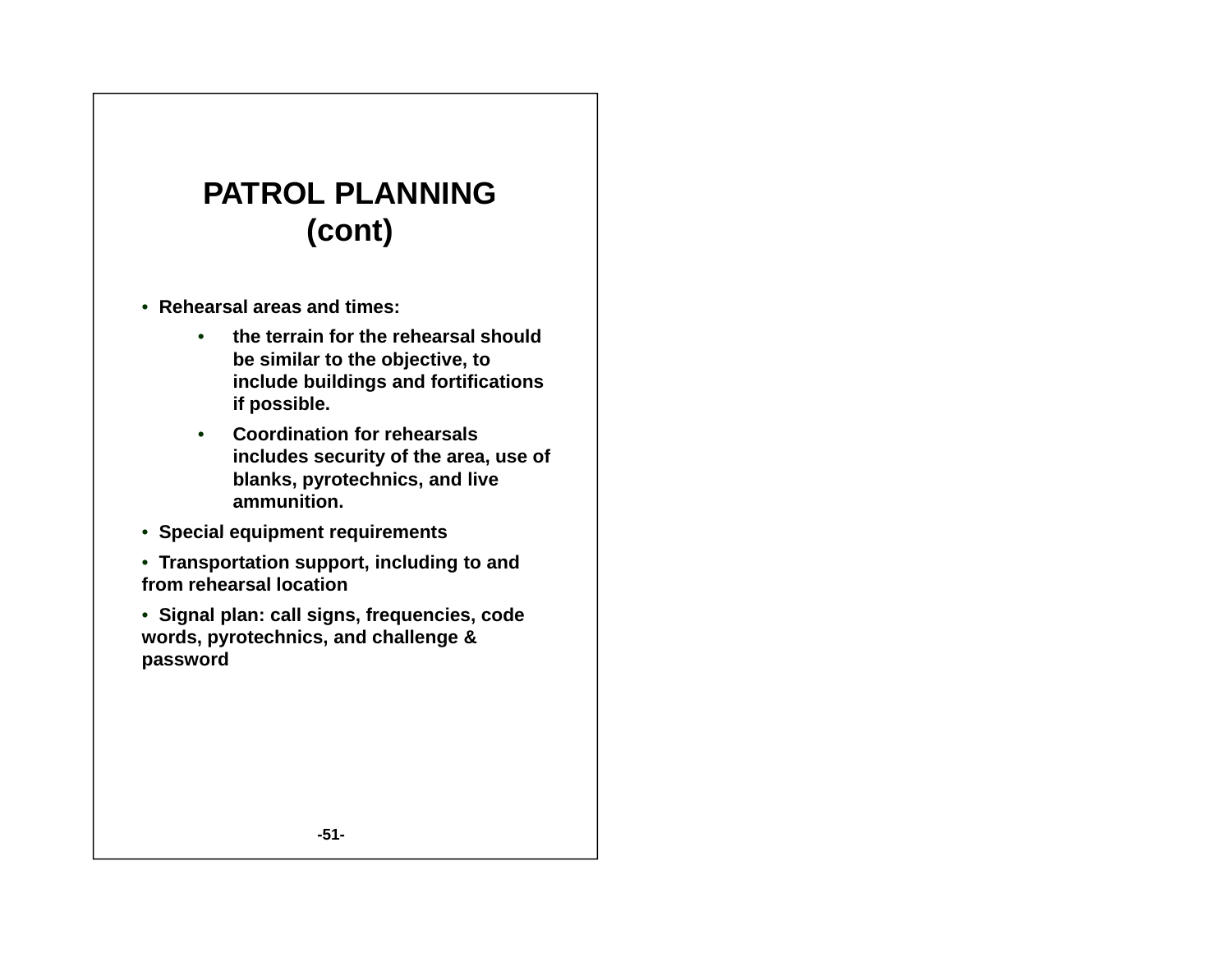**-52-**

# **Patrolling Missions**

- **Reconnaissance Patrols**
	- **Area**
	- **Route**
	- **Zone**
- **Combat Patrols**
	- **Ambush**
	- **Raid**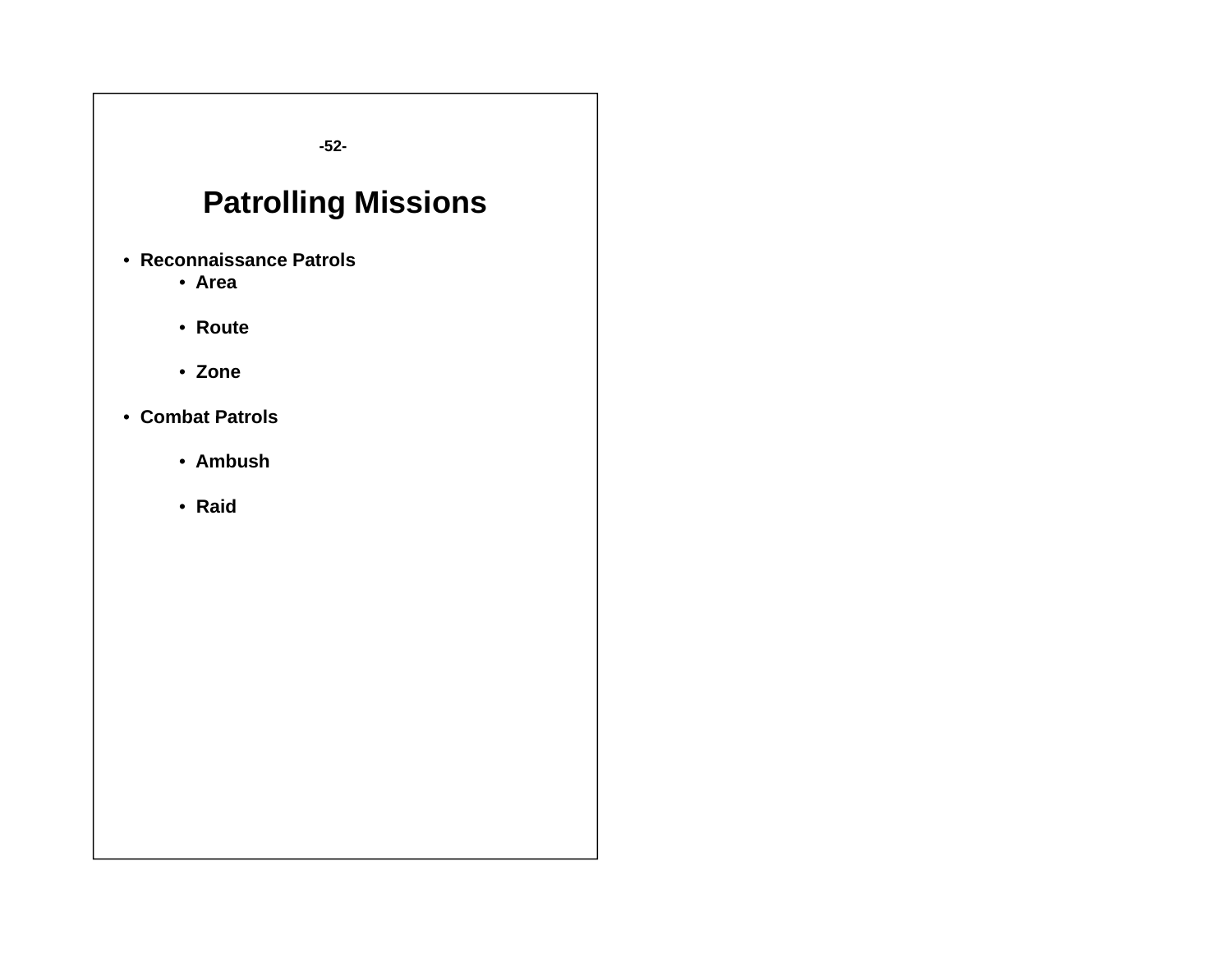## **Combat Patrols**

- **Combat patrols**
	- **Conducted to destroy or capture enemy or equipment**
	- **Destroy installations, facilities, or key points**
	- **Harass enem y forces**
	- **Provide security for larger units.**
- **2 types of combat missions:**
	- •**Ambush**
	- •**R id a**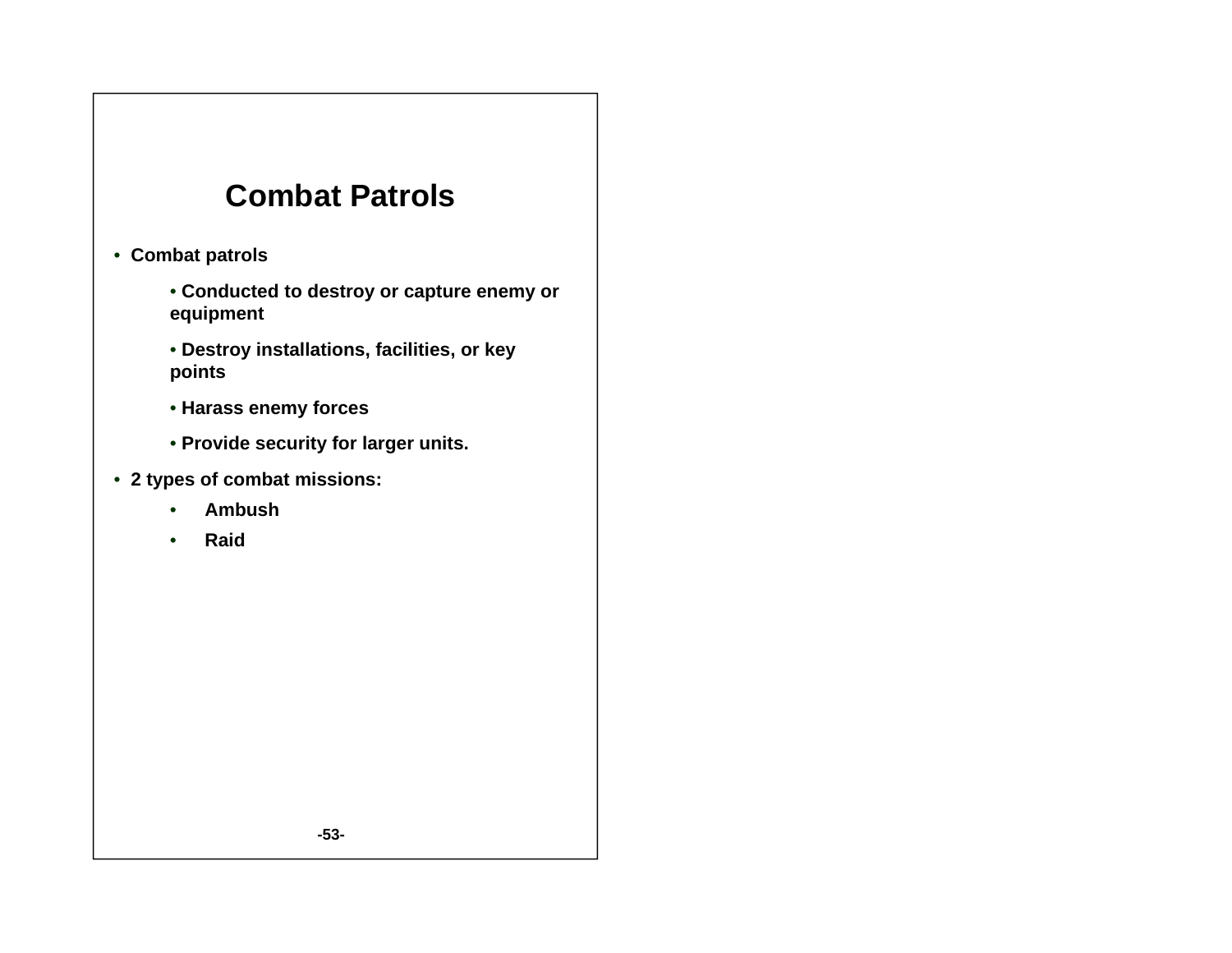#### **-54-**

#### **R id a**

• **Raids are combat operations to attack a position or installation followed by planned withdrawal**

• **Squads do not execute raids**

• **Sequence of section actions for a raid is similar to those of an ambush**

• **Assault element of a section may have to conduct a breach of an obstacle**

• **May have additional tasks to perform on the objective**

> •**Demolition of fixed facilities**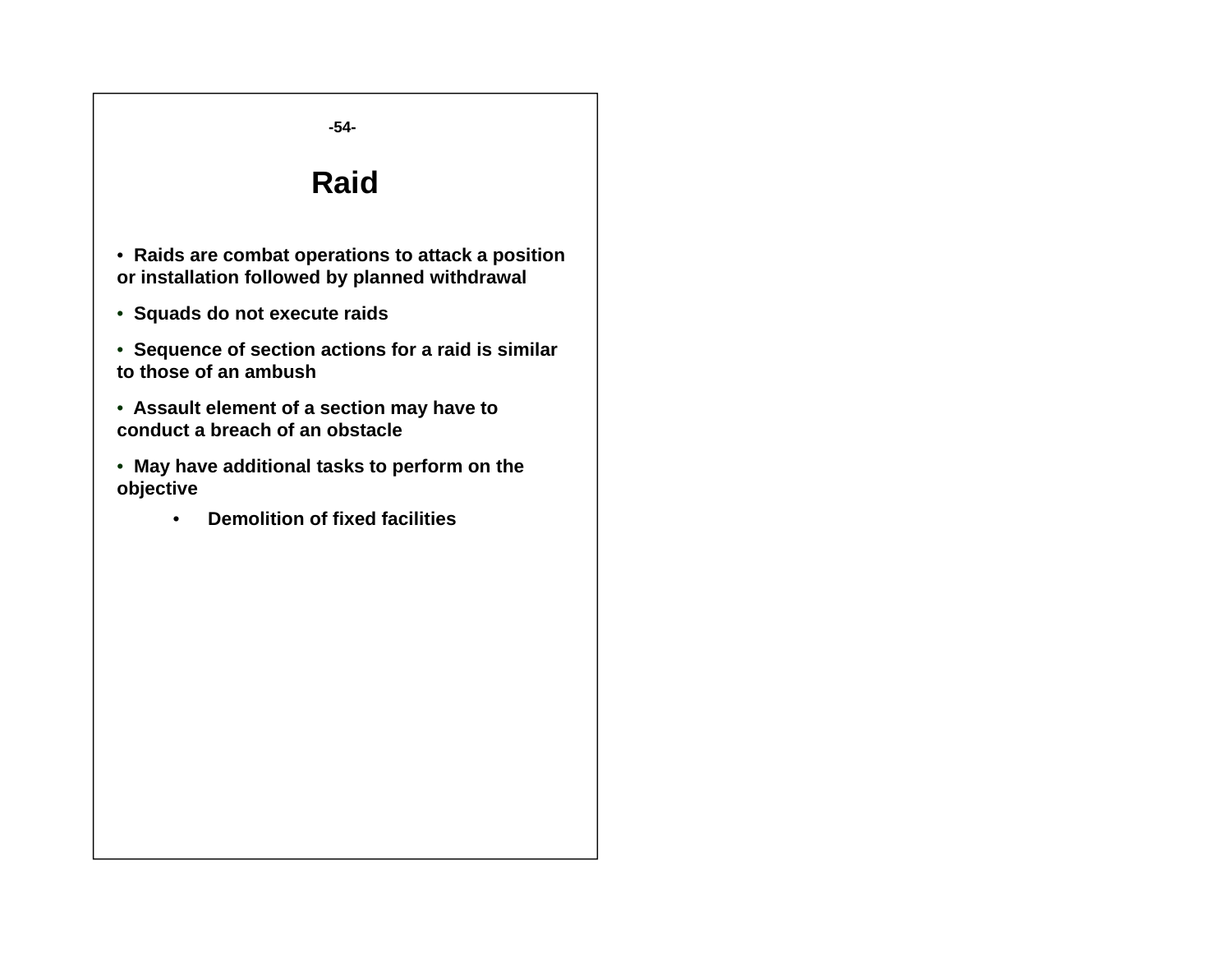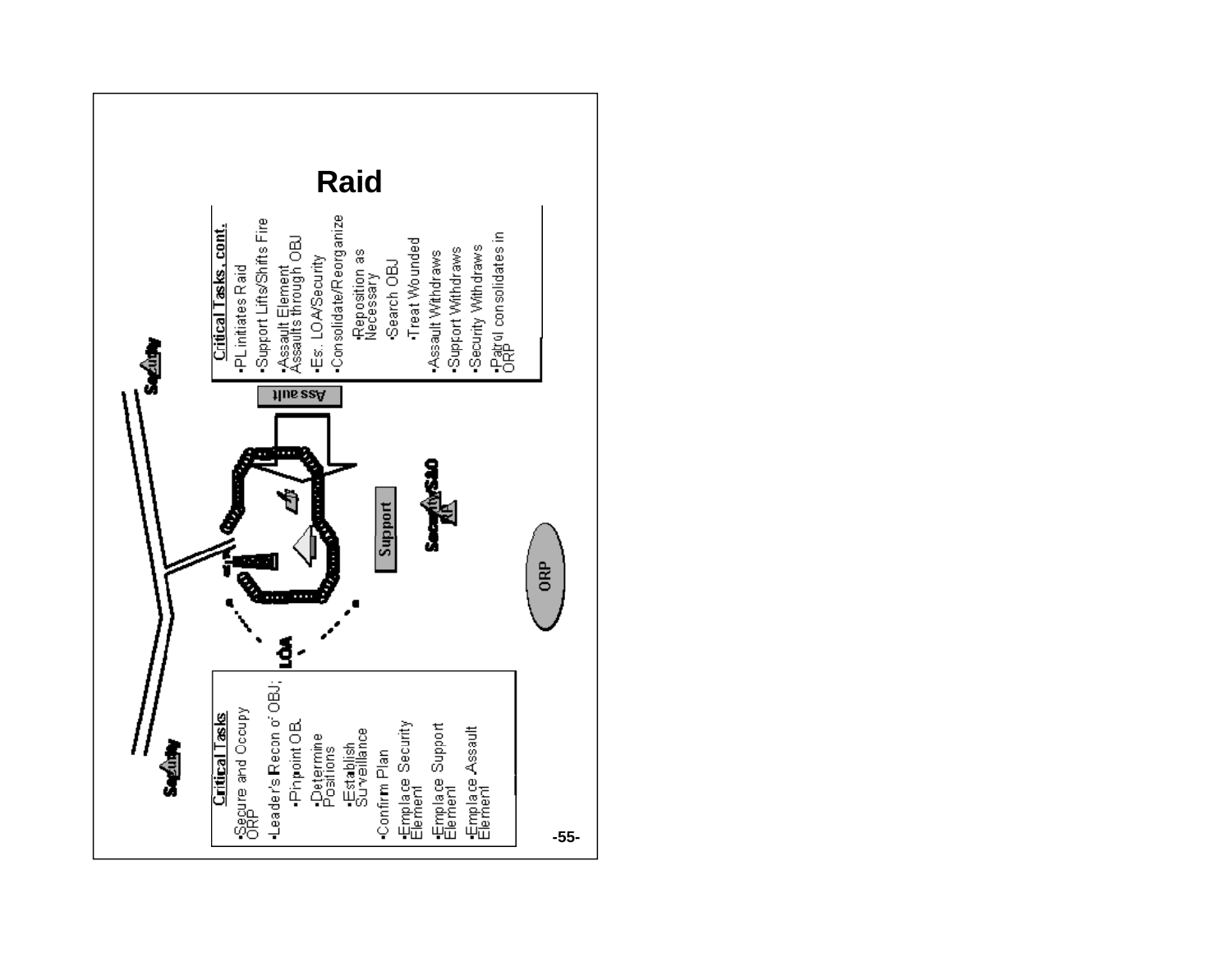**-56-**

### **Actions on the Objective (Raid)**

- **Establish LOA/ Security**
- **Consolidate/Reorganize IAW SOP**
- **PL/SL positions themselves in a spot where they can over watch & control all actions**
- **Remove or through away weapons on Obj ti i t h Objective prior to search**
- **Send out search teams (check for booby traps, Intel indicators, wounds, etc.)**
- **Record and gather all Intel on the objective for Reports (Key weapons, equipment PIR etc ) equipment, PIR, etc.)**
- **Treat & Remove the WIA's first then KIA's (Aid & litter team)**
- **Blow all enemy weapons/equipment not of value on objective (Demo team)**
- **Pull off of the objective IAW SOP**
- **Follow concealed route to designated rally point, Establish security/accountability, send reports**
- **Continue mission or await further Instructions/Orders**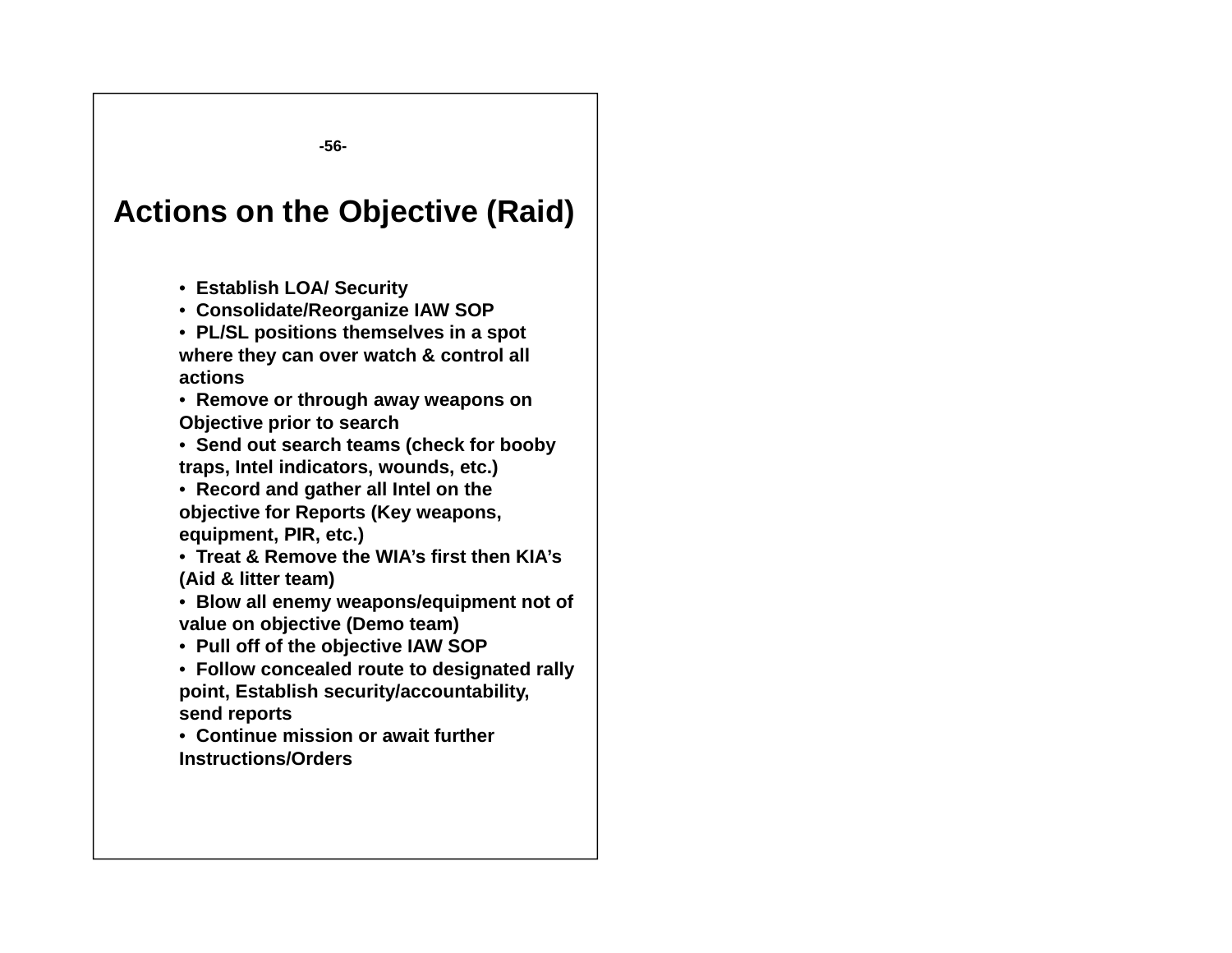#### **Top Bullets That Lead To An " E "On A Patrolling Lane**

**The average "S" Cadet either didn't do the bullets below well, or they failed to do them at all**

#### **Patrol Leader**

#### **Planning Phase:**

- **Great understanding of the Warning Order/O perations Order**
- **Displays complete confidence when issuing Orders**
- **Sand table is complete and terrain is exaggerated; two tables: Concept of the Operation and Actions on the OBJ**

 $\bullet\,$  TLP's are strictly adhered to, to include the **timeline**

- **Thorough delegation of specific tasks in Special Instructions of the Warning Order; spot checks progression**
- **Rehearsals are not finger drilled; they are full up rehearsals attempting to utilize similar terrain**
- **Conceptualizes implied tasks and incorporates them into the plan (i.e. Special Team rehearsals)**
- **Requests fires along the planned route and on the OBJ**
- **Identifies weaknesses from previous patrols and has the ability to apply lessons learned**

**-57-**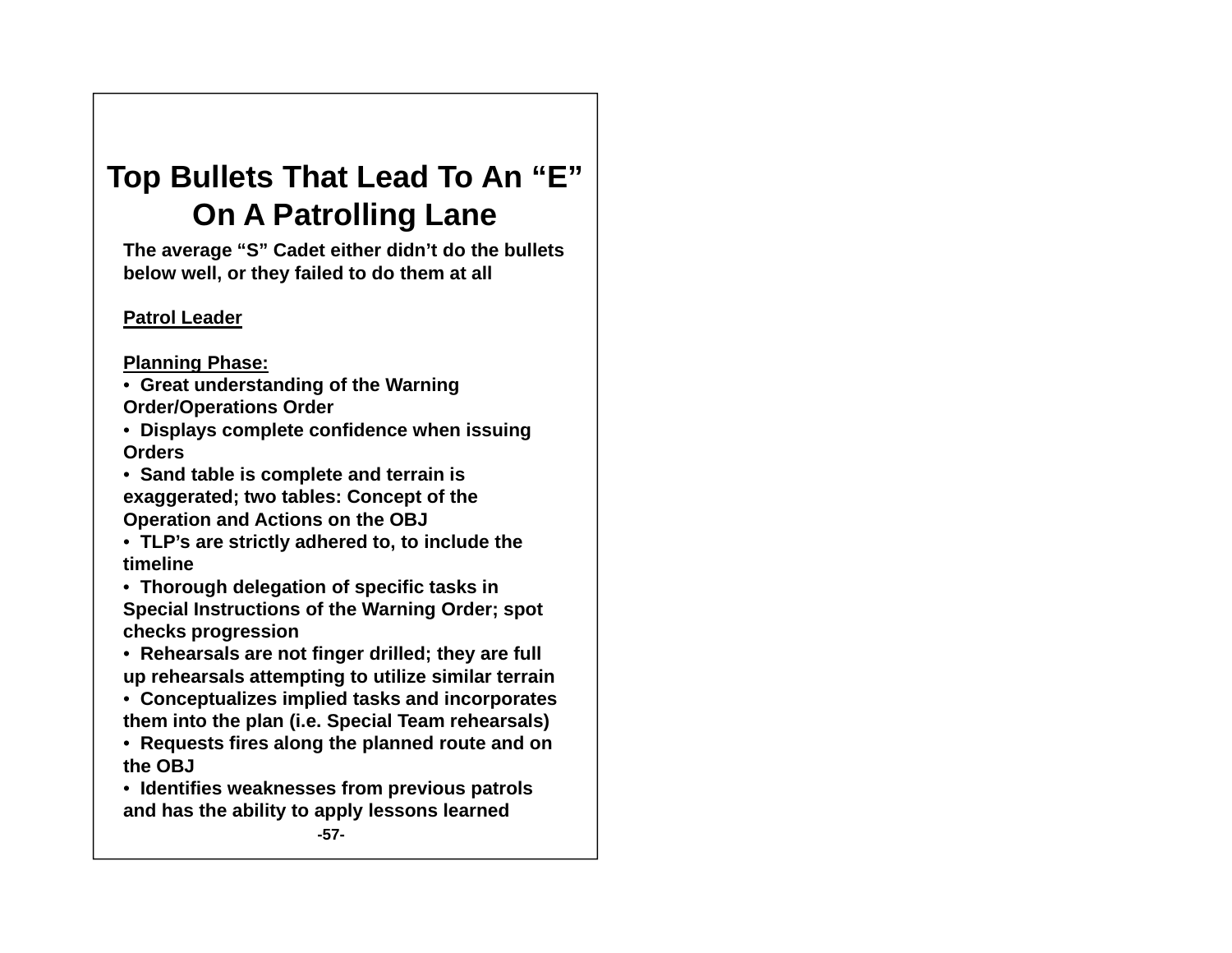**-58-**

## **Top Bullets That Lead To An "E" On A Patrolling Lane (cont)**

#### **Patrol Leader (cont)**

- $\bullet$ **Movement Phase:**
- • **Prepares to make quick decisions on any route changes based upon METT-C**
- • **Knows the exact location of the patrol at all times**
- • **When a change of mission occurs, utilizes time wisely to plan and disseminate the plan so everyone understands**
- • **Prepares to make adjustments to the original ORP location based upon METT-C**
- •**Actions on OBJ:**
- • **Contains the Technical/Tactical expertise on the given task**
- • **Pinpoints the OBJ and identifies exact locations of key element positions**
- • **Manages the situation without becoming involved to a point it suppresses the PL's decision making process**
- • **Flexibility to change the plan mid stride in order to win/gain mission success**
- •**Timely and accurate Situational Reports**
- •**Security is continuously maintained**
- •**Fires are utilized**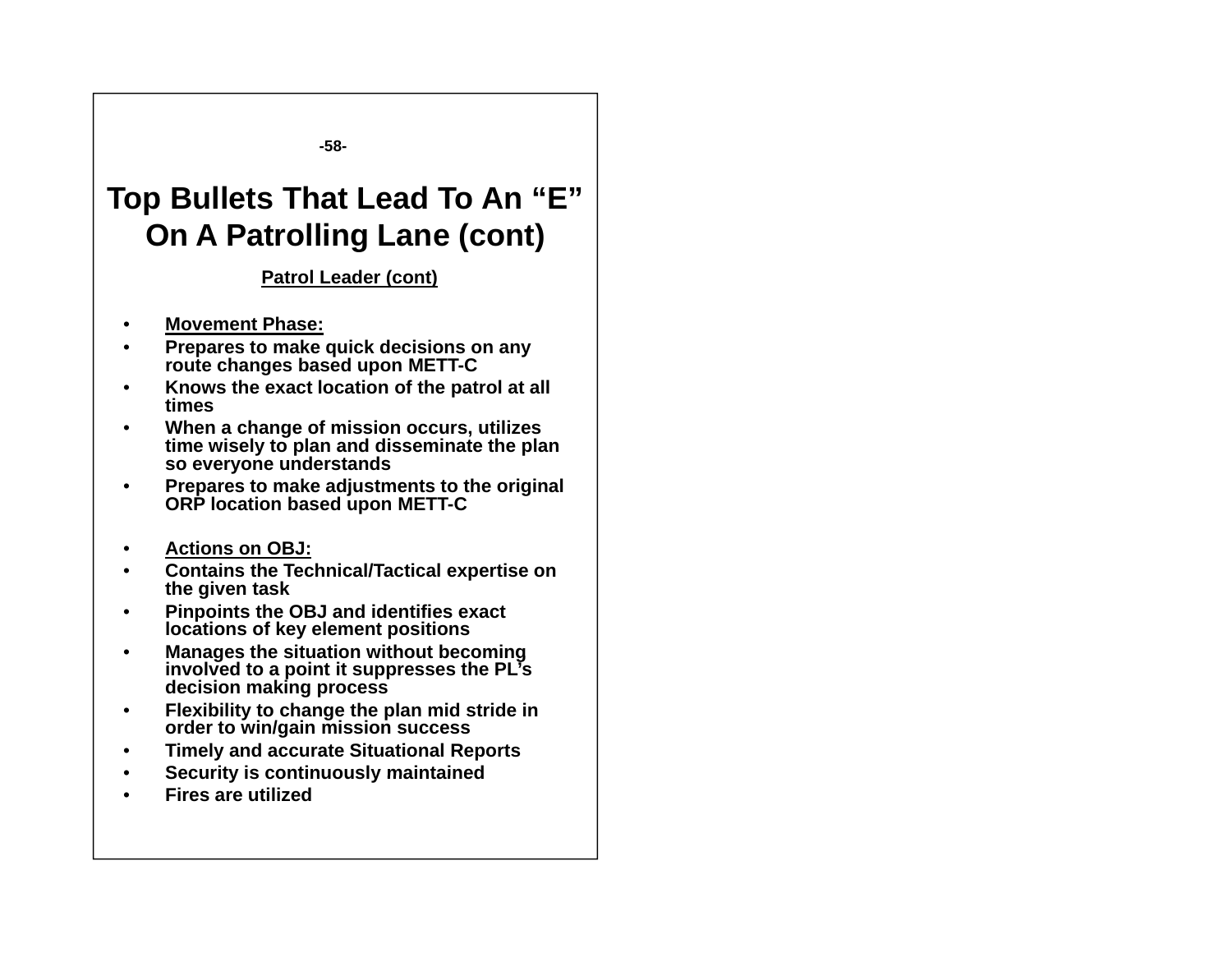# **Top Bullets That Lead To An "E" On A Patrolling Lane**

#### • **Platoon Sergeant**

- **Planning Phase:**
- **Detailed planning on Paragraph 4 (How the CCP will be run CASEVAC & MEDEVAC procedures run, procedures, EPW, COB)**
- **Ensures Special Team Rehearsals are conducted during OPORD preparation and any deficiencies are corrected**
- **Provides additional OPORD assistance to the PL other than what is expected**
- **Displays complete confidence when issuing Paragraph 4**
- **Entire patrol is properly camouflaged and all canteens filled prior to movement**
- Thorough PCC/PCIs (not finger drilled)
- **Patrol base is flawlessly sterile upon LD to include individual Cadet fighting positions**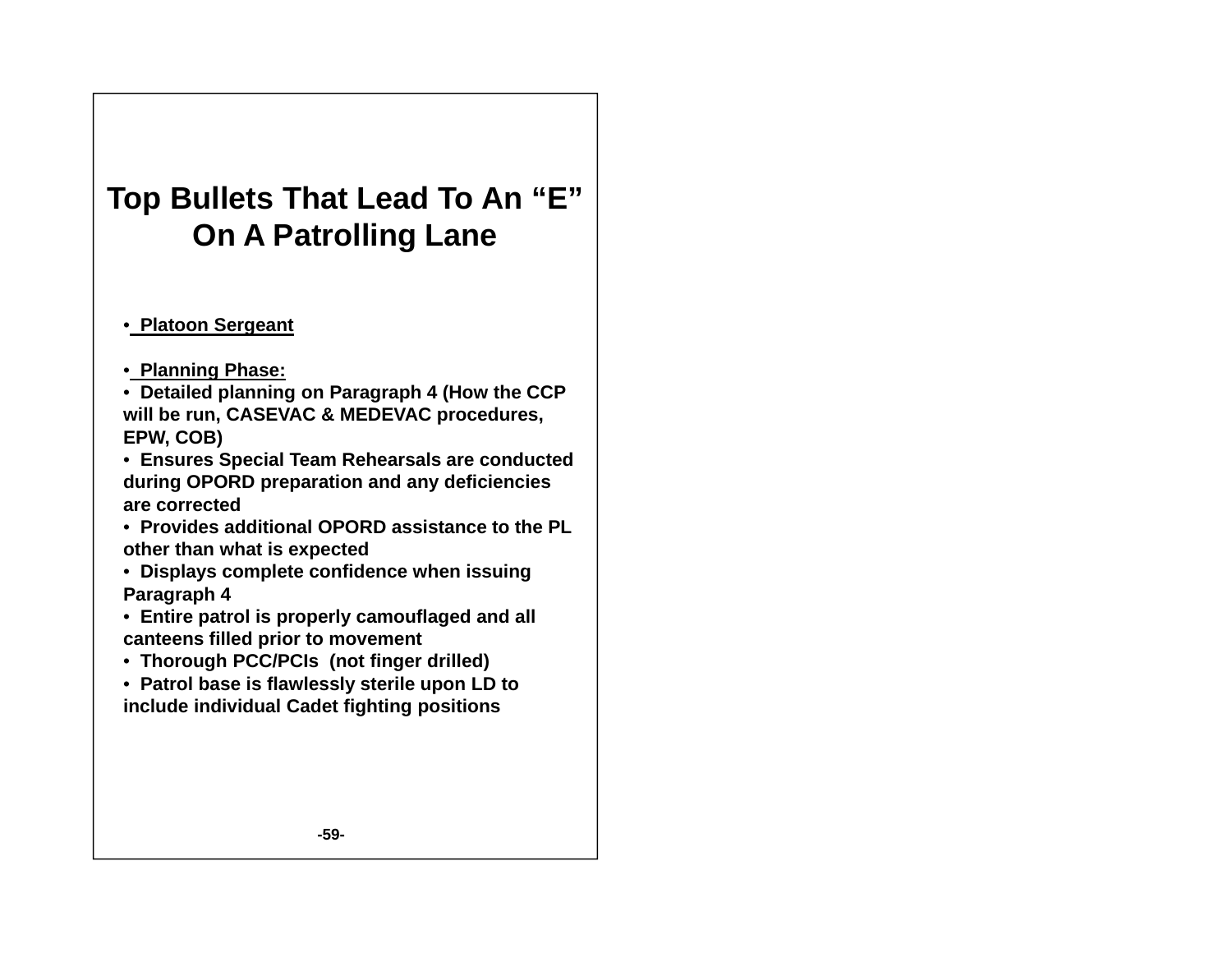**-60-**

## **Top Bullets That Lead To An "E" On A Patrolling Lane (cont)**

#### • **Platoon Sergeant (cont)**

#### **Movement Phase:**

• **Constantly monitors the patrol for proper dispersion hydration and medical issues dispersion, (trooping the line)**

• **Maintains constant security during movement and at halts**

• **Knows the exact location of the patrol at all times**

• **As the situation changes, spot checks Cadets to ensure proper dissemination of information**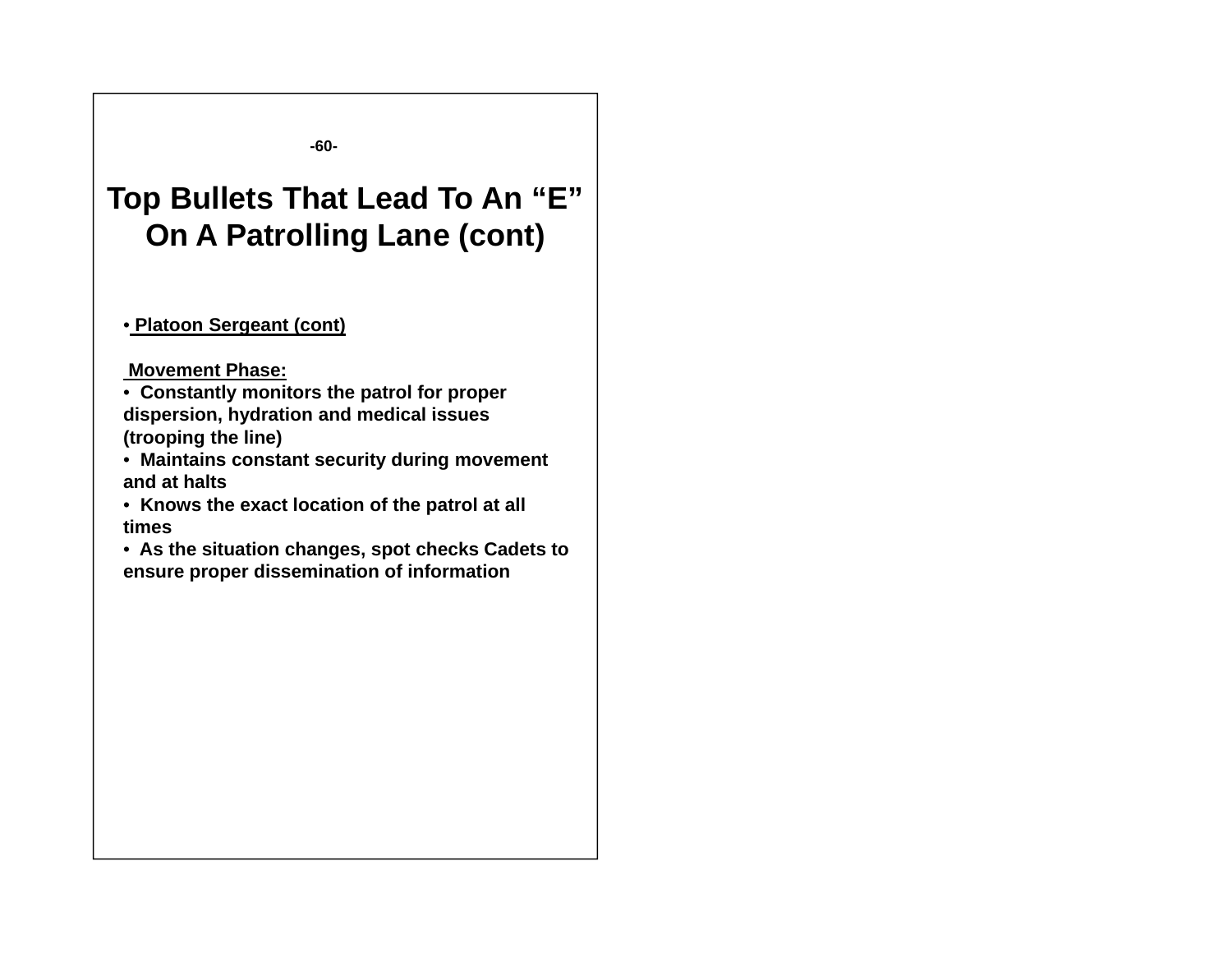# **Top Bullets That Lead To An "E" On A Patrolling Lane (cont)**

#### • **Platoon Sergeant (cont)**

#### Actions on OBJ:

- **Properly prepares Cadets and their equipment for the mission in the OPR during the leader mission, OPR, s' recon**
- **Properly emplaces and assigns targets to the M-60 machine gun**
- **Supervises and corrects rates of fire in the Support Position**
- **Properly takes charge of and sets up the CCP in accordance with the plan**
- **Maintains 100% accurate status of all personnel to include dead, wounded, and those still fighting on the OBJ**
- $\bullet\,$  Ensures the nine line is sent to higher in an **accurate and expeditious manner.**
- **The PZ is properly marked for dust-off procedures**
- **Security is properly maintained at all times.**
- **No equipment is left behind on the OBJ (magazines, poleless litter, claymores, etc.)**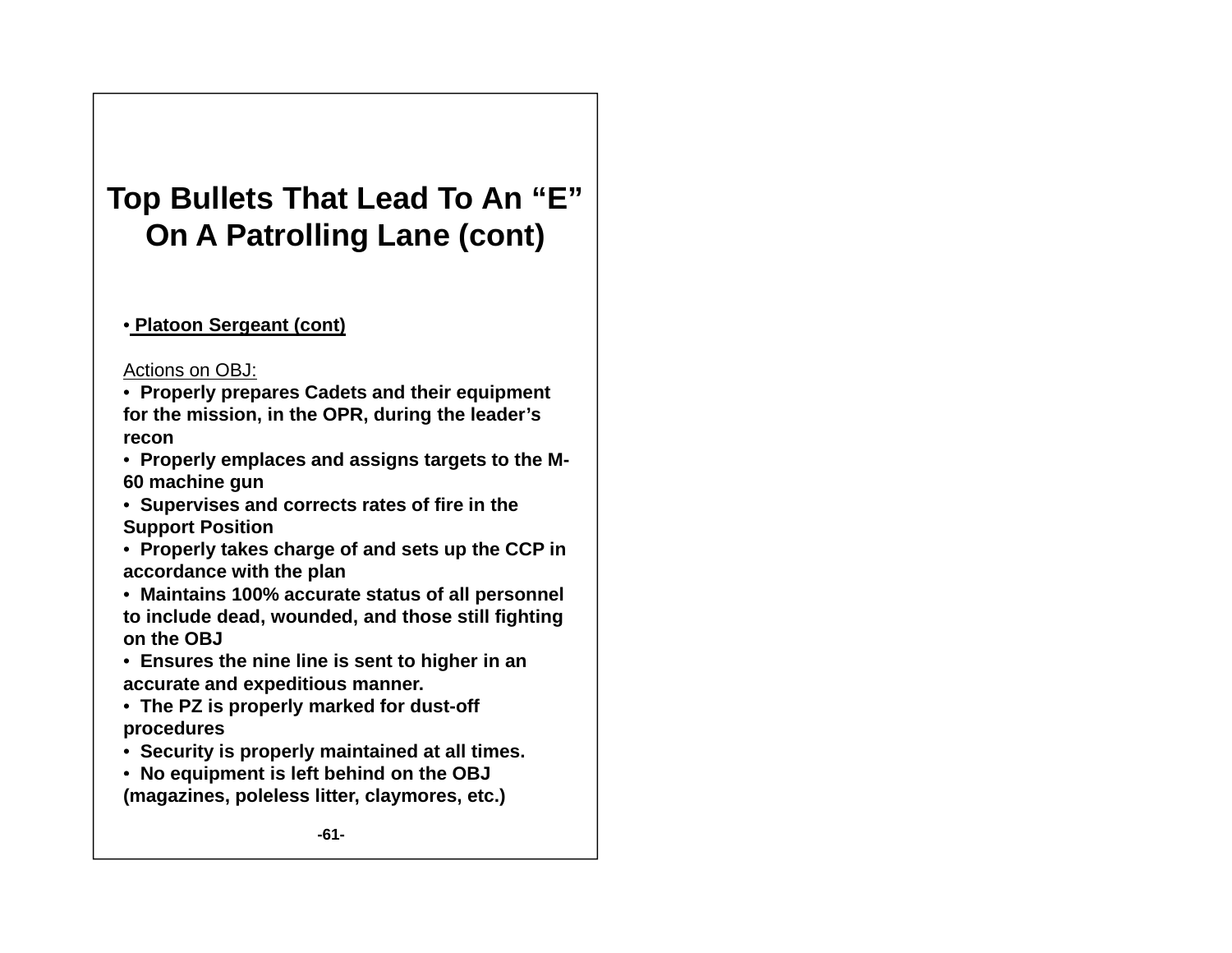## **Establish A Patrol Base**

- •**Purpose**
- •**Site selection considerations**
- •**Occupation**
- •**Priority of work**
- •**Patrol base activities**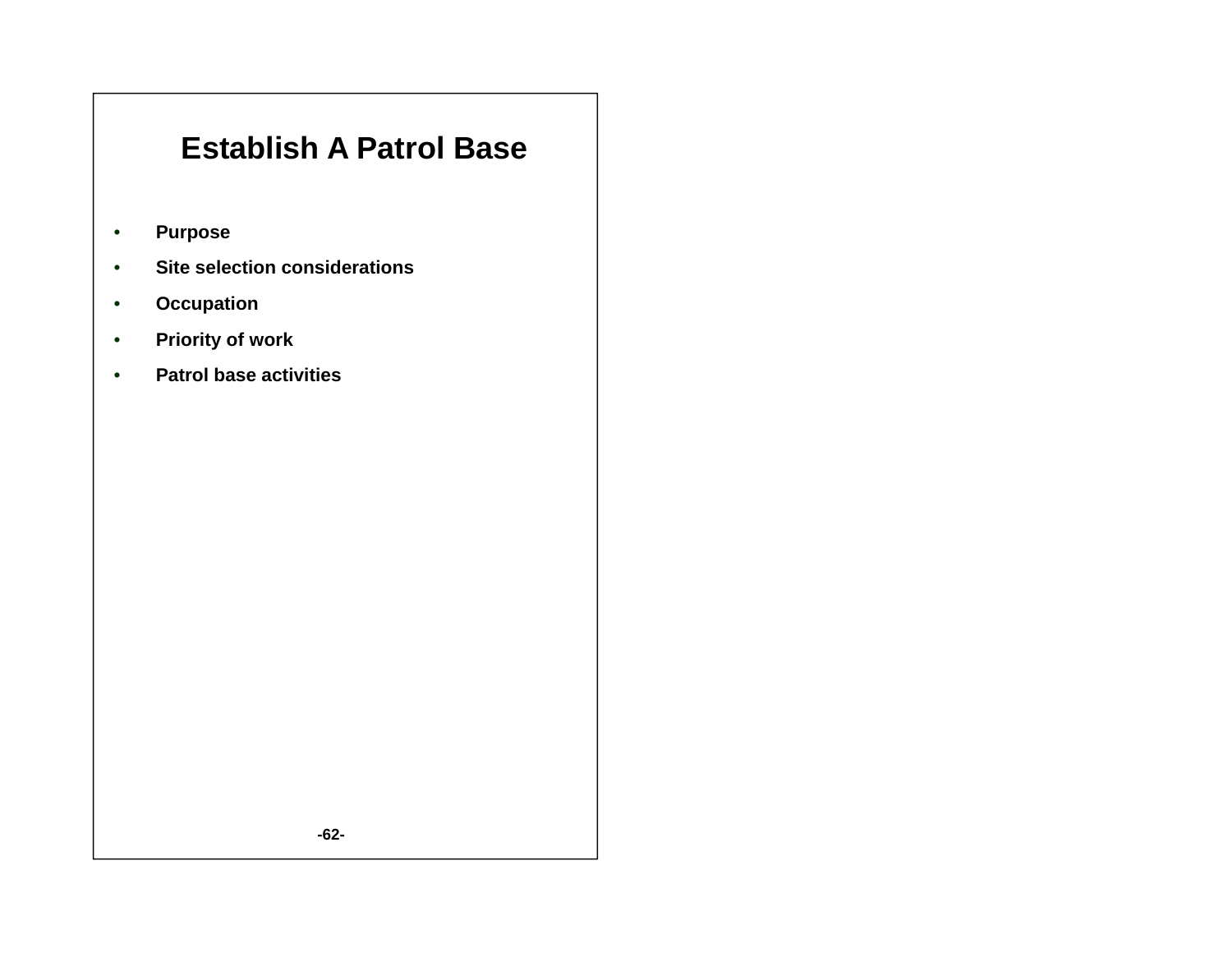## **Patrol Base Operations**

#### **Patrol Base Purpose**

- **Avoid detection**
- **Maintain soldiers, weapons and equipment**
- **Plan and issue orders**
- **Prepare for follow on operations**

#### **Patrol Base Fundamentals**

- **A secure position established when a patrol halts for an extended period of time forward of friendly lines**
- **Not occupied for more than a 24-hour period**
- **Never occupied twice**
- **Squad or Platoon Sized**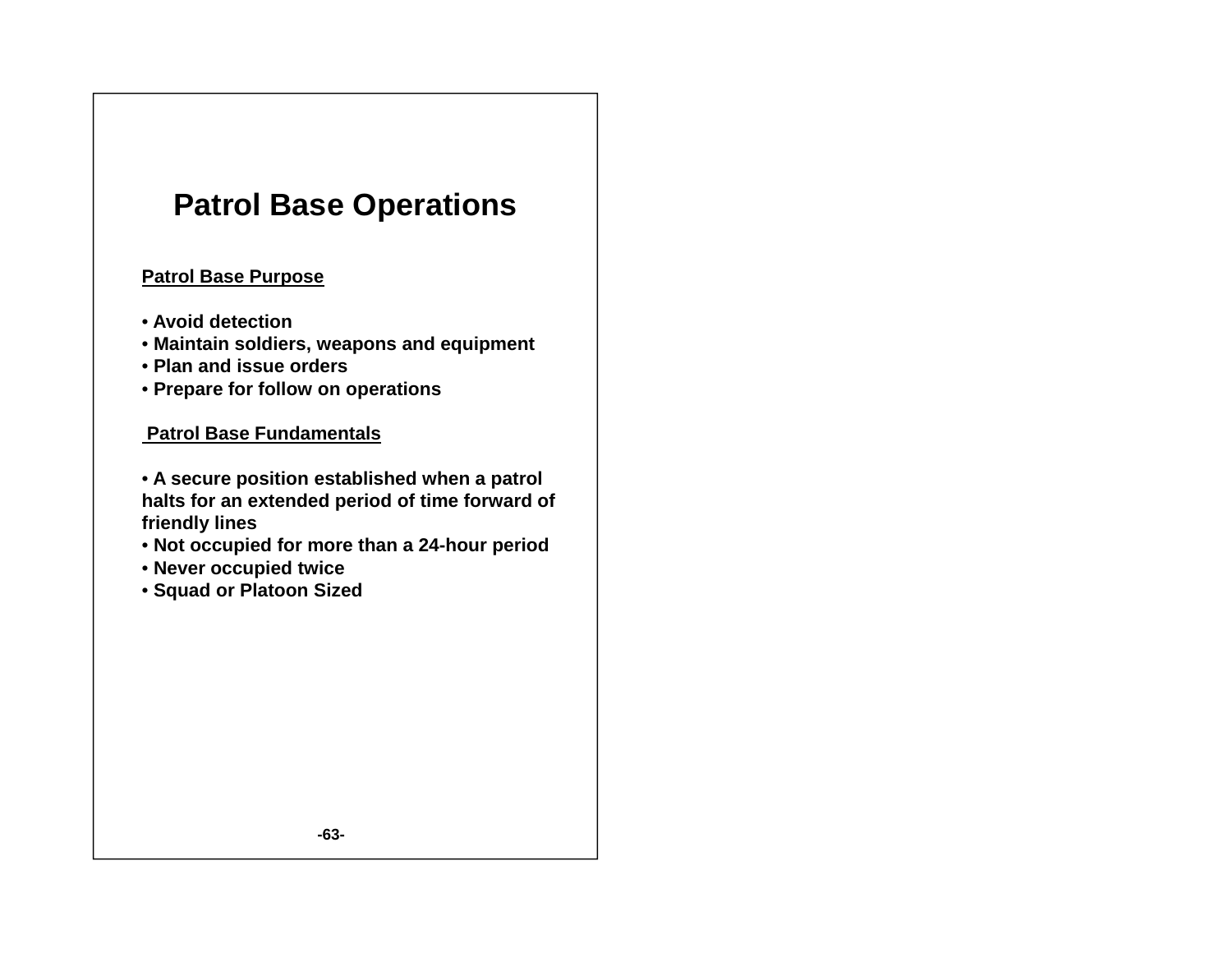**-64-**

## **Patrol Base Priorities Of Work**

- **Security is 1st and Continuous**
- **Range cards and Sector sketches**
- **Weap qp ons and equipment maintenance**
- **Redistribute ammo/key equipment**
- **Water resupply**
- **Pre-combat checks (PCCs) and Inspections (PCIs)**
- **Sanitation (Slit trench)**
- **Personal hygiene (to include foot checks by medic)**
- **Mess (chow)**
- **Rest (Rest Plan)**
- **Stand -To**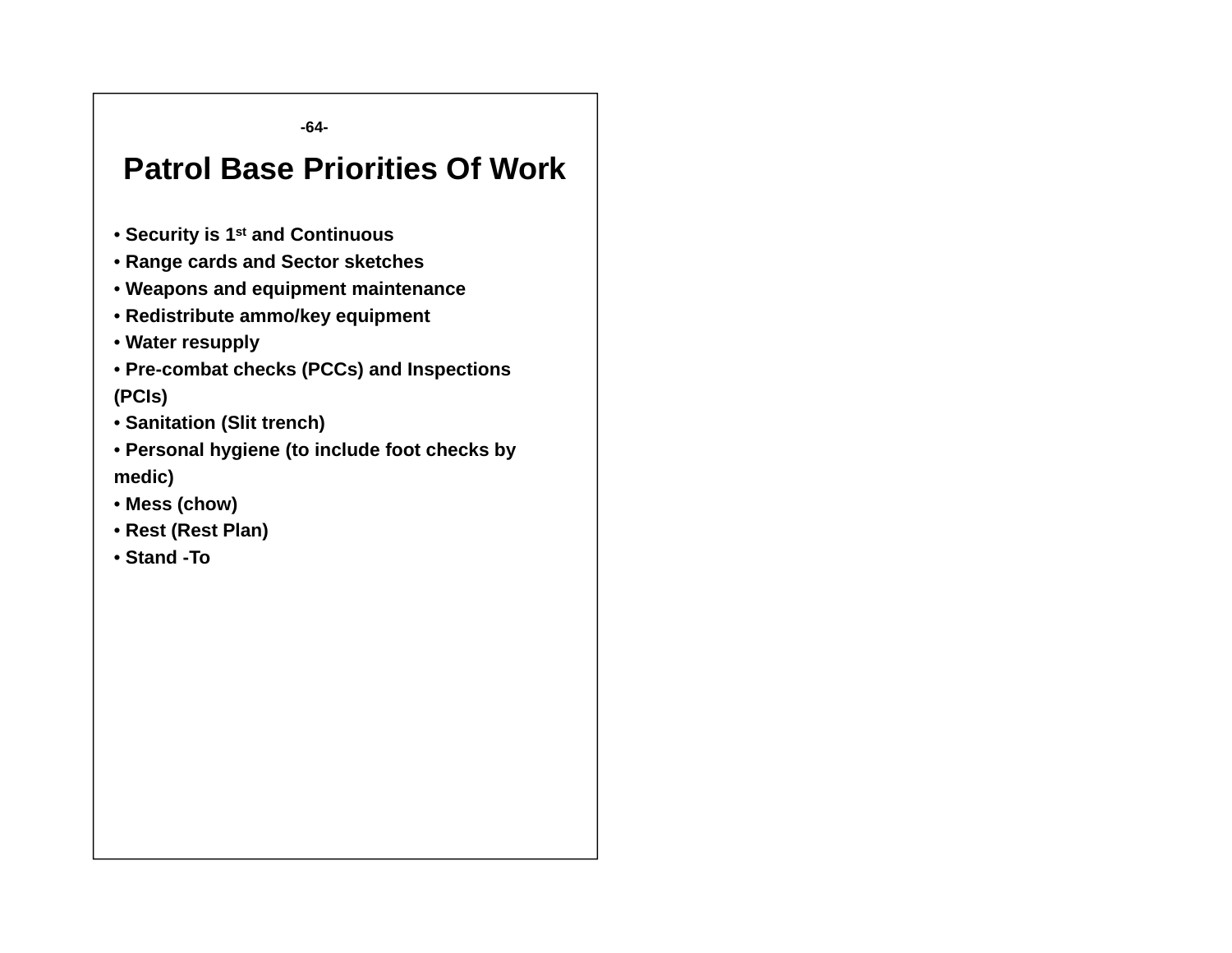### Patrol Base Procedures

**Security:** 

**S d dT t k t h Squad and Team sector sketches Alternate Patrol Base locationEvacuation plan (Black and Gold) Alert PlanMG placement based on terrain analysis**

**Weapons Maintenance:**

**100% security when the MG is being cleaned Make sure you never pull the same weapons of the line when conducting maintenance** 

**Chow :**

**One item out at a time in case contact is made**

**Trash is carried out in rucks if no trash run was conducted** 

**Never pull the same weapons off the line when conducting Chow**